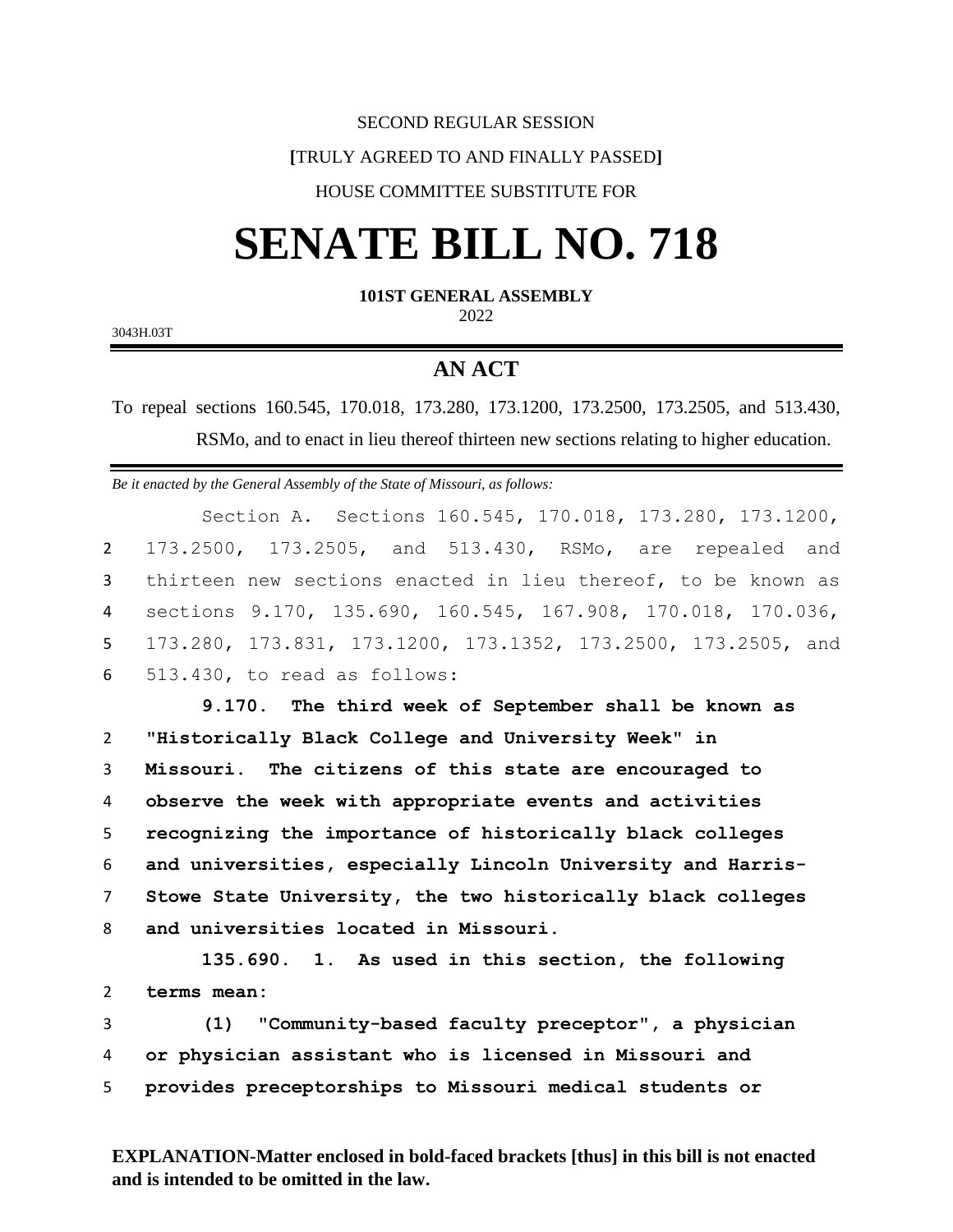**physician assistant students without direct compensation for the work of precepting;**

 **(2) "Department", the Missouri department of health and senior services;**

 **(3) "Division", the division of professional registration of the department of commerce and insurance;**

 **(4) "Federally Qualified Health Center (FQHC)", a reimbursement designation from the Bureau of Primary Health Care and the Centers for Medicare and Medicaid services of the United States Department of Health and Human Services;**

 **(5) "Medical student", an individual enrolled in a Missouri medical college approved and accredited as reputable by the American Medical Association or the Liaison Committee on Medical Education or enrolled in a Missouri osteopathic college approved and accredited as reputable by the Commission on Osteopathic College Accreditation;**

 **(6) "Medical student core preceptorship" or "physician assistant student core preceptorship", a preceptorship for a medical student or physician assistant student that provides a minimum of one hundred twenty hours of community-based instruction in family medicine, internal medicine, pediatrics, psychiatry, or obstetrics and gynecology under the guidance of a community-based faculty preceptor. A community-based faculty preceptor may add together the amounts of preceptorship instruction time separately provided to multiple students in determining whether he or she has reached the minimum hours required under this subdivision, but the total preceptorship instruction time provided shall equal at least one hundred twenty hours in order for such preceptor to be eligible for the tax credit authorized under this section;**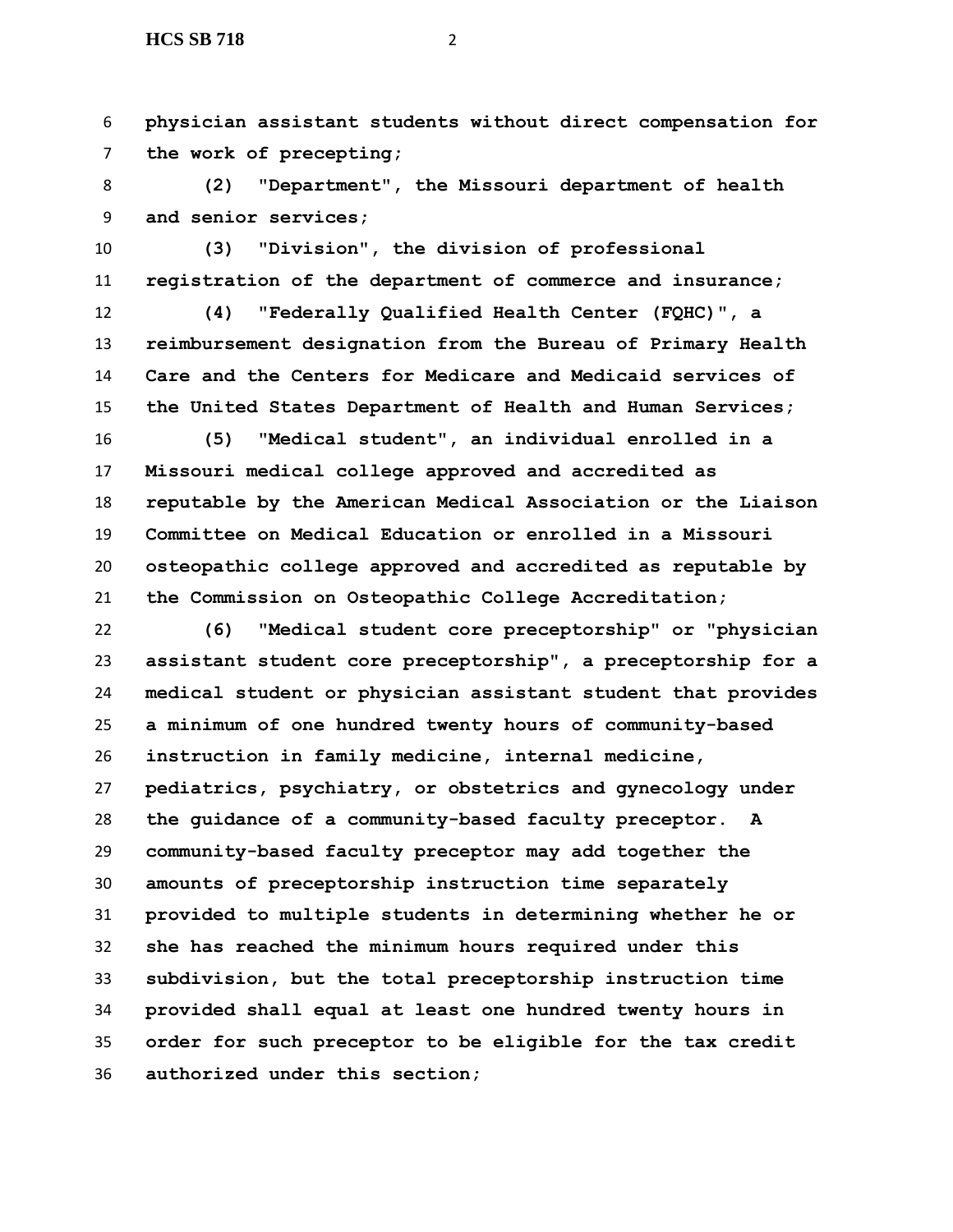**(7) "Physician assistant student", an individual participating in a Missouri physician assistant program accredited by the Accreditation Review Commission on Education for the Physician Assistant or its successor organization;**

 **(8) "Taxpayer", any individual, firm, partner in a firm, corporation, or shareholder in an S corporation doing business in this state and subject to the state income tax imposed under chapter 143, excluding withholding tax imposed under sections 143.191 to 143.265.**

 **2. (1) Beginning January 1, 2023, any community-based faculty preceptor who serves as the community-based faculty preceptor for a medical student core preceptorship or a physician assistant student core preceptorship shall be allowed a credit against the tax otherwise due under chapter 143, excluding withholding tax imposed under sections 143.191 to 143.265, in an amount equal to one thousand dollars for each preceptorship, up to a maximum of three thousand dollars per tax year, if he or she completes up to three preceptorship rotations during the tax year and did not receive any direct compensation for the preceptorships.**

 **(2) To receive the credit allowed by this section, a community-based faculty preceptor shall claim such credit on his or her return for the tax year in which he or she completes the preceptorship rotations and shall submit supporting documentation as prescribed by the division and the department.**

 **(3) In no event shall the total amount of a tax credit authorized under this section exceed a taxpayer's income tax liability for the tax year for which such credit is claimed. No tax credit authorized under this section shall**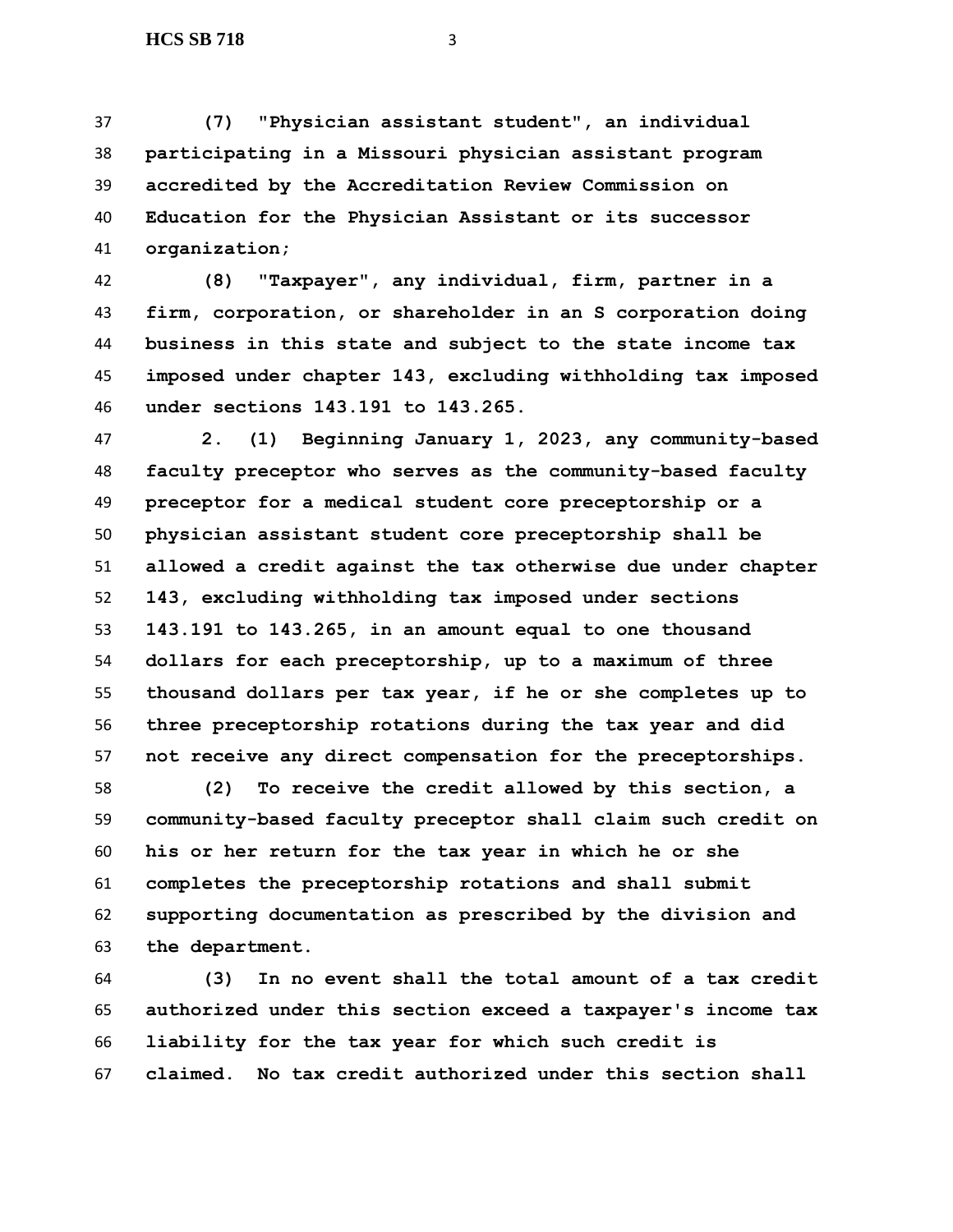**be allowed a taxpayer against his or her tax liability for any prior or succeeding tax year.**

 **(4) No more than two hundred preceptorship tax credits shall be authorized under this section for any one calendar year. The tax credits shall be awarded on a first-come, first-served basis. The division and the department shall jointly promulgate rules for determining the manner in which taxpayers who have obtained certification under this section are able to claim the tax credit. The cumulative amount of tax credits awarded under this section shall not exceed two hundred thousand dollars per year.**

 **(5) Notwithstanding the provisions of subdivision (4) of this subsection, the department is authorized to exceed the two hundred thousand dollars per year tax credit program cap in any amount not to exceed the amount of funds remaining in the medical preceptor fund, as established under subsection 3 of this section, as of the end of the most recent tax year, after any required transfers to the general revenue fund have taken place in accordance with the provisions of subsection 3 of this section.**

 **3. (1) Funding for the tax credit program authorized under this section shall be generated by the division from a license fee increase of seven dollars per license for physicians and surgeons and from a license fee increase of three dollars per license for physician assistants. The license fee increases shall take effect beginning January 1, 2023, based on the underlying license fee rates prevailing on that date. The underlying license fee rates shall be determined under section 334.090 and all other applicable provisions of chapter 334.**

 **(2) (a) There is hereby created in the state treasury the "Medical Preceptor Fund", which shall consist of moneys**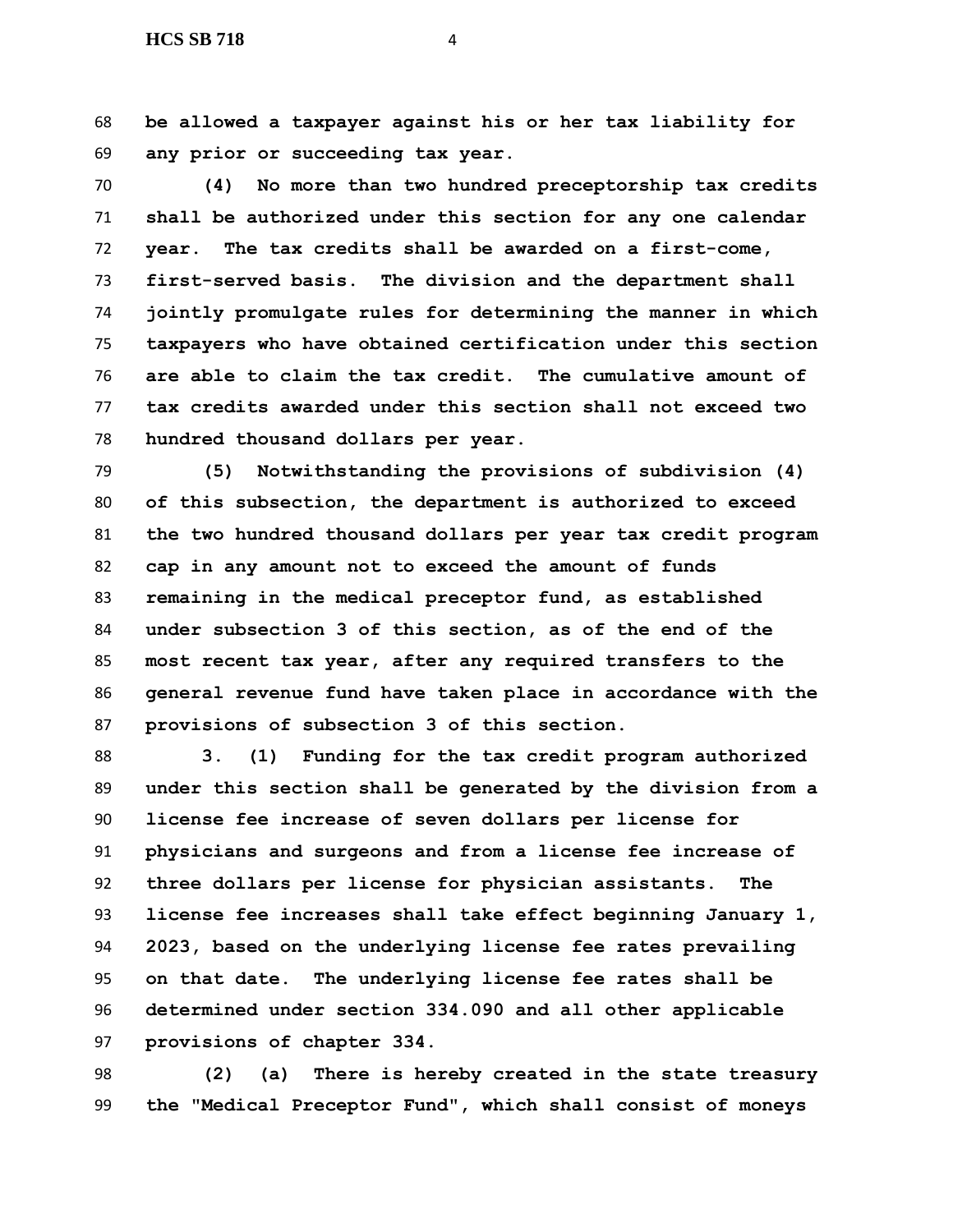**collected under this subsection. The state treasurer shall be custodian of the fund. In accordance with sections 30.170 and 30.180, the state treasurer may approve disbursements. The fund shall be a dedicated fund and, upon appropriation, moneys in the fund shall be used solely by the division for the administration of the tax credit program authorized under this section. Notwithstanding the provisions of section 33.080 to the contrary, any moneys remaining in the fund at the end of the biennium shall not revert to the credit of the general revenue fund. The state treasurer shall invest moneys in the medical preceptor fund in the same manner as other funds are invested. Any interest and moneys earned on such investments shall be credited to the fund.**

 **(b) Notwithstanding any provision of this chapter or any other provision of law to the contrary, all revenue from the license fee increases described under subdivision (1) of this subsection shall be deposited in the medical preceptor fund. After the end of every tax year, an amount equal to the total dollar amount of all tax credits claimed under this section shall be transferred from the medical preceptor fund to the state's general revenue fund established under section 33.543. Any excess moneys in the medical preceptor fund shall remain in the fund and shall not be transferred to the general revenue fund.**

 **4. (1) The department shall administer the tax credit program authorized under this section. Each taxpayer claiming a tax credit under this section shall file an application with the department verifying the number of hours of instruction and the amount of the tax credit claimed. The hours claimed on the application shall be verified by the college or university department head or the**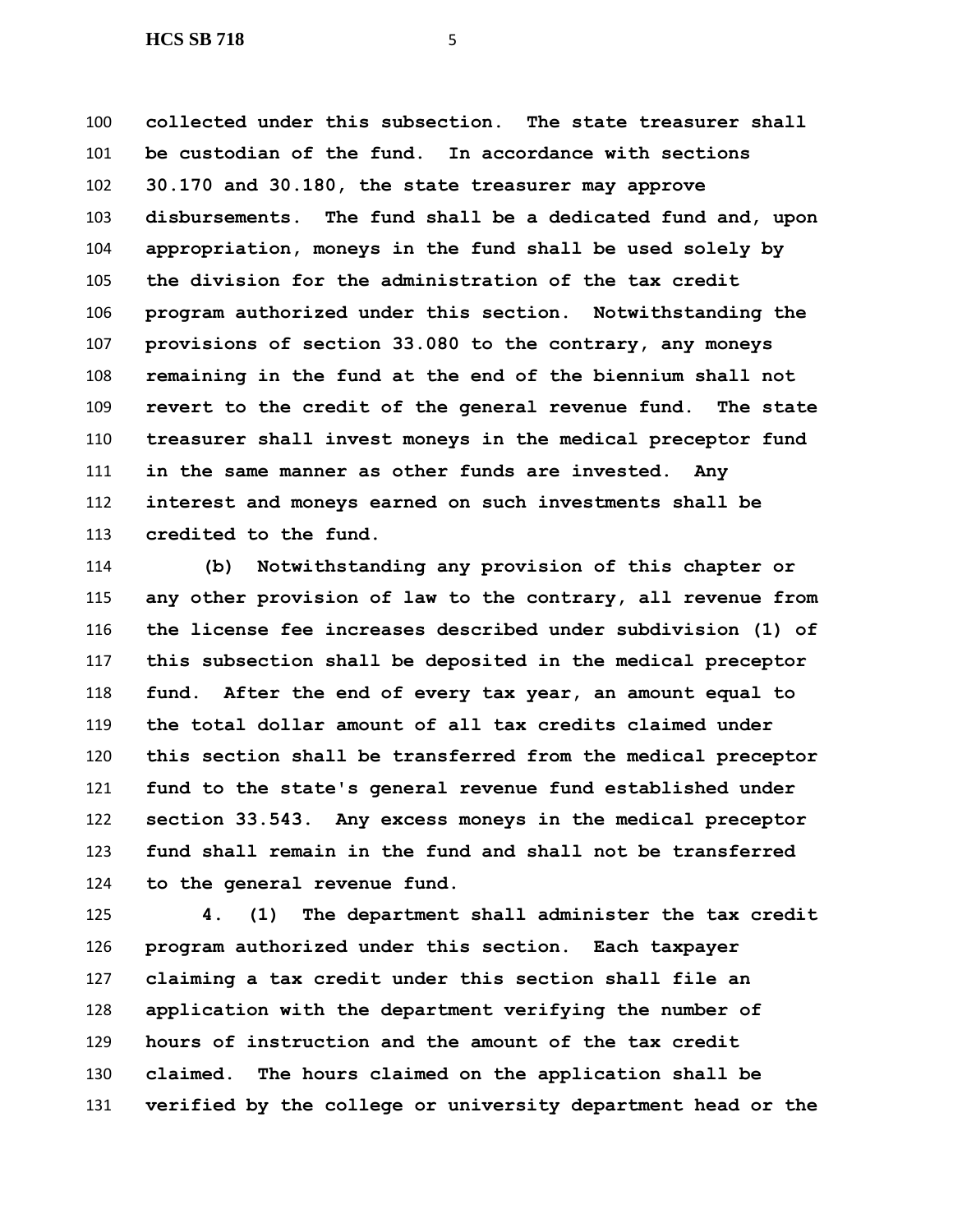**HCS SB 718** 6

 **program director on the application. The certification by the department affirming the taxpayer's eligibility for the tax credit provided to the taxpayer shall be filed with the taxpayer's income tax return.**

 **(2) No amount of any tax credit allowed under this section shall be refundable. No tax credit allowed under this section shall be transferred, sold, or assigned. No taxpayer shall be eligible to receive the tax credit authorized under this section if such taxpayer employs persons who are not authorized to work in the United States under federal law.**

 **5. The department of commerce and insurance and the department of health and senior services shall jointly promulgate rules to implement the provisions of this section. Any rule or portion of a rule, as that term is defined in section 536.010, that is created under the authority delegated in this section shall become effective only if it complies with and is subject to all of the provisions of chapter 536 and, if applicable, section 536.028. This section and chapter 536 are nonseverable, and if any of the powers vested with the general assembly pursuant to chapter 536 to review, to delay the effective date, or to disapprove and annul a rule are subsequently held unconstitutional, then the grant of rulemaking authority and any rule proposed or adopted after August 28, 2022, shall be invalid and void.**

 160.545. 1. There is hereby established within the department of elementary and secondary education the "A+ Schools Program" to be administered by the commissioner of education. The program shall consist of grant awards made to public secondary schools that demonstrate a commitment to ensure that: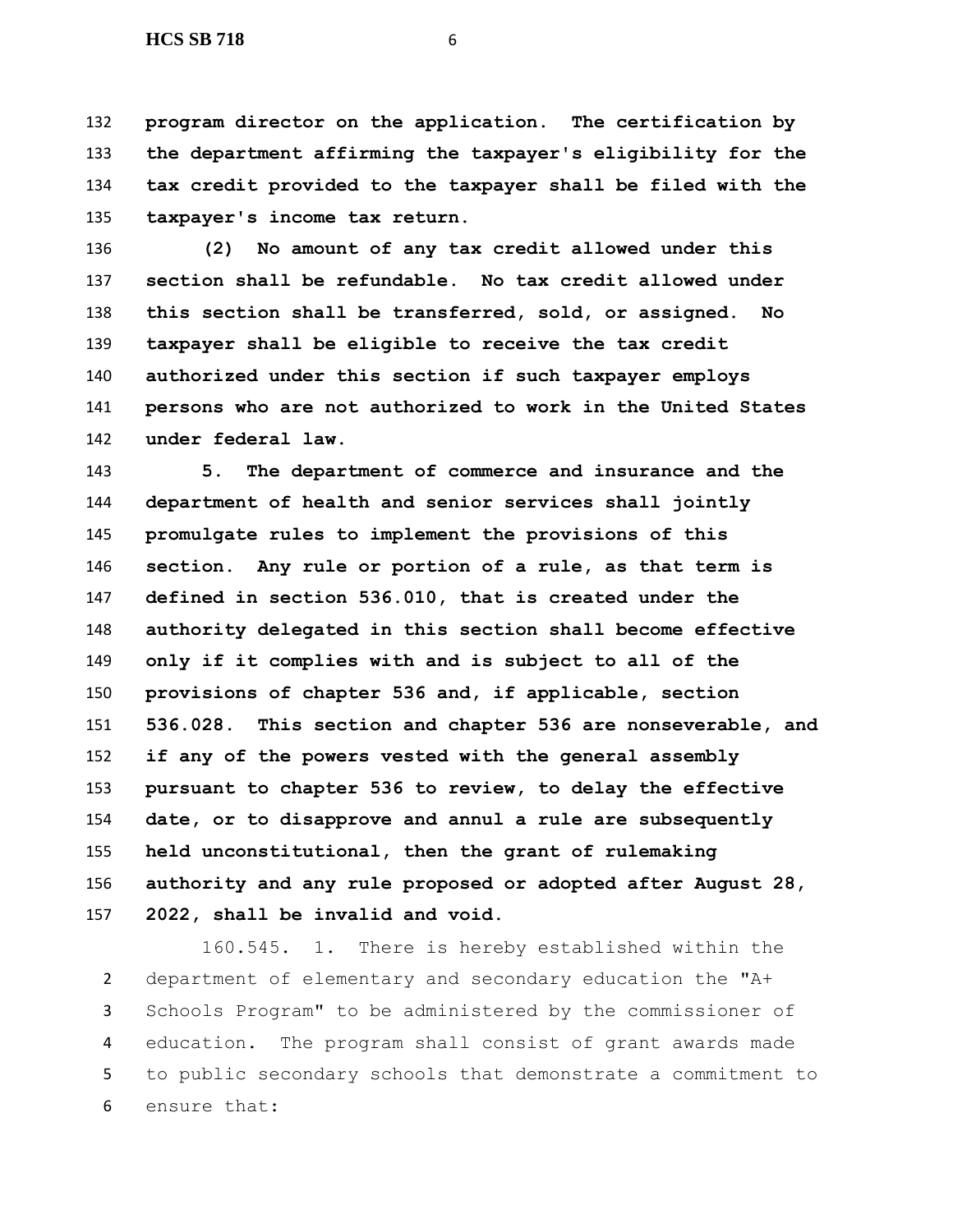(1) All students be graduated from school;

 (2) All students complete a selection of high school studies that is challenging and for which there are identified learning expectations; and

(3) All students:

 (a) Earn credits toward any type of college degree while in high school; or

 (b) Proceed from high school graduation to a college or postsecondary vocational or technical school or high-wage job with work place skill development opportunities.

 2. The state board of education shall promulgate rules and regulations for the approval of grants made under the program to schools that:

 (1) Establish measurable districtwide performance standards for the goals of the program outlined in subsection 1 of this section; and

 (2) Specify the knowledge, skills and competencies, in measurable terms, that students must demonstrate to successfully complete any individual course offered by the school, and any course of studies which will qualify a student for graduation from the school; and

 (3) Do not offer a general track of courses that, upon completion, can lead to a high school diploma; and

 (4) Require rigorous coursework with standards of competency in basic academic subjects for students pursuing vocational and technical education as prescribed by rule and regulation of the state board of education; and

 (5) Have a partnership plan developed in cooperation and with the advice of local business persons, labor leaders, parents, and representatives of college and postsecondary vocational and technical school representatives, with the plan then approved by the local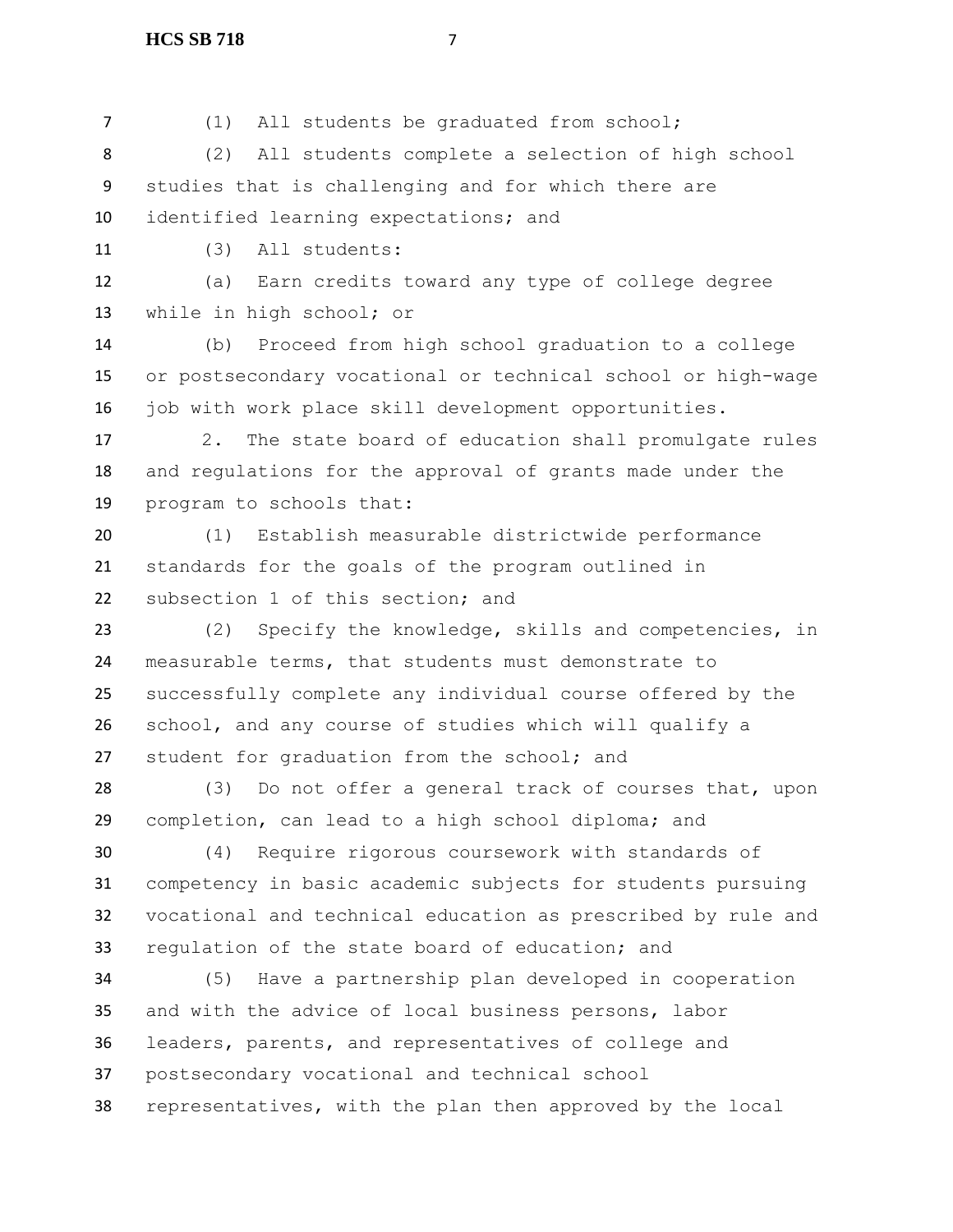board of education. The plan shall specify a mechanism to receive information on an annual basis from those who developed the plan in addition to senior citizens, community leaders, and teachers to update the plan in order to best meet the goals of the program as provided in subsection 1 of this section. Further, the plan shall detail the procedures used in the school to identify students that may drop out of school and the intervention services to be used to meet the needs of such students. The plan shall outline counseling and mentoring services provided to students who will enter the work force upon graduation from high school, address apprenticeship and intern programs, and shall contain procedures for the recruitment of volunteers from the community of the school to serve in schools receiving program grants.

 3. Any nonpublic school in this state may apply to the state board of education for certification that it meets the requirements of this section subject to the same criteria as public high schools. Every nonpublic school that applies and has met the requirements of this section shall have its students eligible for reimbursement of postsecondary education under subsection 8 of this section on an equal basis to students who graduate from public schools that meet the requirements of this section. Any nonpublic school that applies shall not be eligible for any grants under this section. Students of certified nonpublic schools shall be eligible for reimbursement of postsecondary education under subsection 8 of this section so long as they meet the other requirements of such subsection. For purposes of subdivision (5) of subsection 2 of this section, the nonpublic school shall be included in the partnership plan developed by the public school district in which the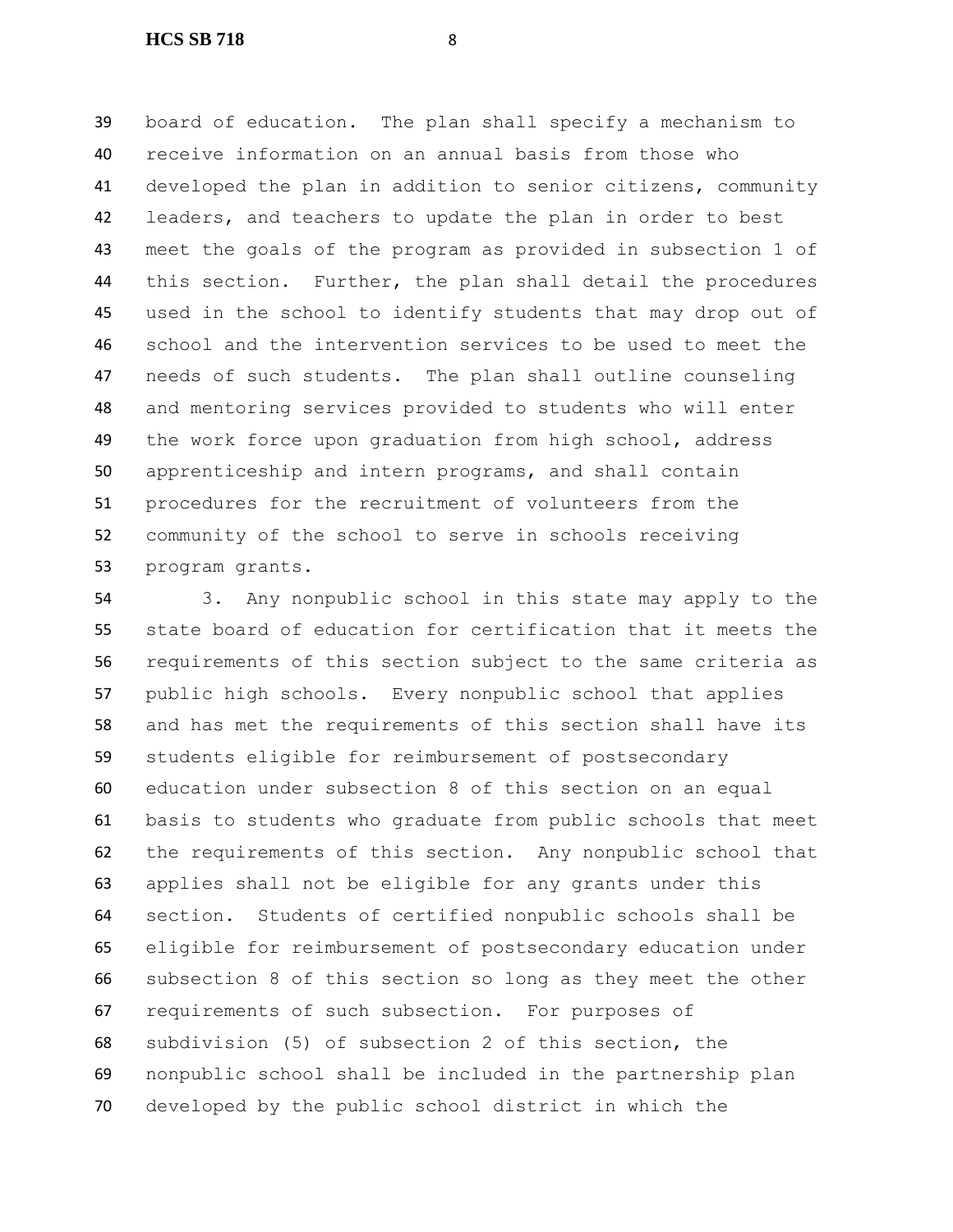nonpublic school is located. For purposes of subdivision (1) of subsection 2 of this section, the nonpublic school shall establish measurable performance standards for the goals of the program for every school and grade level over which the nonpublic school maintains control.

 4. A school district may participate in the program irrespective of its accreditation classification by the state board of education, provided it meets all other requirements.

 5. By rule and regulation, the state board of education may determine a local school district variable fund match requirement in order for a school or schools in 83 the district to receive a grant under the program. However, no school in any district shall receive a grant under the program unless the district designates a salaried employee to serve as the program coordinator, with the district assuming a minimum of one-half the cost of the salary and other benefits provided to the coordinator. Further, no school in any district shall receive a grant under the program unless the district makes available facilities and services for adult literacy training as specified by rule of the state board of education.

 6. For any school that meets the requirements for the approval of the grants authorized by this section and specified in subsection 2 of this section for three successive school years, by August first following the third such school year, the commissioner of education shall present a plan to the superintendent of the school district in which such school is located for the waiver of rules and regulations to promote flexibility in the operations of the school and to enhance and encourage efficiency in the delivery of instructional services in the school. The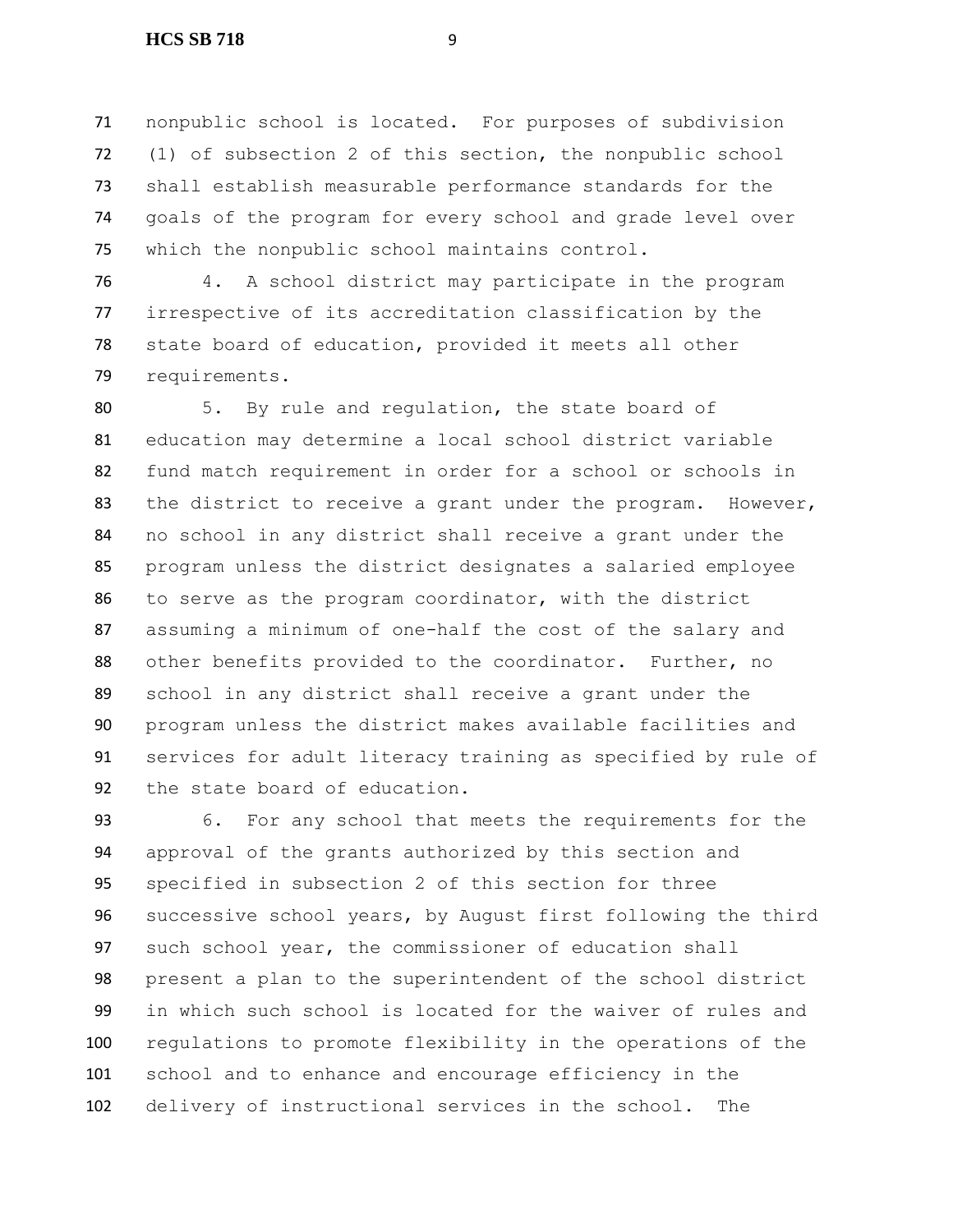provisions of other law to the contrary notwithstanding, the plan presented to the superintendent shall provide a summary waiver, with no conditions, for the pupil testing requirements pursuant to section 160.257 in the school. Further, the provisions of other law to the contrary notwithstanding, the plan shall detail a means for the waiver of requirements otherwise imposed on the school related to the authority of the state board of education to classify school districts pursuant to subdivision (9) of section 161.092 and such other rules and regulations as determined by the commissioner of education, except such waivers shall be confined to the school and not other schools in the school district unless such other schools meet the requirements of this subsection. However, any waiver provided to any school as outlined in this subsection shall be void on June thirtieth of any school year in which the school fails to meet the requirements for the approval of the grants authorized by this section as specified in subsection 2 of this section.

 7. For any school year, grants authorized by subsections 1, 2, and 5 of this section shall be funded with the amount appropriated for this program, less those funds necessary to reimburse eligible students pursuant to subsection 8 **[**or 9**]** of this section.

 8. The department of higher education and workforce development shall, by rule, establish a procedure for the reimbursement of the cost of tuition, books and fees to any public community college or vocational or technical school or within the limits established in subsection **[**11**] 10** of this section for any two-year private vocational or technical school for any student: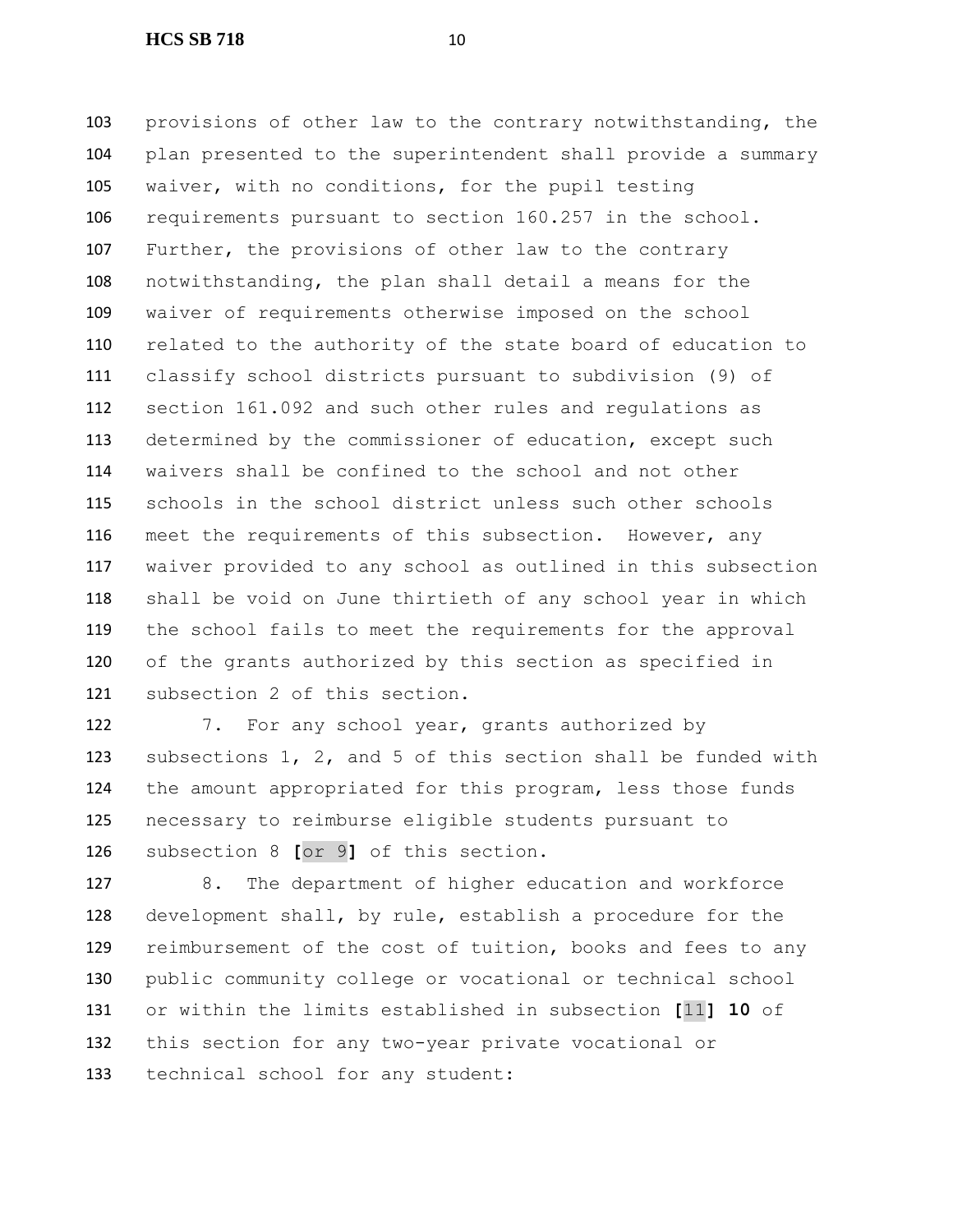(1) Who has attended a high school in the state for at least two years that meets the requirements of subsection 2 136 of this section and who has graduated from such a school; except that, students who are active duty military dependents, and students who are dependents of retired military who relocate to Missouri within one year of the date of the parent's retirement from active duty who meet all other requirements of this subsection and are attending a school that meets the requirements of subsection 2 of this section shall be exempt from the two-year attendance 144 requirement of this subdivision; and

 (2) Who has made a good faith effort to first secure all available federal sources of funding that could be applied to the reimbursement described in this subsection; and

 (3) Who has earned a minimal grade average while in high school or through the semester immediately before taking the course for which reimbursement is sought as determined by rule of the department of higher education and workforce development, and other requirements for the reimbursement authorized by this subsection as determined by 155 rule and regulation of the department; and

 (4) Who is a citizen or permanent resident of the United States.

 9. **[**The department of higher education and workforce development shall, by rule, establish a procedure for the reimbursement of the cost of tuition, and fees for any dual- credit or dual-enrollment course offered to a student in high school in association with an institution of higher education or vocational or technical school, subject to the requirements of subsection 11 of this section, for any student who meets the requirements established in subsection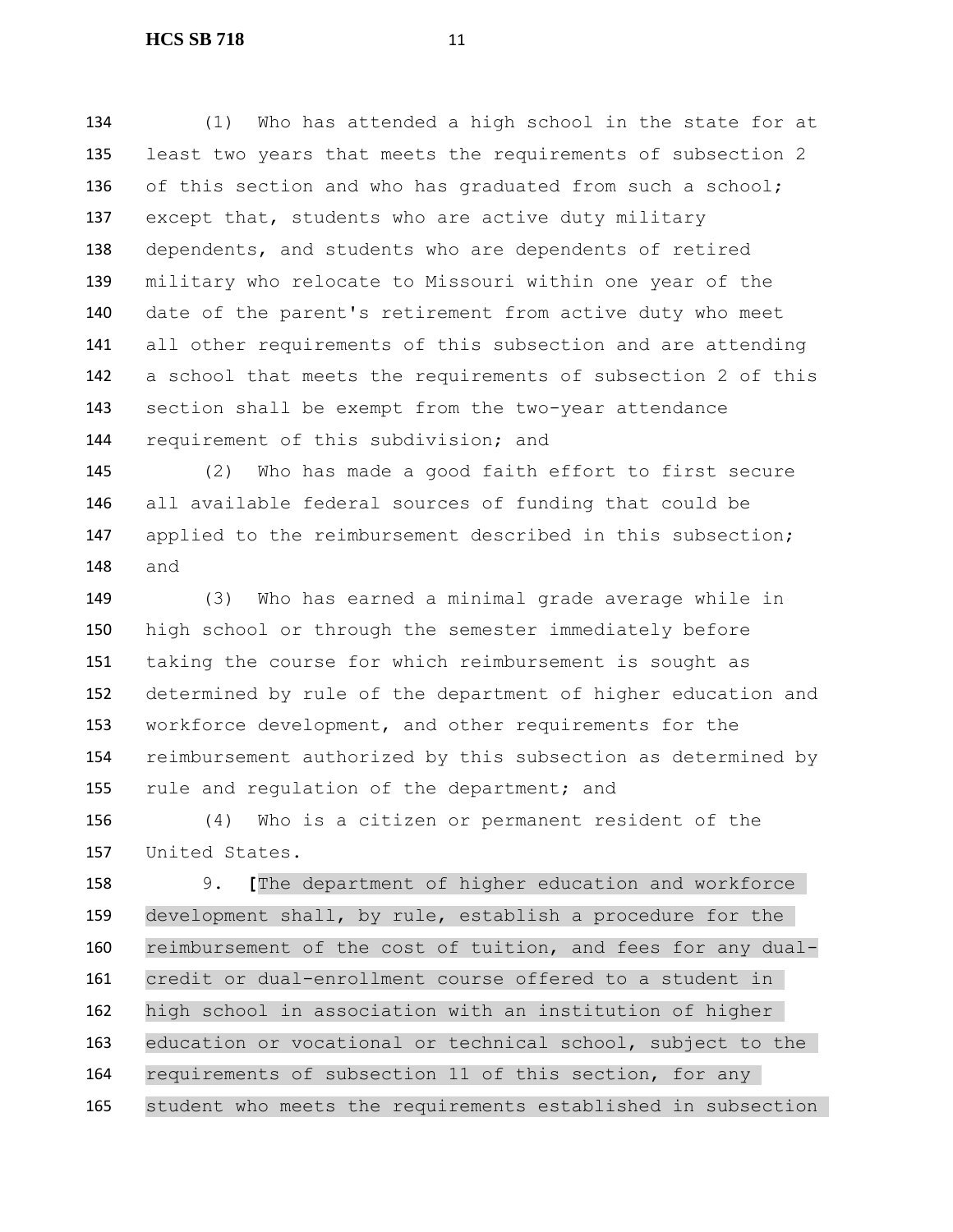8 of this section immediately before taking the course for which reimbursement is sought.

 10.**]** The commissioner of education shall develop a procedure for evaluating the effectiveness of the program described in this section. Such evaluation shall be conducted annually with the results of the evaluation 172 provided to the governor, speaker of the house, and 173 president pro tempore of the senate.

 **[**11.**] 10.** For a two-year private vocational or technical school to obtain reimbursements under subsection 8 **[**or 9**]** of this section, the following requirements shall be satisfied:

 (1) Such two-year private vocational or technical school shall be a member of the North Central Association and be accredited by the Higher Learning Commission as of July 1, 2008, and maintain such accreditation;

 (2) Such two-year private vocational or technical school shall be designated as a 501(c)(3) nonprofit organization under the Internal Revenue Code of 1986, as amended;

 (3) No two-year private vocational or technical school shall receive tuition reimbursements in excess of the tuition rate charged by a public community college for course work offered by the private vocational or technical school within the service area of such college; and

 (4) The reimbursements provided to any two-year private vocational or technical school shall not violate the provisions of Article IX, Section 8, or Article I, Section 7, of the Missouri Constitution or the first amendment of the United States Constitution.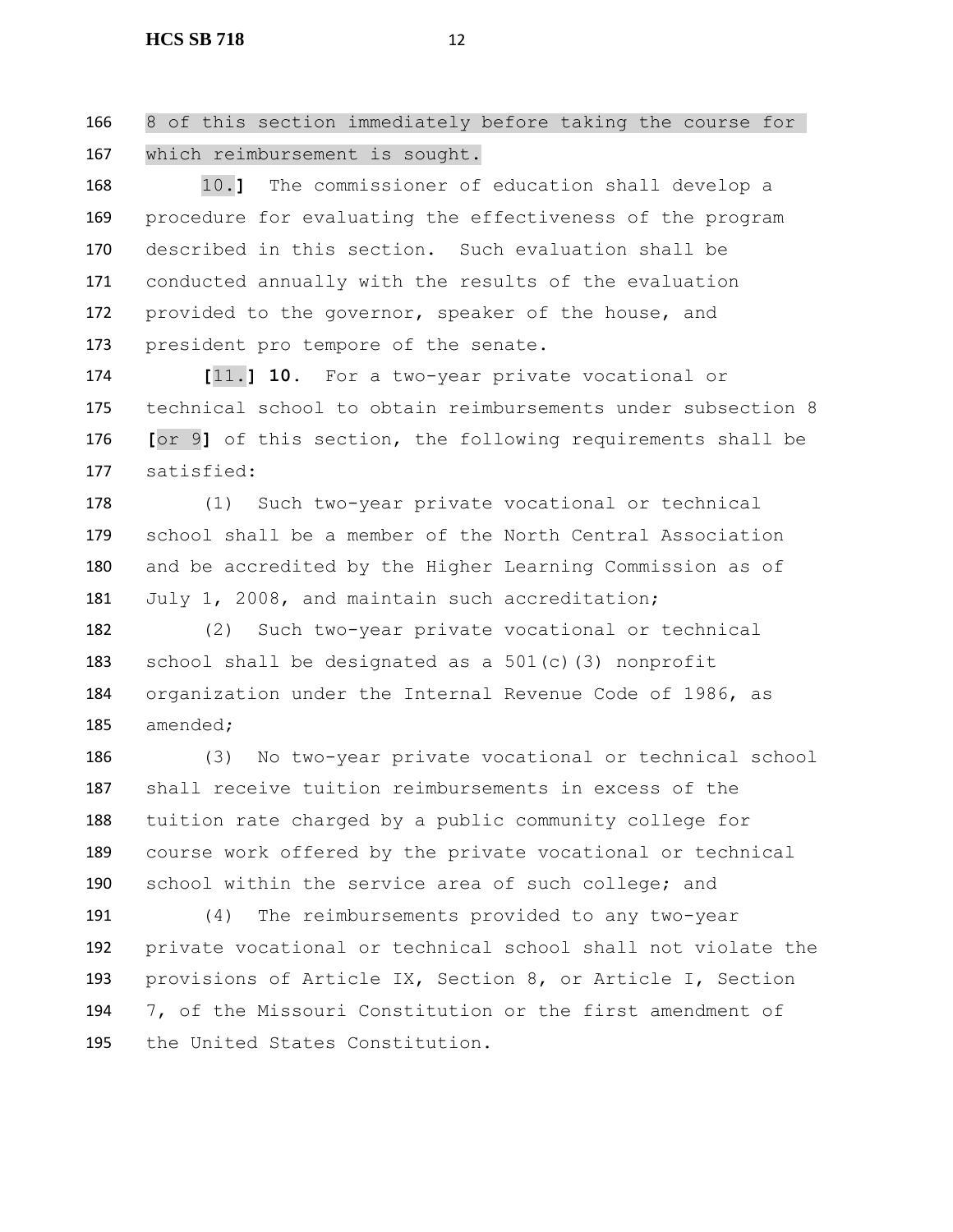**[**12.The department of higher education and workforce development shall distribute reimbursements in the following manner: (1)To community college or vocational or technical

school students;

 (2)After all students from subdivision (1) of this subsection have been reimbursed, to any dual-credit or dual-enrollment student on the basis of financial need. **]**

 **167.908. 1. The department of higher education and workforce development shall, by rule, establish a procedure for providing the means and capability for high school students enrolled in career and technical education programs described in section 170.029 to complete an application for aid through the Employment and Training Administration of the United States Department of Labor under the federal Workforce Innovation and Opportunity Act. The department shall work with school districts that deliver career and technical education programs to educate students on the value of the aid that is available to students through the federal Workforce Innovation and Opportunity Act.**

 **2. To accomplish the purposes of subsection 1 of this section, the department shall ensure that the following percentages of all department of elementary and secondary education area career centers that deliver career and technical education programs have the means and capability for students at such schools to complete an application for aid through the Employment and Training Administration of the United States Department of Labor under the federal Workforce Innovation and Opportunity Act:**

 **(1) For the 2022-23 school year, fifty percent; (2) For the 2023-24 school year, seventy percent; (3) For the 2024-25 school year, ninety percent; and**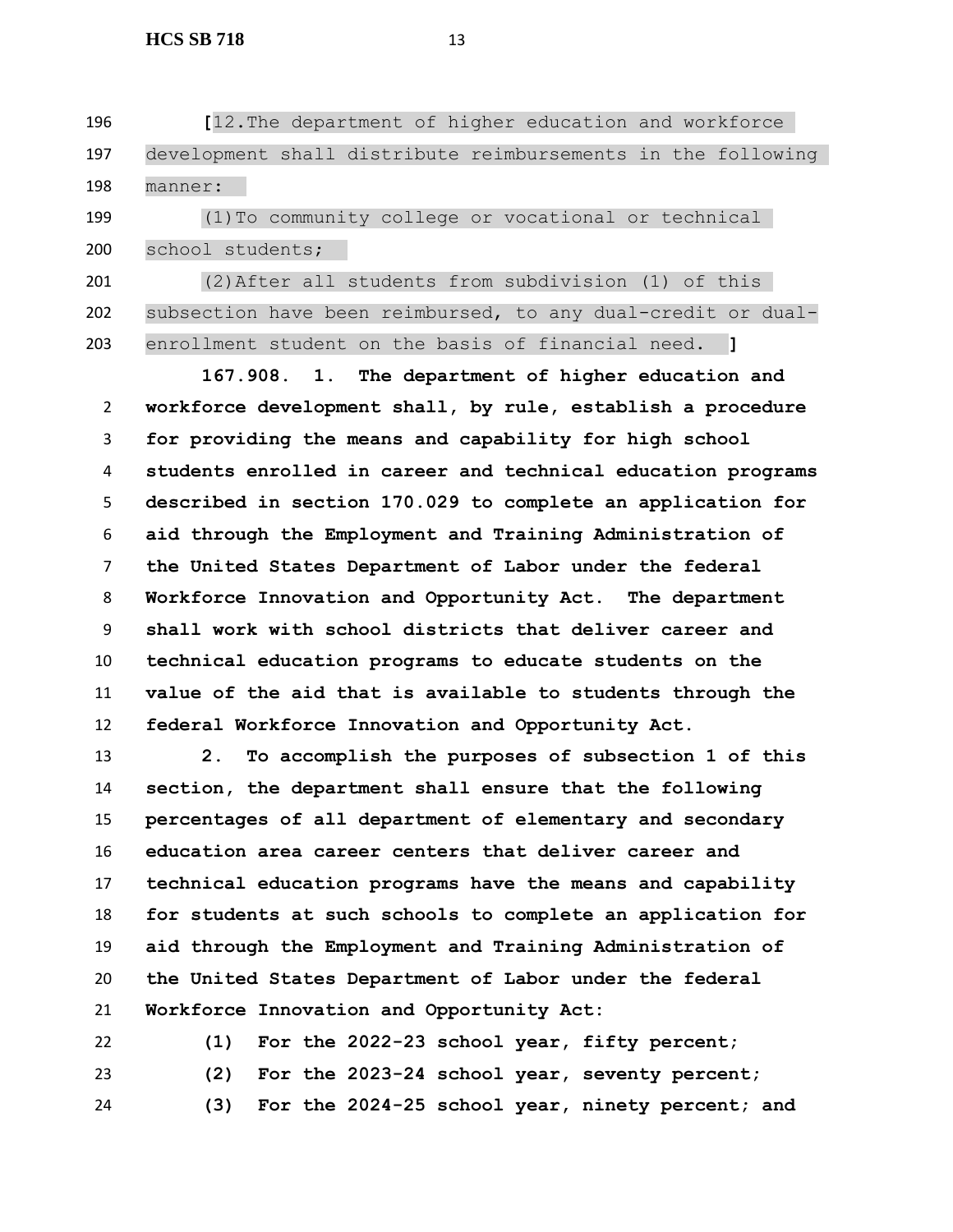**(4) For the 2025-26 school year and every school year thereafter, one hundred percent.**

 170.018. 1. (1) For purposes of this section, "computer science course" means a course in which students study computers and algorithmic processes, including their principles, hardware and software designs, implementation, and impact on society. **The term shall include, but not be limited to, a stand-alone course at any elementary, middle, or high school or a course at any elementary or middle school that embeds computer science content within other subjects.**

 (2) The department of elementary and secondary education shall, before July 1, 2019, develop a high school graduation policy that allows a student to fulfill one unit of academic credit with a district-approved computer science course meeting the standards of subsection 2 of this section for any mathematics, science, or practical arts unit required for high school graduation. The policy shall require that all students have either taken all courses that require end-of-course examinations for math and science or are on track to take all courses that require end-of-course examinations for math and science under the Missouri school improvement program in order to receive credit toward high school graduation under this subsection.

 (3) A school district shall communicate to students electing to use a computer science course for a mathematics unit that some institutions of higher education may require four units of academic credit in mathematics for college admission. The parent, guardian, or legal custodian of each student who chooses to take a computer science course to fulfill a unit of academic credit in mathematics shall sign and submit to the school district a document containing a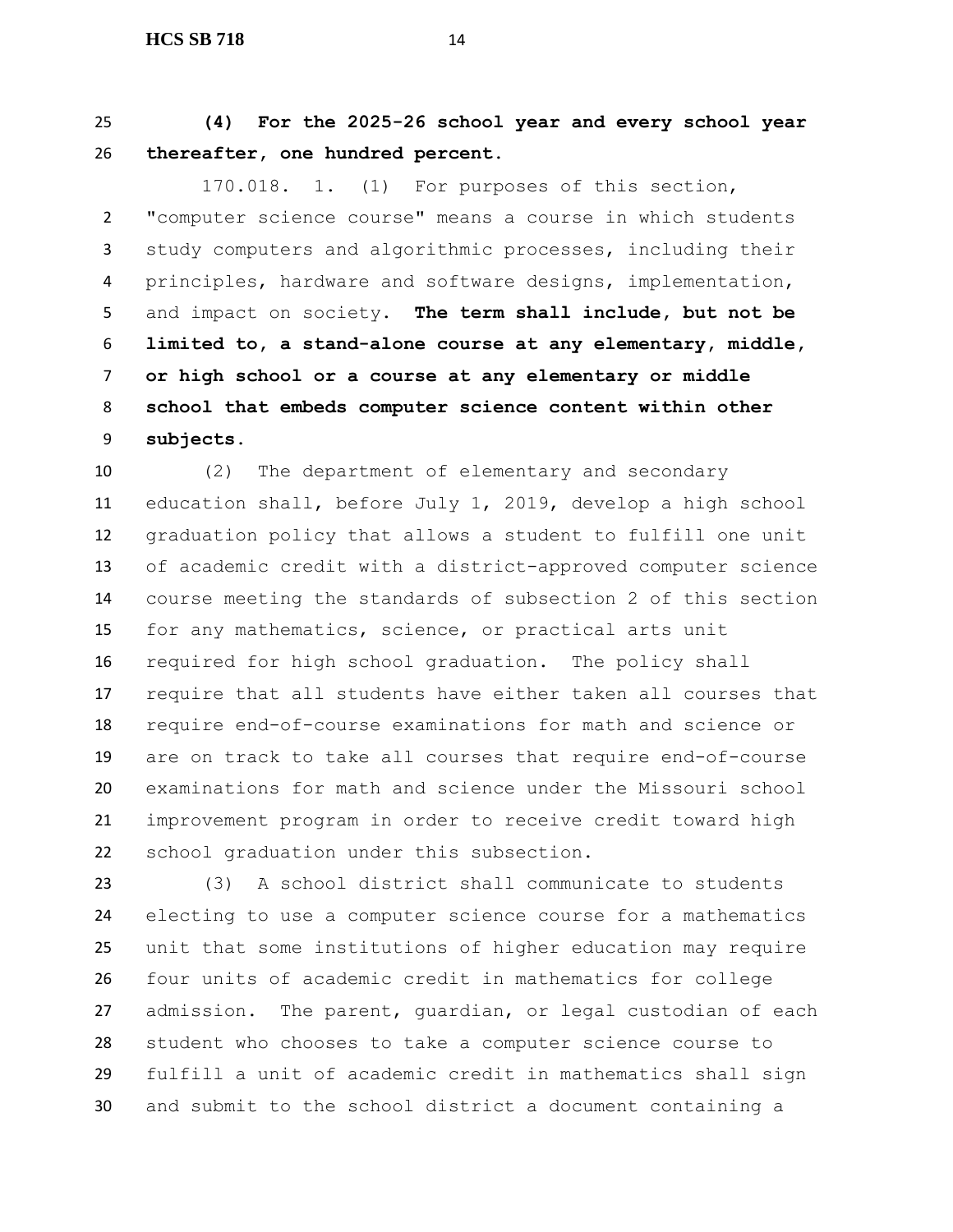#### **HCS SB 718** 15

 statement acknowledging that taking a computer science course to fulfill a unit of academic credit in mathematics may have an adverse effect on college admission decisions.

 (4) The department of elementary and secondary education and the department of higher education and workforce development shall cooperate in developing and implementing academic requirements for computer science courses offered in any grade or grades not lower than the ninth nor higher than the twelfth grade.

 2. (1) The department of elementary and secondary education shall convene a work group to develop and recommend rigorous academic performance standards relating to computer science for students in kindergarten and in each grade not higher than the twelfth grade. The work group shall include, but not be limited to, educators providing instruction in kindergarten or in any grade not higher than the twelfth grade and representatives from the department of elementary and secondary education, the department of higher education and workforce development, business and industry, and institutions of higher education. The department of elementary and secondary education shall develop written curriculum frameworks relating to computer science that may be used by school districts. The requirements of section 160.514 shall not apply to this section.

 (2) The state board of education shall adopt and implement academic performance standards relating to computer science beginning in the 2019-20 school year.

 3. Before July 1, 2019, the department of elementary and secondary education shall develop a procedure by which any teacher who holds a certificate of license to teach under section 168.021 and demonstrates sufficient content knowledge of computer science shall receive a special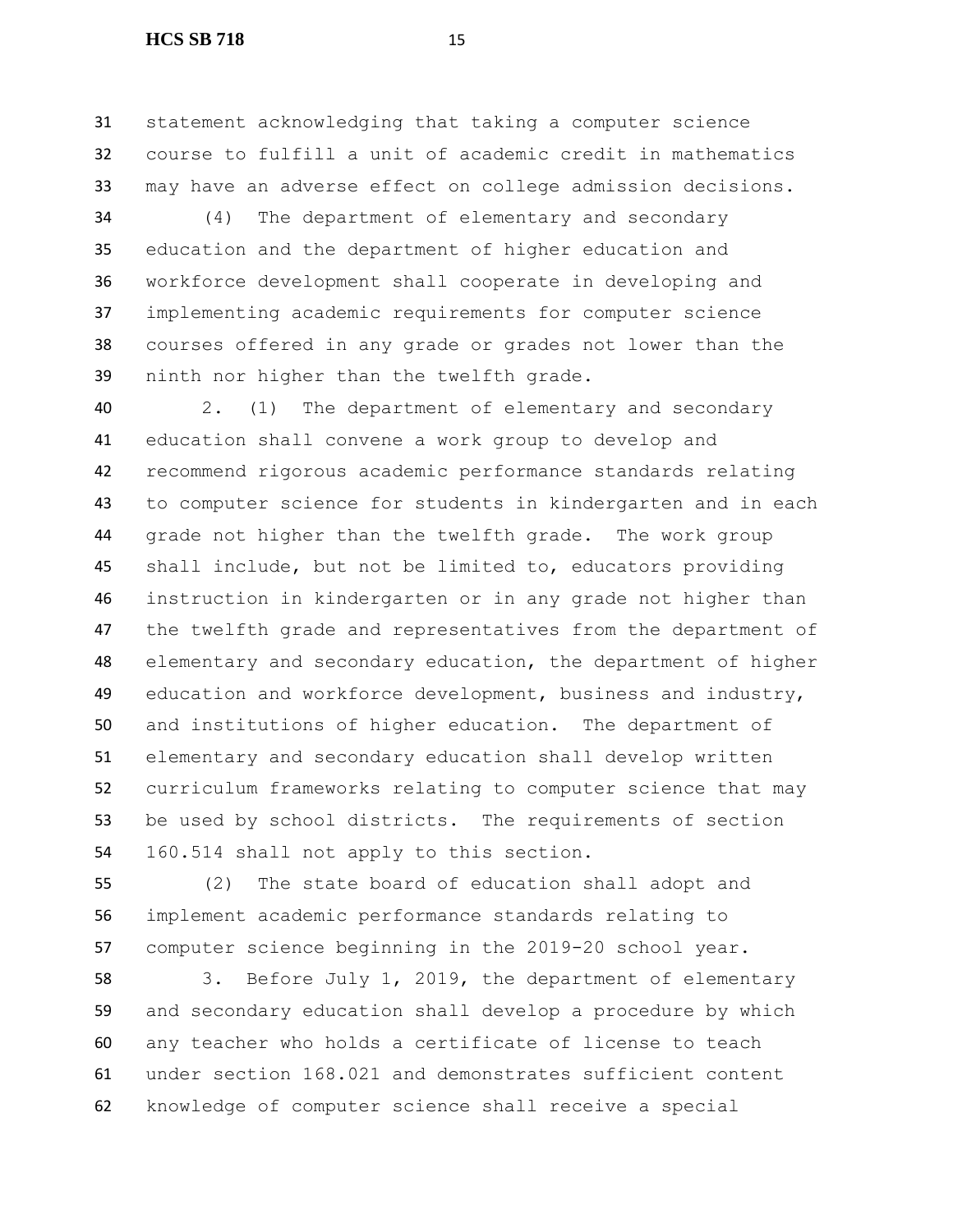endorsement on **[**his or her**] the teacher's** license signifying **[**his or her**] the teacher's** specialized knowledge in computer science.

 4. (1) For purposes of this subsection, "eligible entity" means:

 (a) A local educational agency, or a consortium of local educational agencies, in the state, including charter schools that have declared themselves local educational agencies;

(b) An institution of higher education in the state; or

 (c) A nonprofit or private provider of nationally recognized and high-quality computer science professional development, as determined by the department of elementary and secondary education.

 (2) There is hereby created in the state treasury the "Computer Science Education Fund". The fund shall consist of all moneys that may be appropriated to it by the general assembly and any gifts, contributions, grants, or bequests received from private or other sources for the purpose of providing teacher professional development programs relating to computer science. The state treasurer shall be custodian 84 of the fund. In accordance with sections 30.170 and 30.180, the state treasurer may approve disbursements. The fund shall be a dedicated fund and, upon appropriation, moneys in the fund shall be used solely for the administration of grants to eligible entities as described in this section. Notwithstanding the provisions of section 33.080 to the contrary, any moneys remaining in the fund at the end of the biennium shall not revert to the credit of the general revenue fund. The state treasurer shall invest moneys in the fund in the same manner as other funds are invested.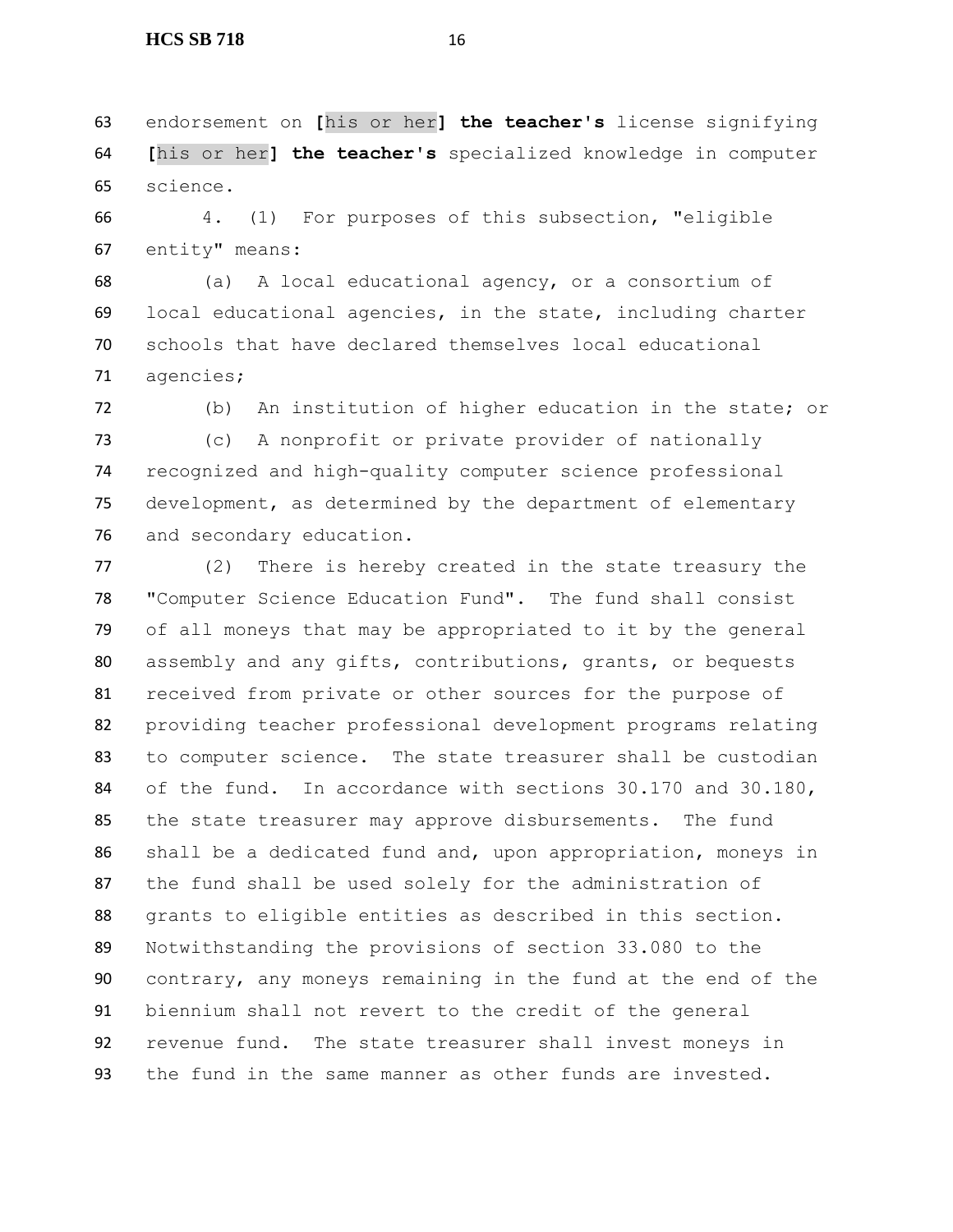Any interest and moneys earned on such investments shall be credited to the fund. (3) The state board of education shall award grants from the computer science education fund to eligible entities for the purpose of providing teacher professional development programs relating to computer science. An eligible entity wishing to receive such a grant shall submit an application to the department of elementary and secondary education addressing how the entity plans to: (a) Reach new and existing teachers with little computer science background; (b) Use effective practices for professional development; (c) Focus the training on the conceptual foundations 108 of computer science; (d) Reach and support historically underrepresented students in computer science; (e) Provide teachers with concrete experience with hands-on, inquiry-based practices; and (f) Accommodate the particular needs of students and teachers in each district and school. 5. **(1) For all school years beginning on or after July 1, 2023, each public high school and charter high school shall offer at least one computer science course in an in-person setting or as a virtual or distance course option. (2) Any computer science course or instruction offered under this subsection shall: (a) Be of high quality as defined by the state board of education;**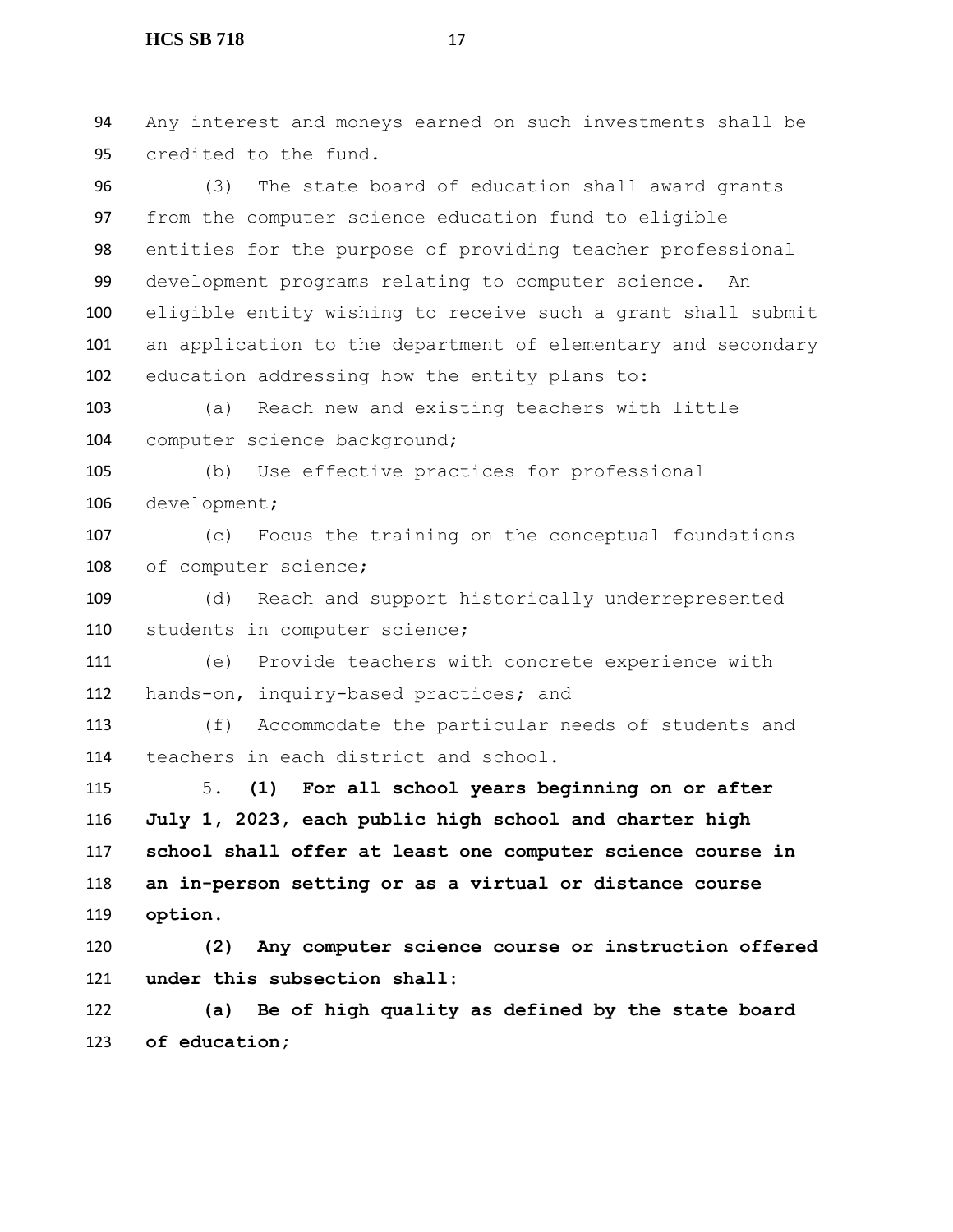**(b) Meet or exceed the computer science performance standards developed and adopted by the department of elementary and secondary education under this section; and**

 **(c) For any computer science course offered by a public high school or charter high school, be offered in such school's course catalog.**

 **(3) On or before June thirtieth of each school year, each school district shall submit to the department of elementary and secondary education a report for the current school year which shall include, but not be limited to:**

 **(a) The names and course codes of computer science courses offered in each school in the district with a course description and which computer science performance standards are covered, to the extent such information is available;**

 **(b) The number and percentage of students who enrolled in each computer science course, listed by the categories in subparagraphs a. to f. of this paragraph. If a category contains one to five students or contains a quantity of students that would allow the quantity of another category that contains five or fewer to be deduced, the number shall be replaced with a symbol:**

**a. Sex;**

**b. Race and ethnicity;**

**f. Grade level; and**

 **c. Special education status including, but not limited to, students receiving services under the federal Individuals with Disabilities Education Act (IDEA) (20 U.S.C. Section 1400 et seq., as amended) or Section 504 of the federal Rehabilitation Act of 1973 (29 U.S.C. Section 794), as amended;**

 **d. English language learner status; e. Eligibility for free or reduced price meals; and**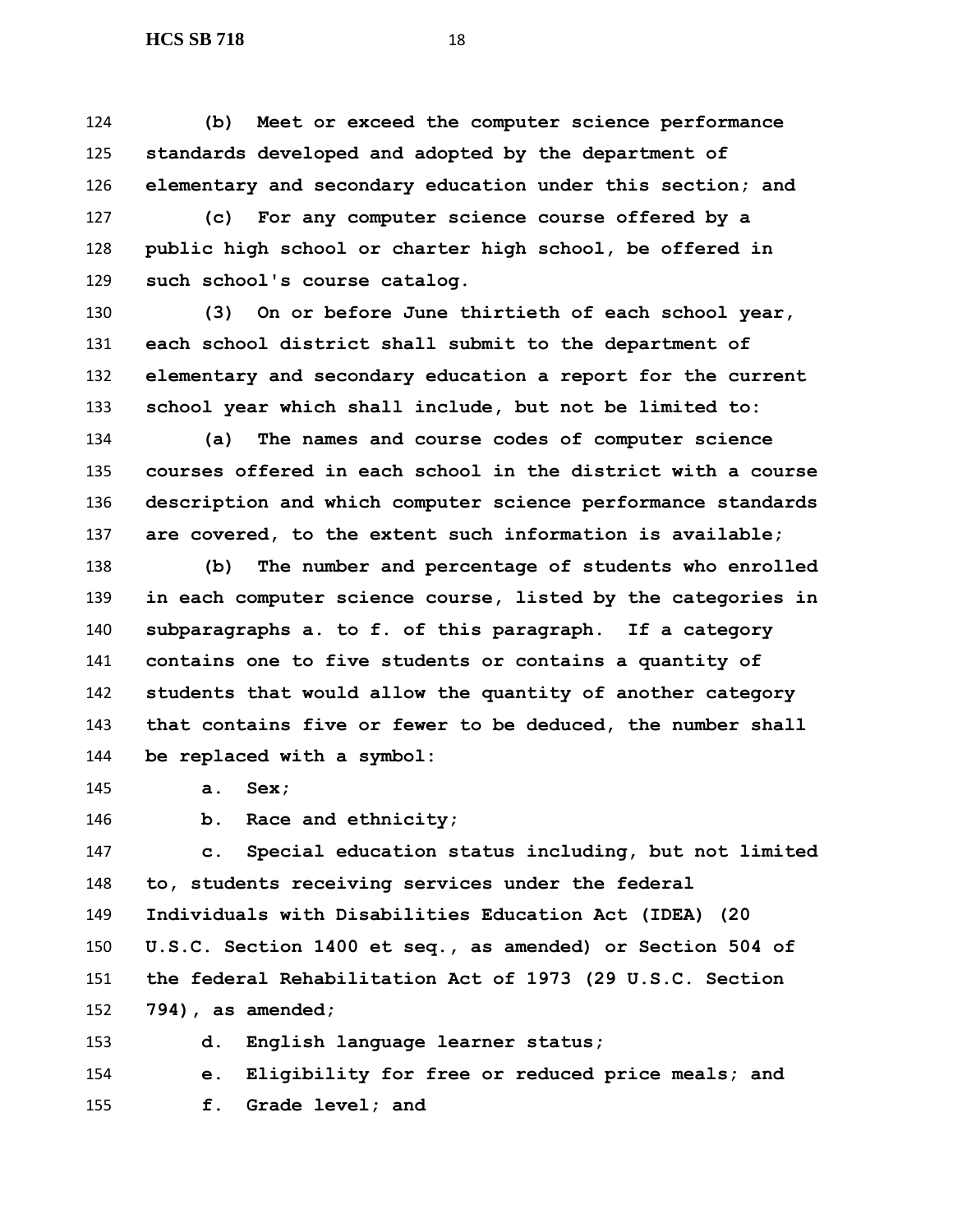**(c) The number of computer science instructors at each school, listed by the following categories:**

**a. Applicable certifications;**

**b. Sex;**

**c. Race and ethnicity; and**

**d. Highest academic degree.**

 **(4) On or before September thirtieth of each school year, the department of elementary and secondary education shall post the following on the department's website:**

 **(a) Data received under paragraphs (a) and (b) of subdivision (3) of this subsection, disaggregated by school and aggregated statewide; and**

 **(b) Data received under paragraph (c) of subdivision (3) of this subsection, aggregated statewide.**

 **(5) On or before June thirtieth of each school year, the department of elementary and secondary education shall publish a list of computer science course codes and names with a course description and an indication of which courses meet or exceed the department of elementary and secondary education's computer science performance standards.**

 **6. The department of elementary and secondary education shall appoint a computer science supervisor. The computer science supervisor shall be responsible for implementing the provisions of this section.**

 **7. For all school years beginning on or after July 1, 2023, a computer science course successfully completed and counted toward state graduation requirements shall be equivalent to one science course or one practical arts credit for the purpose of satisfying any admission requirements of any public institution of higher education in this state.**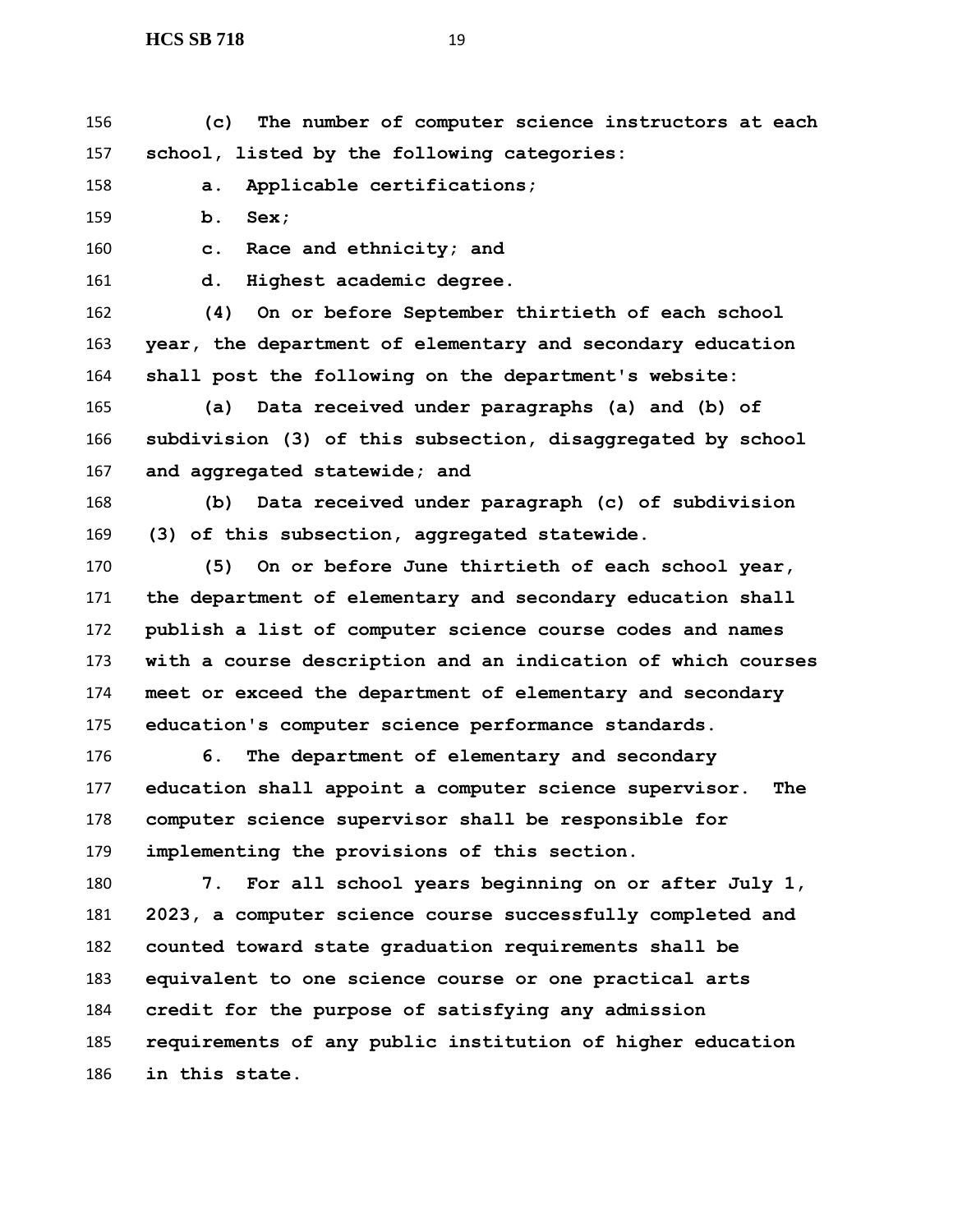**8.** The department of elementary and secondary education shall promulgate rules to implement the provisions of this section. Any rule or portion of a rule, as that term is defined in section 536.010, that is created under the authority delegated in this section shall become effective only if it complies with and is subject to all of the provisions of chapter 536 and, if applicable, section 536.028. This section and chapter 536 are nonseverable, and if any of the powers vested with the general assembly pursuant to chapter 536 to review, to delay the effective date, or to disapprove and annul a rule are subsequently held unconstitutional, then the grant of rulemaking authority and any rule proposed or adopted after December 18, 2018, shall be invalid and void.

 **170.036. 1. There is hereby established the "Computer Science Education Task Force" within the department of elementary and secondary education.**

 **2. The task force shall consist of the following members:**

 **(1) Two members of the house of representatives, with one member to be appointed by the speaker of the house of representatives and one member to be appointed by the minority leader of the house of representatives;**

 **(2) Two members of the senate, with one member to be appointed by the president pro tempore of the senate and one member to be appointed by the minority leader of the senate;**

**(3) The governor or the governor's designee;**

 **(4) The commissioner of education or the commissioner's designee;**

 **(5) The commissioner of higher education or the commissioner's designee; and**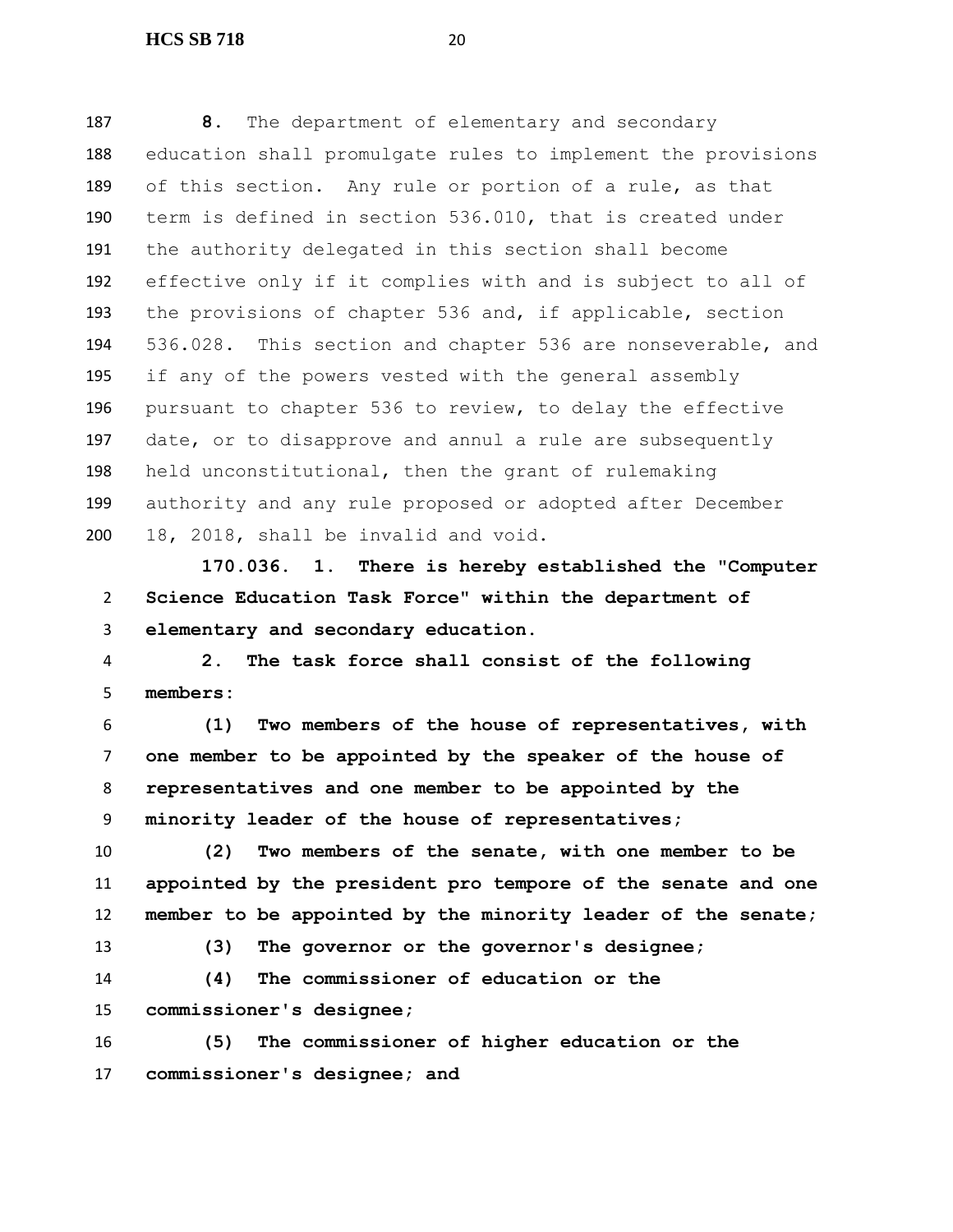| 18 | Nine members who represent the interests of each<br>(6)      |
|----|--------------------------------------------------------------|
| 19 | of the following groups, to be appointed by the commissioner |
| 20 | of education:                                                |
| 21 | The state board of education;<br>(a)                         |
| 22 | Private industry in this state with interest in<br>(b)       |
| 23 | computer science;                                            |
| 24 | Nonprofit organizations;<br>(c)                              |
| 25 | An association of school superintendents;<br>(d)             |
| 26 | A statewide association representing computer<br>(e)         |
| 27 | science teachers;                                            |
| 28 | (f)<br>A secondary teacher leader from career and            |
| 29 | technical education representing computer science teachers;  |
| 30 | An association of school board members;<br>(q)               |
| 31 | (h)<br>An association of elementary school principals; and   |
| 32 | (i)<br>An association of secondary school principals.        |
| 33 | (7)<br>A representative from a Missouri institution of       |
| 34 | higher education, to be appointed by the commissioner of     |
| 35 | higher education; and                                        |
| 36 | A representative from a Missouri private,<br>(8)             |
| 37 | nonprofit institution of higher education, to be appointed   |
| 38 | by the commissioner of higher education.                     |
| 39 | The mission of the computer science education task<br>3.     |
| 40 | force shall be to develop a state strategic plan for         |
| 41 | expanding a statewide computer science education program,    |
| 42 | including the following:                                     |
| 43 | (1) A statement of purpose that describes the                |
| 44 | objectives or goals the state board of education will        |
| 45 | accomplish by implementing a computer science education      |
| 46 | program, the strategies by which those goals will be         |

**achieved, and a timeline for achieving those goals;**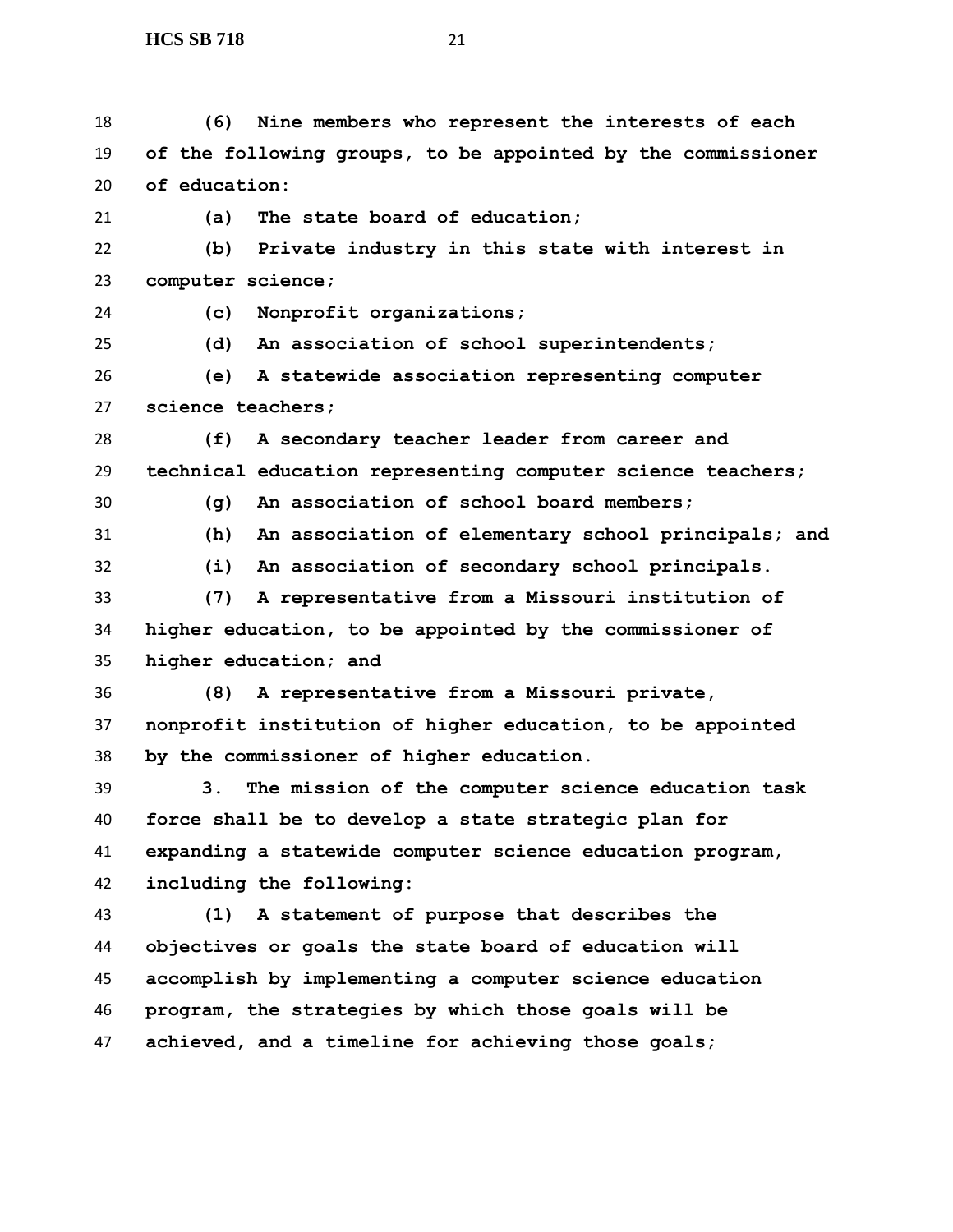**(2) A summary of the current state landscape for K-12 computer science education, including demographic reporting of students taking these courses;**

 **(3) A plan for expanding computer science education opportunities to every school in the state within five years and increasing the representation of students from traditionally underserved groups, in computer science including female students, students from historically underrepresented racial and ethnic groups, students with disabilities, English-language learner students, students who qualify for free and reduced-price meals, and rural students;**

 **(4) Within one year of the task force forming, a plan for schools serving any student in grades kindergarten through eighth grade to provide instruction in the basics of computer science and computation thinking in an integrated or standalone format beginning in the 2024-25 school year without creating learning loss in the existing curriculum;**

 **(5) A plan for ensuring teachers are well-prepared to begin teaching computer science, including defining high quality professional learning for in-service teachers and strategies for pre-service teacher preparation;**

 **(6) A plan for ensuring teachers are well-prepared to begin teaching computer science, including defining high- quality professional learning for in-service teachers and strategies for pre-service teacher preparation;**

 **(7) An ongoing evaluation process that is overseen by the state board of education;** 

 **(8) Proposed rules that incorporate the principles of the master plan into the state's public education system as a whole; and**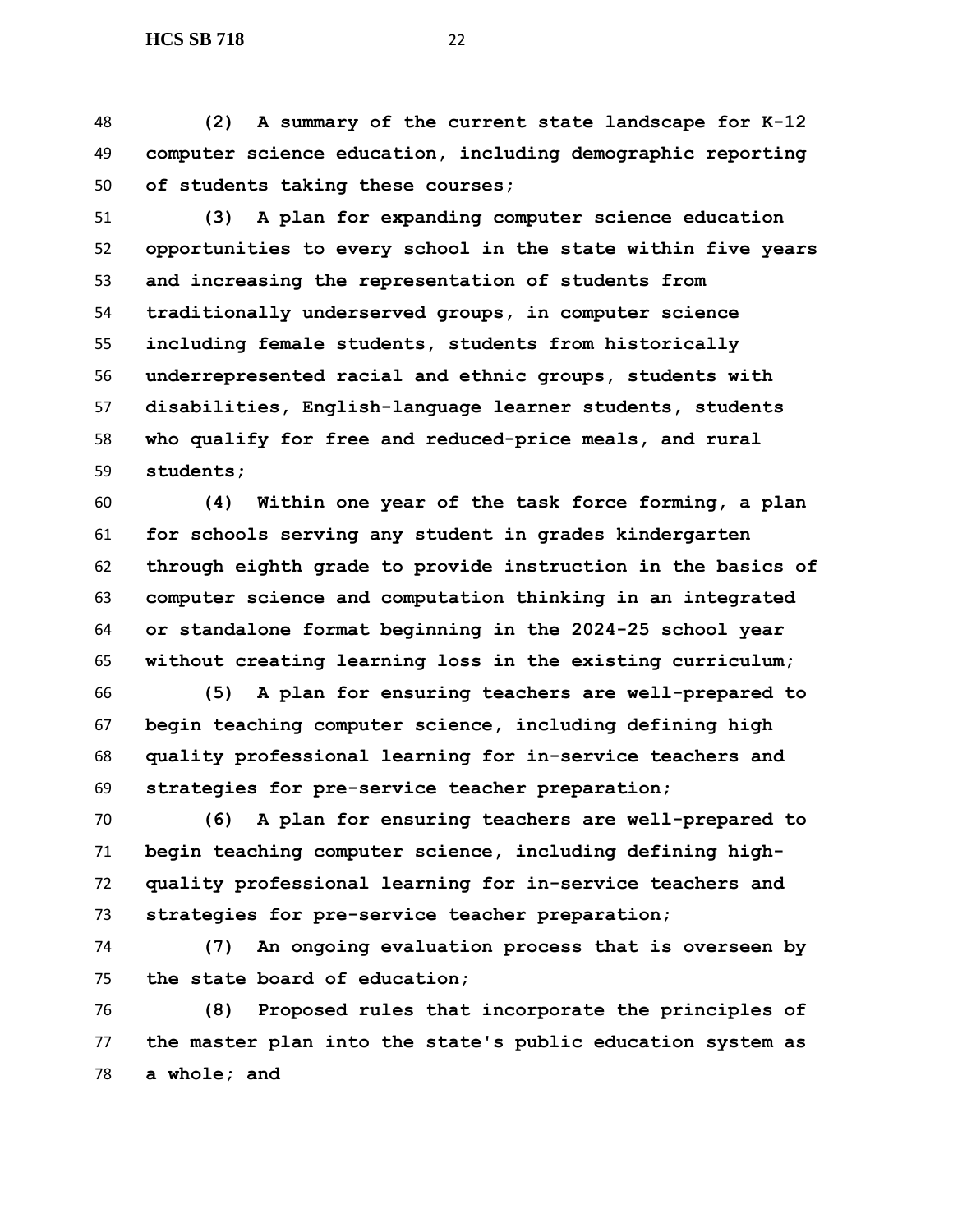**(9) A plan to ensure long-term sustainability for computer science education.**

 **4. The speaker of the house of representatives shall designate the chair of the task force, and the president pro tempore of the senate shall designate the vice chair of the task force.**

 **5. Members of the task force shall serve without compensation, but the members and any staff assigned to the task force shall receive reimbursement for actual and necessary expenses incurred in attending meetings of the task force or any subcommittee thereof. All task force members shall be subject to the same conflict of interest provisions in chapter 105 that are enforced by the Missouri ethics commission in the same manner that elected or appointed officials and employees are subject to such provisions.**

 **6. The task force shall hold its first meeting within three months from the effective date of this section.**

 **7. Before June 30, 2023, the task force shall present a summary of its activities and any recommendations for legislation to the general assembly.**

 **8. The computer science education task force shall dissolve on June 30, 2024.**

173.280. 1. As used in this section, the following terms mean:

 (1) "Postsecondary educational institution", any campus of a public or private institution of higher education in this state that is subject to the coordinating board for higher education under section 173.005;

 (2) "Student athlete", an individual who participates or has participated in an intercollegiate sport for a postsecondary educational institution. Student athlete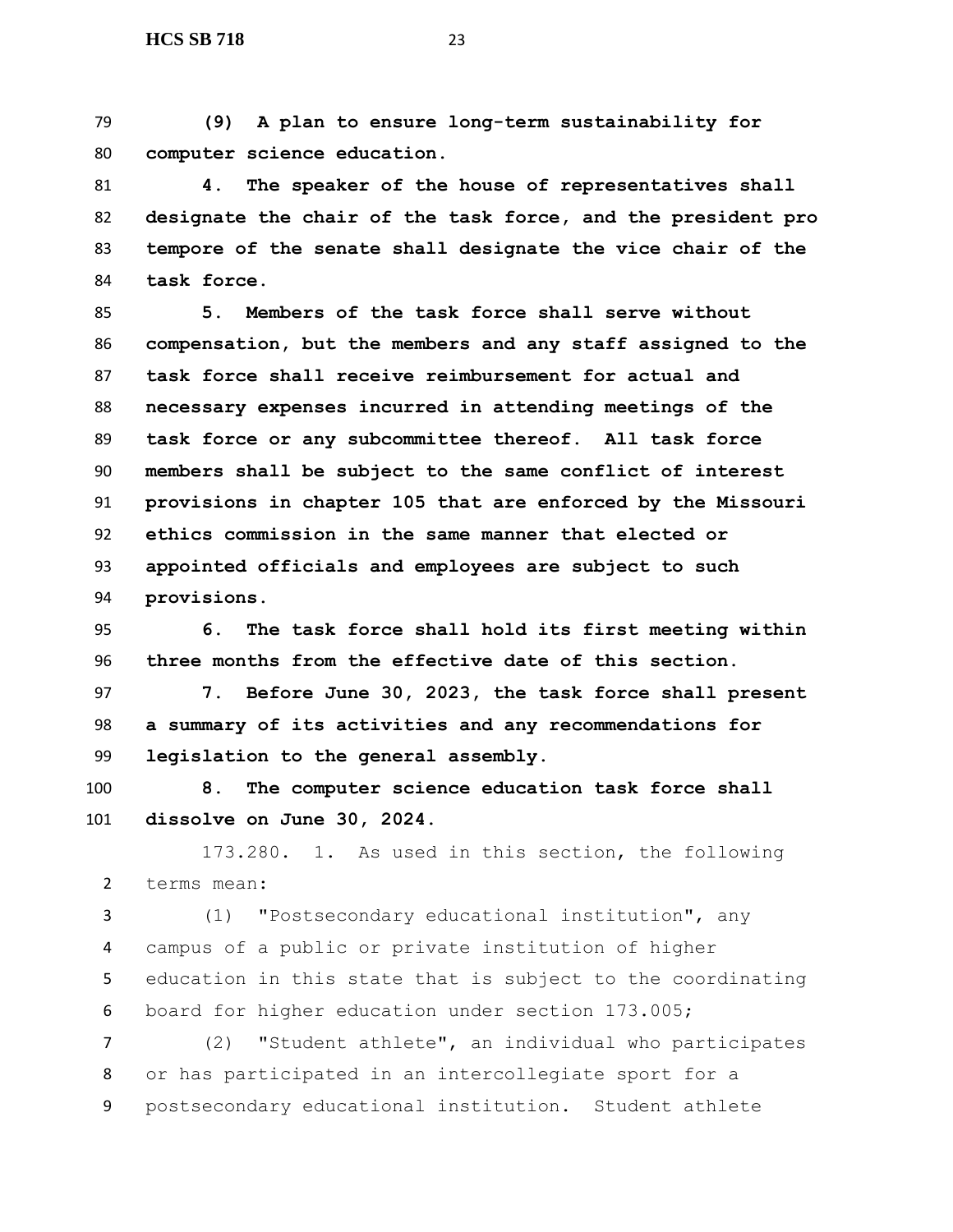#### **HCS SB 718** 24

 shall not be construed to apply to an individual's participation in a college intramural sport or in a professional sport outside of intercollegiate athletics;

 (3) "Third party", any individual or entity, including any athlete agent, other than a postsecondary educational institution, athletic conference, or athletic association.

 2. (1) No postsecondary educational institution shall uphold any rule, requirement, standard, or other limitation that prevents a student of that institution from fully participating in intercollegiate athletics without penalty and earning compensation as a result of the use of the student's name, image, likeness rights, or athletic reputation. A student athlete earning compensation from the use of a student's name, image, likeness rights, or athletic reputation shall not affect such student athlete's grant-in-aid or stipend eligibility, amount, duration, or renewal.

 (2) No postsecondary educational institution shall interfere with or prevent a student from fully participating in intercollegiate athletics or obtaining professional representation in relation to contracts or legal matters, including, but not limited to, representation provided by athlete agents, financial advisors, or legal representation provided by attorneys.

 3. A grant-in-aid or stipend from the postsecondary educational institution in which a student is enrolled shall not be construed to be compensation for use of the student's name, image, likeness rights, or athletic reputation for purposes of this section, and no grant-in-aid or stipend shall be revoked or reduced as a result of a student earning compensation under this section.

 4. (1) No student athlete shall enter into an apparel, equipment, or beverage contract providing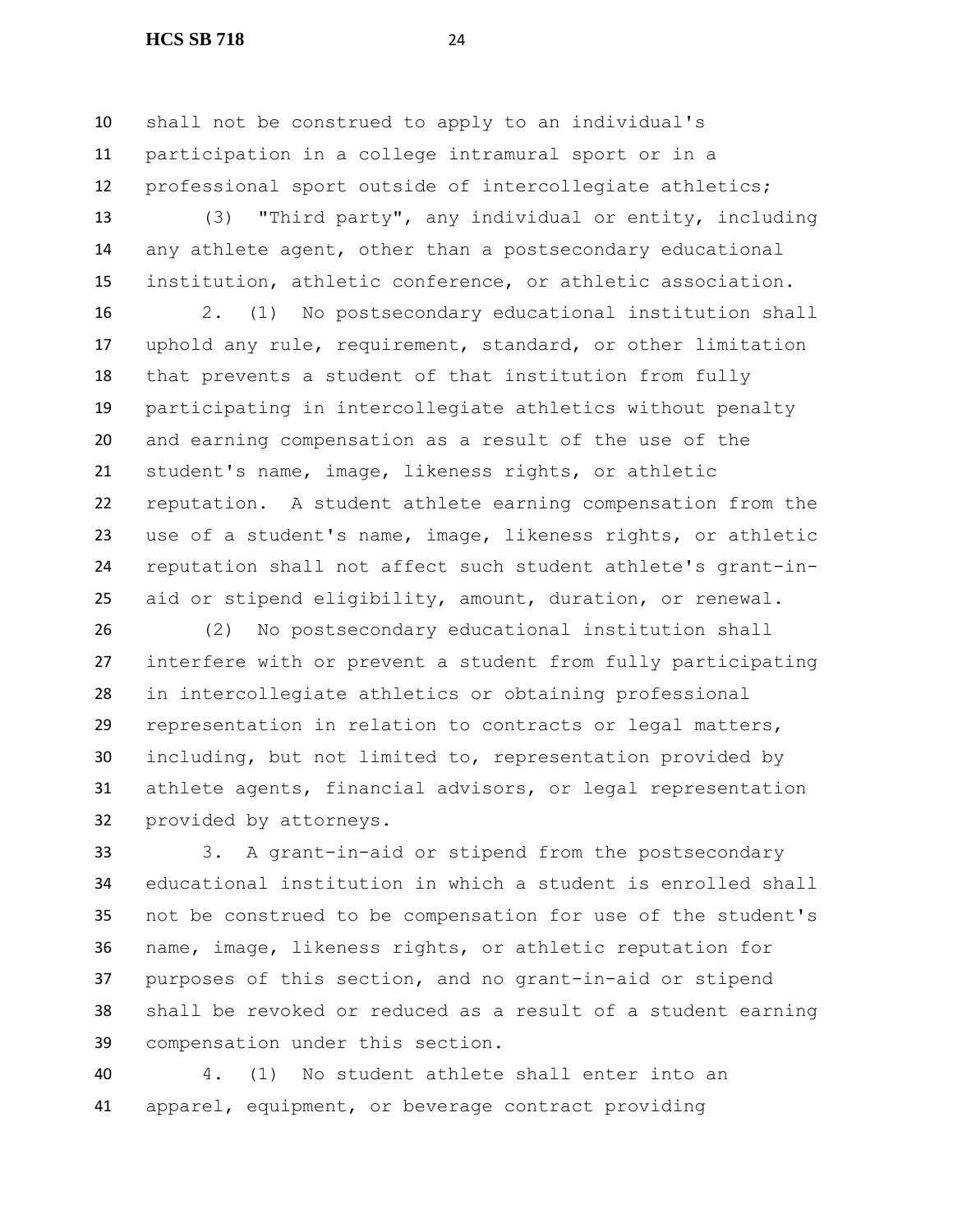compensation to the athlete for use of the athlete's name, image, likeness rights, or athletic reputation if the contract requires the athlete to display a sponsor's apparel, equipment, or beverage or otherwise advertise for the sponsor during official team activities if such provisions are in conflict with a provision of the postsecondary institution's current licenses or contracts.

 (2) **(a)** Except with the prior written consent of the student athlete's postsecondary educational institution, a student athlete shall not enter into a contract for compensation for the use of such student athlete's name, image, likeness rights, or athletic reputation, if such institution determines that a term of the contract conflicts with a term of a contract to which such institution is a party.

 **(b) A postsecondary educational institution or any officer, director, or employee of such institution, including but not limited to a coach, member of the coaching staff, or any individual associated with the institutions athletic department, may identify or otherwise assist with opportunities for a student athlete to earn compensation from a third party for the use of the student athlete's name, image, likeness rights, or athletic reputation, provided that such individual shall not:**

**a. Serve as the athlete's agent;**

 **b. Receive compensation from the student athlete or a third party for facilitating or enabling such opportunities;**

 **c. Attempt to influence an athlete's choice of professional representation related to such opportunities;**

 **d. Attempt to reduce such athlete's opportunities from competing third parties; or**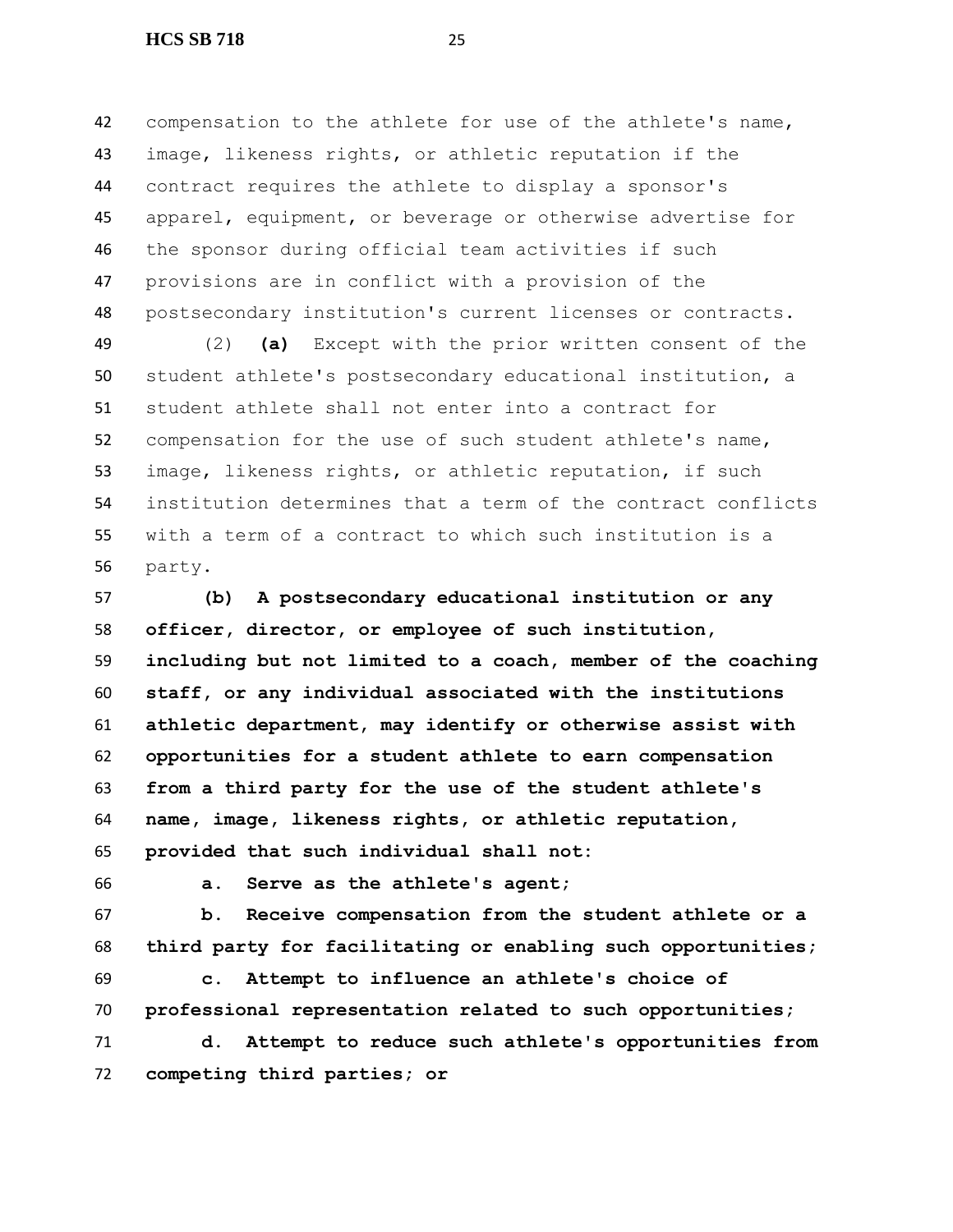**e. Be present at any meeting between a student athlete and a third party who provides for a student athlete's compensation, where the student athlete's name, image, likeness rights, or athletic reputation contract for compensation is negotiated or completed.**

 (3) Before any contract for compensation for the use of a student athlete's name, image, likeness rights, or athletic reputation is executed, and before any compensation is provided to the student athlete in advance of a contract, the student athlete shall disclose that contract to his or her postsecondary educational institution in a manner prescribed by such institution.

 (4) A postsecondary educational institution or any officer, director, or employee of such institution or entity shall not compensate **[**or cause compensation to be directed to**]** a student athlete, prospective student athlete, or the family of such individuals**, or cause compensation to be directed to a prospective student athlete, or the family of a student athlete or the family of a prospective student athlete,** for the use of such student athlete or prospective student athlete's name, image, likeness rights, or athletic reputation.

 5. No contract of a postsecondary educational institution's athletic program shall prevent a student athlete from receiving compensation for using the student athlete's name, image, likeness rights, or athletic reputation for a commercial purpose when the athlete is not engaged in official mandatory team activities that are recorded in writing and can be made publicly available upon request.

 6. (1) Postsecondary educational institutions that enter into commercial agreements that directly or indirectly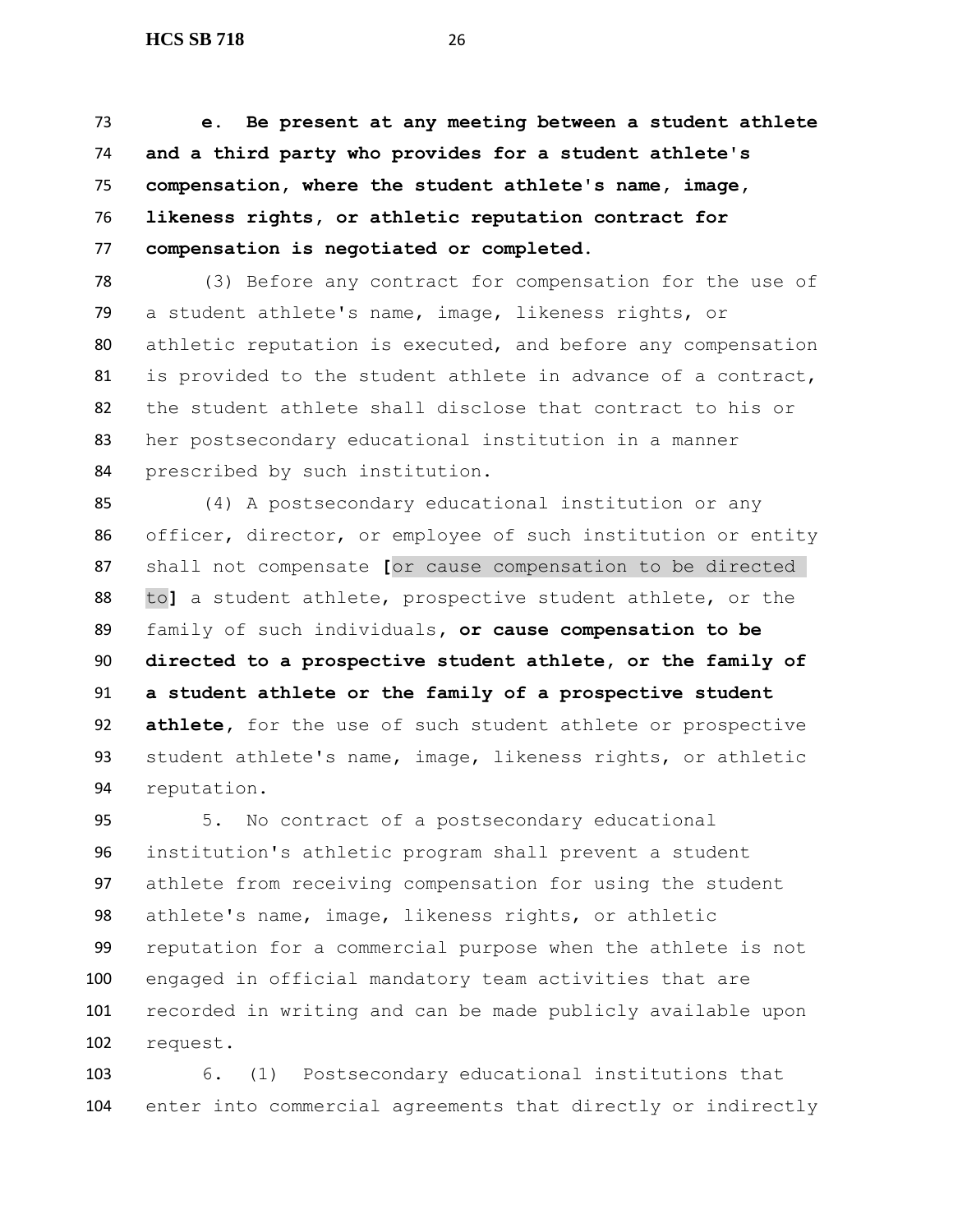#### **HCS SB 718** 27

 require the use of a student athlete's name, image, likeness, or athletic reputation shall conduct a financial development program once per year for their athletes.

 (2) The financial development program shall not include any marketing, advertising, referral, or solicitation by providers of financial products or services. **Such program shall, at a minimum, include information concerning financial aid, debt management, and a recommended budget for student athletes based on the current year's cost of attendance. The workshop shall also include information on time management skills necessary for success as a student athlete and available academic resources.** 

 (3) Postsecondary educational institutions shall help distribute informational materials for such programs as needed.

 (4) Postsecondary educational institutions shall inform their athletes of such program meetings and provide appropriate meeting space.

 7. Student athlete representation shall be by attorneys or agents licensed by this state.

 8. (1) Any student athlete may bring a civil action against third parties that violate this section for appropriate injunctive relief or actual damages, or both. Such action shall be brought in the county where the violation occurred, or is about to occur, and the court shall award damages and court costs to a prevailing plaintiff.

 (2) Student athletes bringing an action under this section shall not be deprived of any protections provided under law with respect to a controversy that arises and shall have the right to adjudicate claims that arise under this section.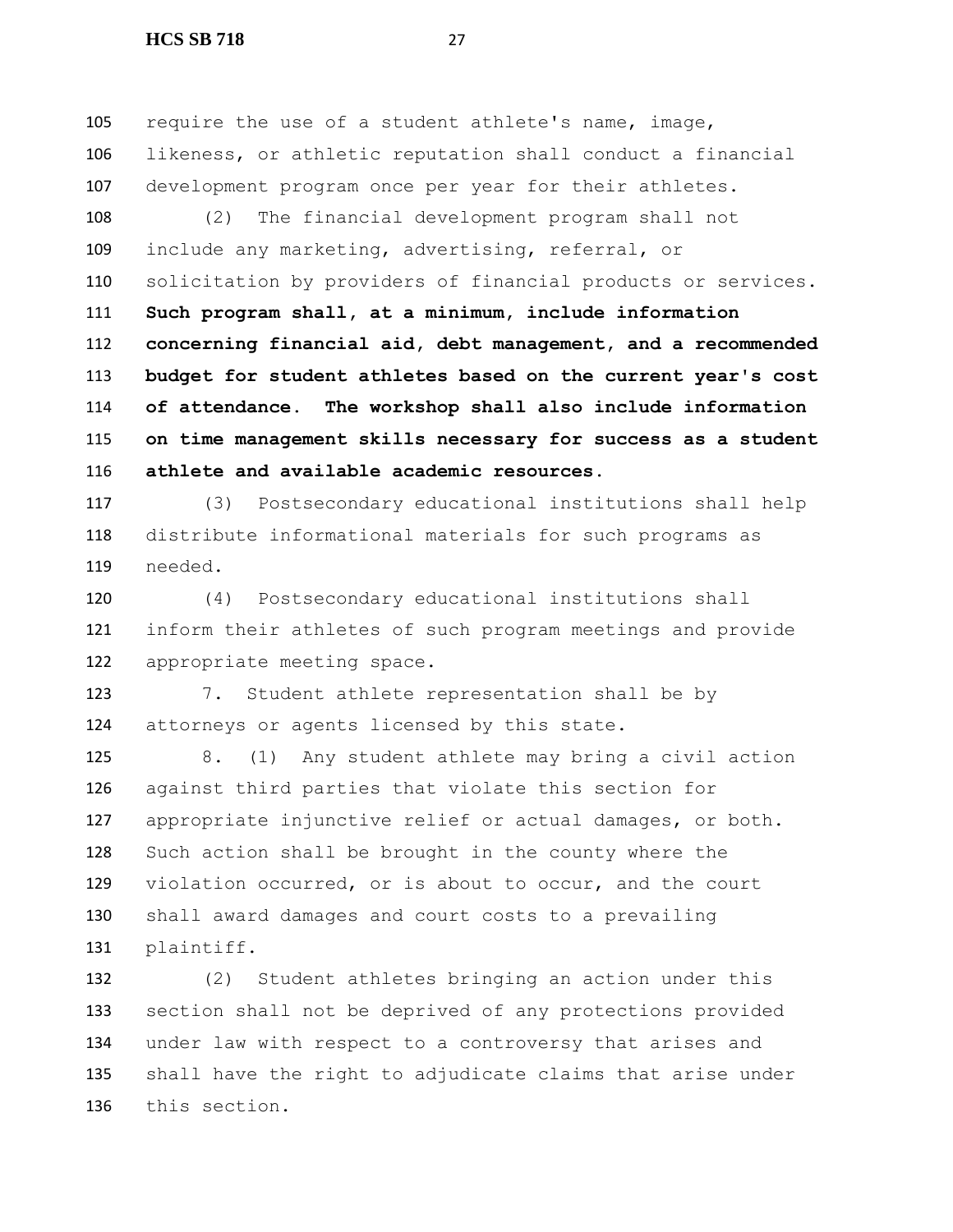9. No legal settlement shall conflict with the provisions of this section.

139 10. This section shall apply only to agreements or contracts entered into, modified, or renewed on or after August 28, 2021. Such agreements or contracts include, but are not limited to, the national letter of intent, an athlete's financial aid agreement, commercial contracts in the athlete group licensing market, and athletic conference or athletic association rules or bylaws.

 **173.831. 1. As used in this section, the following terms mean:**

 **(1) "Academic skill intake assessment", a criterion- referenced assessment of numeracy and literacy skills with high reliability and validity as determined by third-party research;**

 **(2) "Accredited", holding an active accreditation from one of the seven United States regional accreditors including, but not limited to, the Middle States Commission on Higher Education, the New England Association of Schools and Colleges, the Higher Learning Commission, the Northwest Commission on Colleges and Universities, the Southern Association of Colleges and Schools, the Western Association of Schools and Colleges, and the Accrediting Commission for Community and Junior Colleges, as well as any successor entities or consolidations of the above including, but not limited to, AdvancEd or Cognia;**

 **(3) "Adult dropout recovery services", includes, but is not limited to, sourcing, recruitment, and engagement of eligible students, learning plan development, active teaching, and proactive coaching and mentoring, resulting in an accredited high school diploma and pathway to post secondary education opportunities;**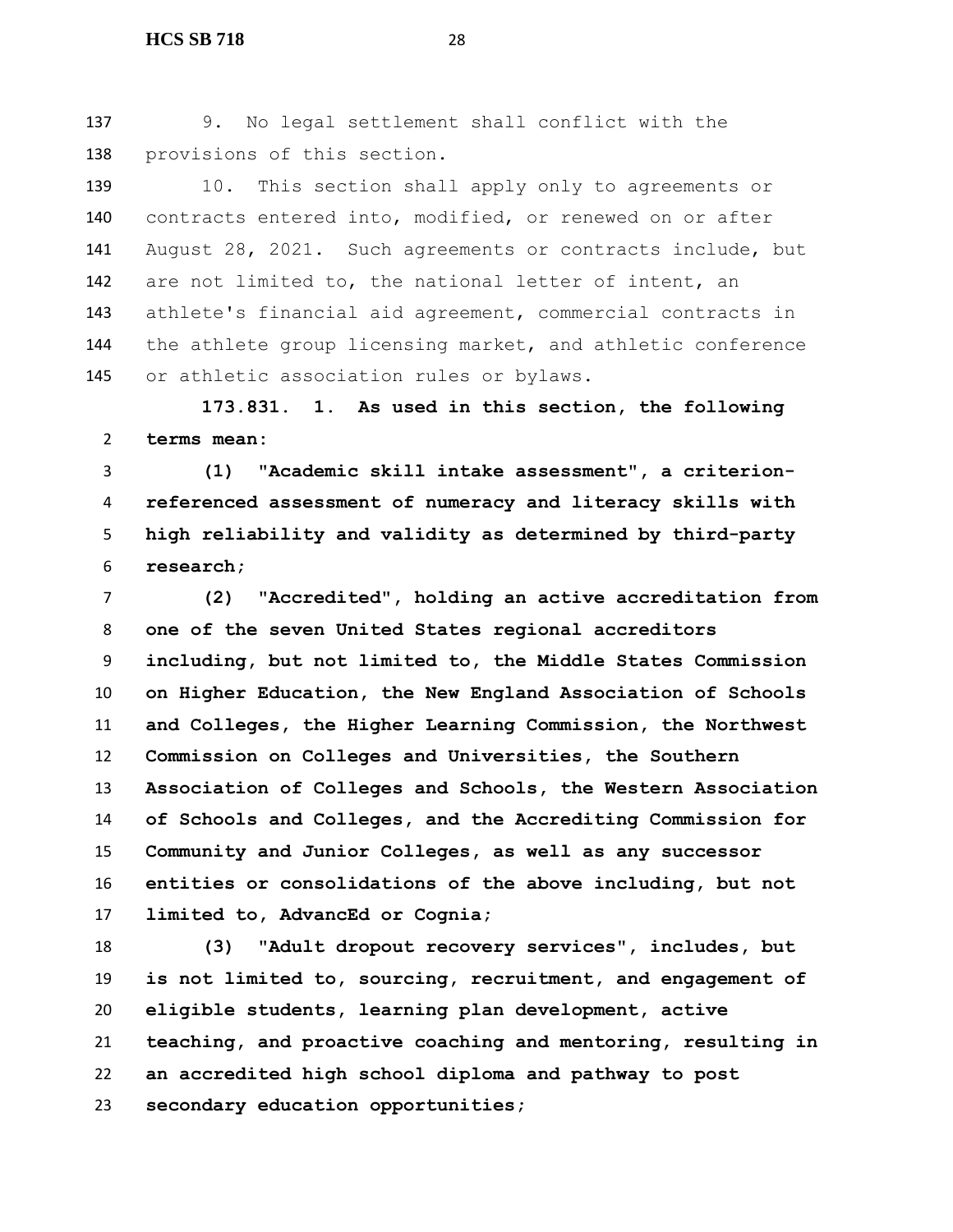**(4) "Approved program provider", a public, not-for- profit, or other entity that meets the requirements of subdivision (2) of subsection 3 of this section or any consortium of such entities;**

 **(5) "Average cost per graduate", the amount of the total program funding reimbursed to an approved program provider for each cohort during the period of time from the beginning of the same cohort through the subsequent twelve months after the close of the same cohort, divided by the total number of students who graduated from the same cohort within twelve months after the close of the same cohort or enrollment in postsecondary education;**

 **(6) "Career pathways coursework", one or more courses that align with the skill needs of industries in the economy of the state or region that help an individual enter or advance within a specific occupation or occupational cluster;**

 **(7) "Career placement services", services designed to assist students in obtaining employment, such as career interest self-assessments and job search skills such as resume development and mock interviews;**

 **(8) "Coaching", proactive communication between the approved program provider and the student related to the student's pace and progress through the student's learning plan;**

 **(9) "Cohort", students who enter the program between July first and June thirtieth of each program year;**

 **(10) "Department", the department of elementary and secondary education;**

 **(11) "Employability skills certification", a certificate earned by demonstrating professional nontechnical skills through assessment, portfolio, or observation;**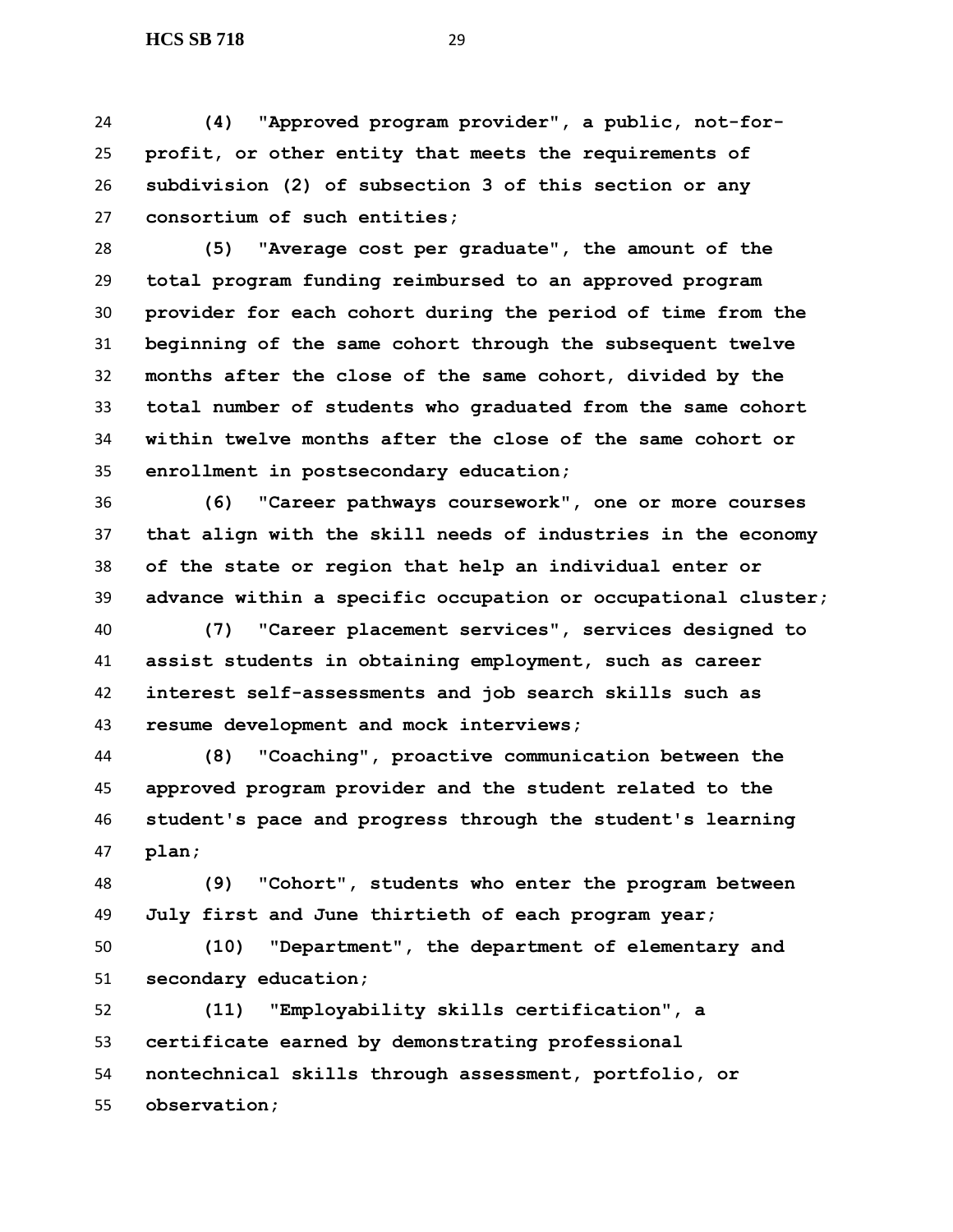**(12) "Graduate", a student who has successfully completed all of the state and approved program provider requirements in order to obtain a high school diploma;**

 **(13) "Graduation rate", the total number of graduates from a cohort who graduated within twelve months after the close of the cohort divided by the total number of students included in the same cohort;**

 **(14) "Graduation requirements", course and credit requirements for the approved program provider's accredited high school diploma;**

 **(15) "High school diploma", a diploma issued by an accredited institution;**

 **(16) "Industry-recognized credential", an education- related credential or work-related credential that verifies an individual's qualification or competence issued by a third party with the relevant authority to issue such credential;**

 **(17) "Learning plan", a documented plan for courses or credits needed for each individual in order to complete program and approved program provider graduation requirements;**

 **(18) "Mentoring", a direct relationship between a coach and a student to facilitate the completion of the student's learning plan designed to prepare the student to succeed in the program and the student's future endeavors;**

 **(19) "Milestones", objective measures of progress for which payment is made to an approved program provider under this section such as earned units of high school credit, attainment of an employability skills certificate, attainment of an industry-recognized credential, attainment of a technical skills assessment, and attainment of an accredited high school diploma;**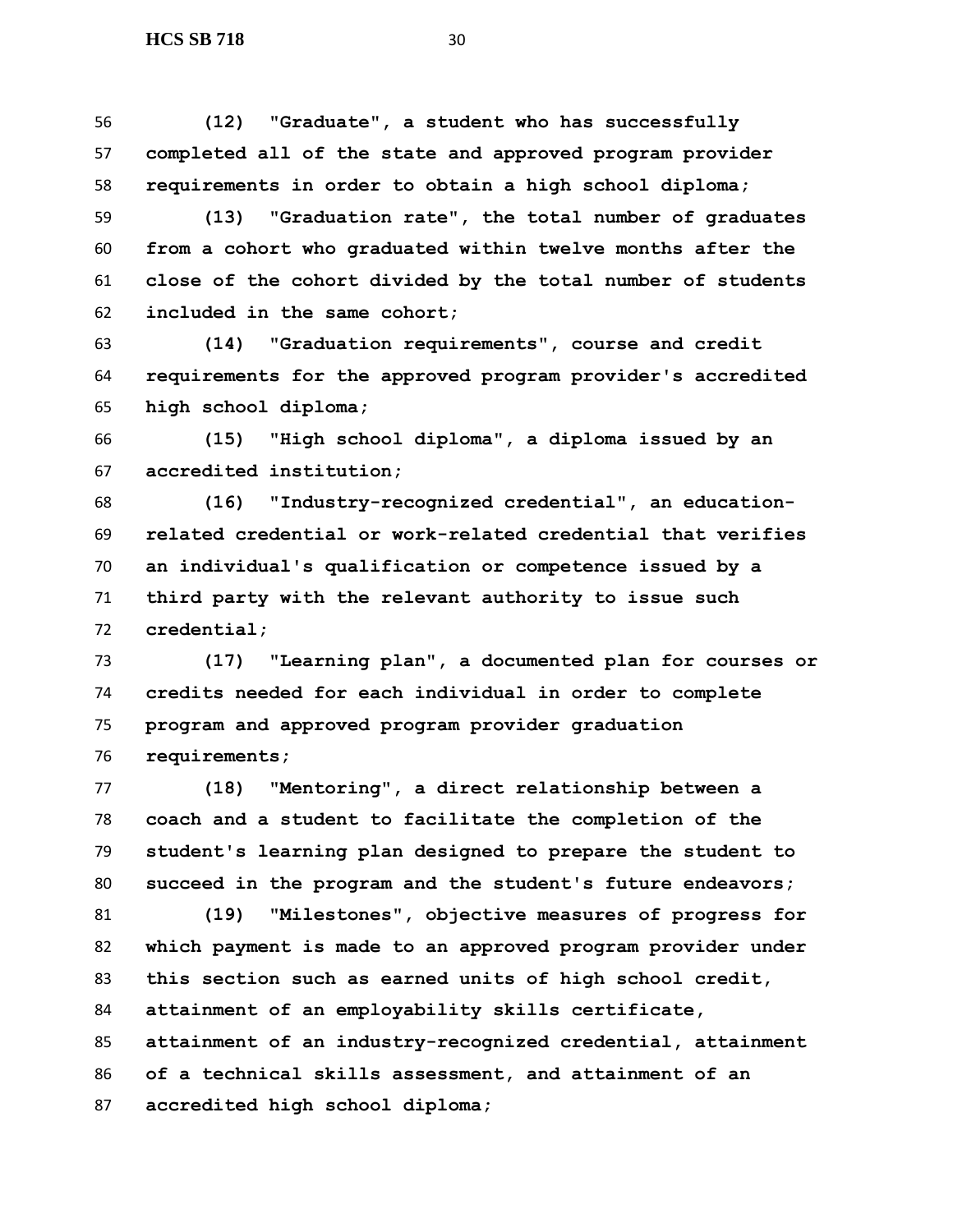**(20) "Program", the workforce diploma program established in this section;**

 **(21) "Request for qualifications", a request for interested potential program providers to submit evidence that they meet the qualifications established in subsection 3 of this section;**

 **(22) "Stackable credential", a third party credential that is part of a sequence of credentials that can be accumulated over time to build up an individual's qualifications to advance along a career pathway;**

 **(23) "Student", a participant in the program established in this section who is twenty-one years of age or older, who is a resident of Missouri, and who has not yet earned a high school diploma;**

 **(24) "Technical Skills Assessment", a criterion- referenced assessment of an individual's skills required for an entry-level career, additional training in a technical field, or other postsecondary opportunities;**

 **(25) "Transcript evaluation", a documented summary of credits earned in previous public or private accredited high schools compared with the program and approved program provider graduation requirements;**

 **(26) "Unit of high school credit", credit awarded based on a student's demonstration that the student has successfully met the content expectations for the credit area as defined by subject area standards, expectations, or guidelines.**

 **2. There is hereby established the "Workforce Diploma Program" within the department of elementary and secondary education to assist students with obtaining a high school diploma and developing employability and career technical**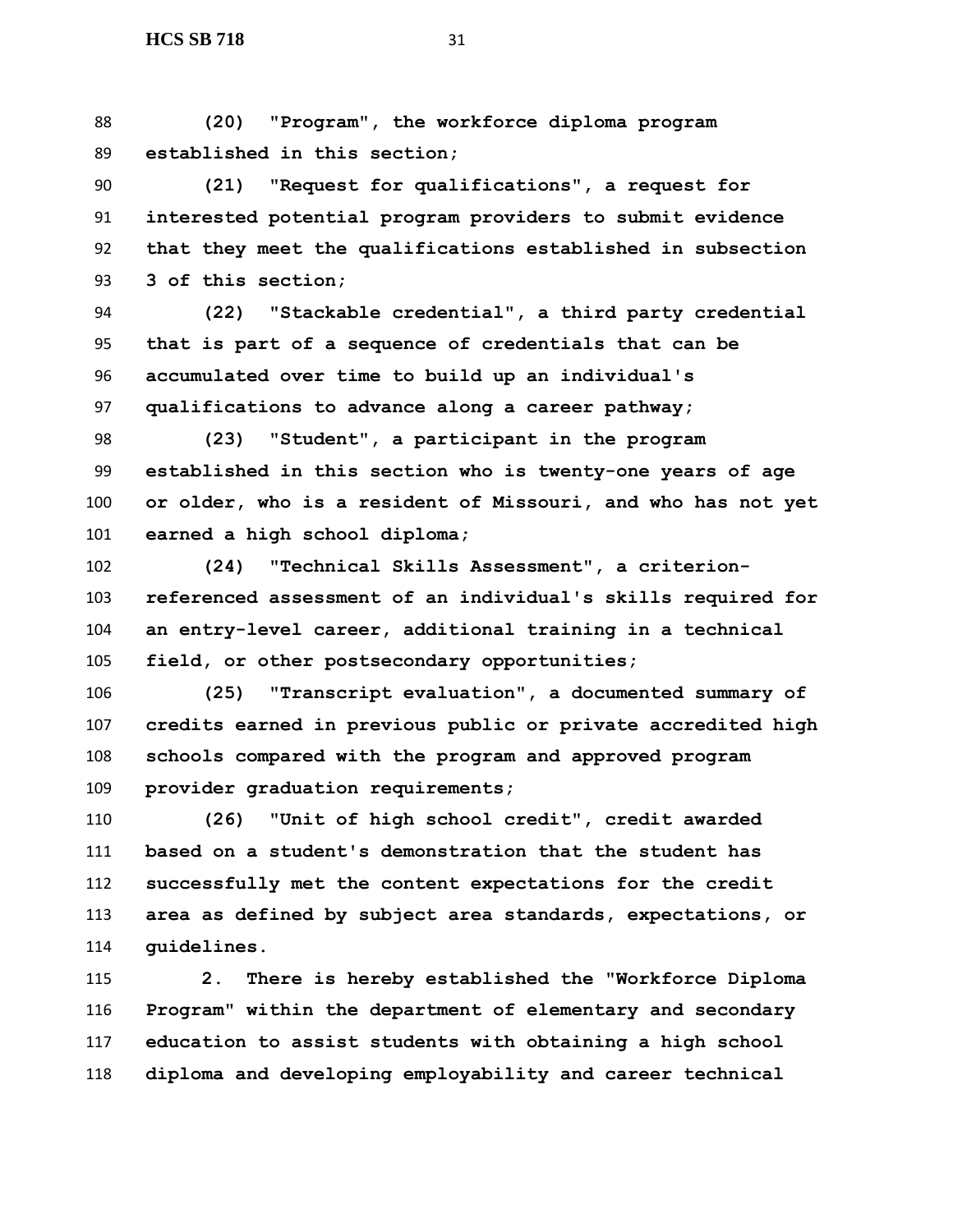**skills. The program may be delivered in campus-based, blended, or online modalities.**

 **3. (1) Before September 1, 2022, and annually thereafter, the department shall issue a request for qualifications for interested program providers to become approved program providers and participate in the program.**

 **(2) Each approved program provider shall meet all of the following qualifications:**

 **(a) Be an accredited high school diploma-granting entity;**

 **(b) Have a minimum of two years of experience providing adult dropout recovery services;**

 **(c) Provide academic skill intake assessments and transcript evaluations to each student. Such academic skill intake assessments may be administered in person or online;**

 **(d) Develop a learning plan for each student that integrates graduation requirements and career goals;**

 **(e) Provide a course catalog that includes all courses necessary to meet graduation requirements;**

 **(f) Offer remediation opportunities in literacy and numeracy, as applicable;**

 **(g) Offer employability skills certification, as applicable;**

**(h) Offer career pathways coursework, as applicable;**

 **(i) Ability to provide preparation for industry- recognized credentials or stackable credentials, a technical skills assessment, or a combination thereof; and**

**(j) Offer career placement services, as applicable.**

 **(3) Upon confirmation by the department that an interested program provider meets all of the qualifications listed in subdivision (2) of this subsection, an interested program provider shall become an approved program provider.**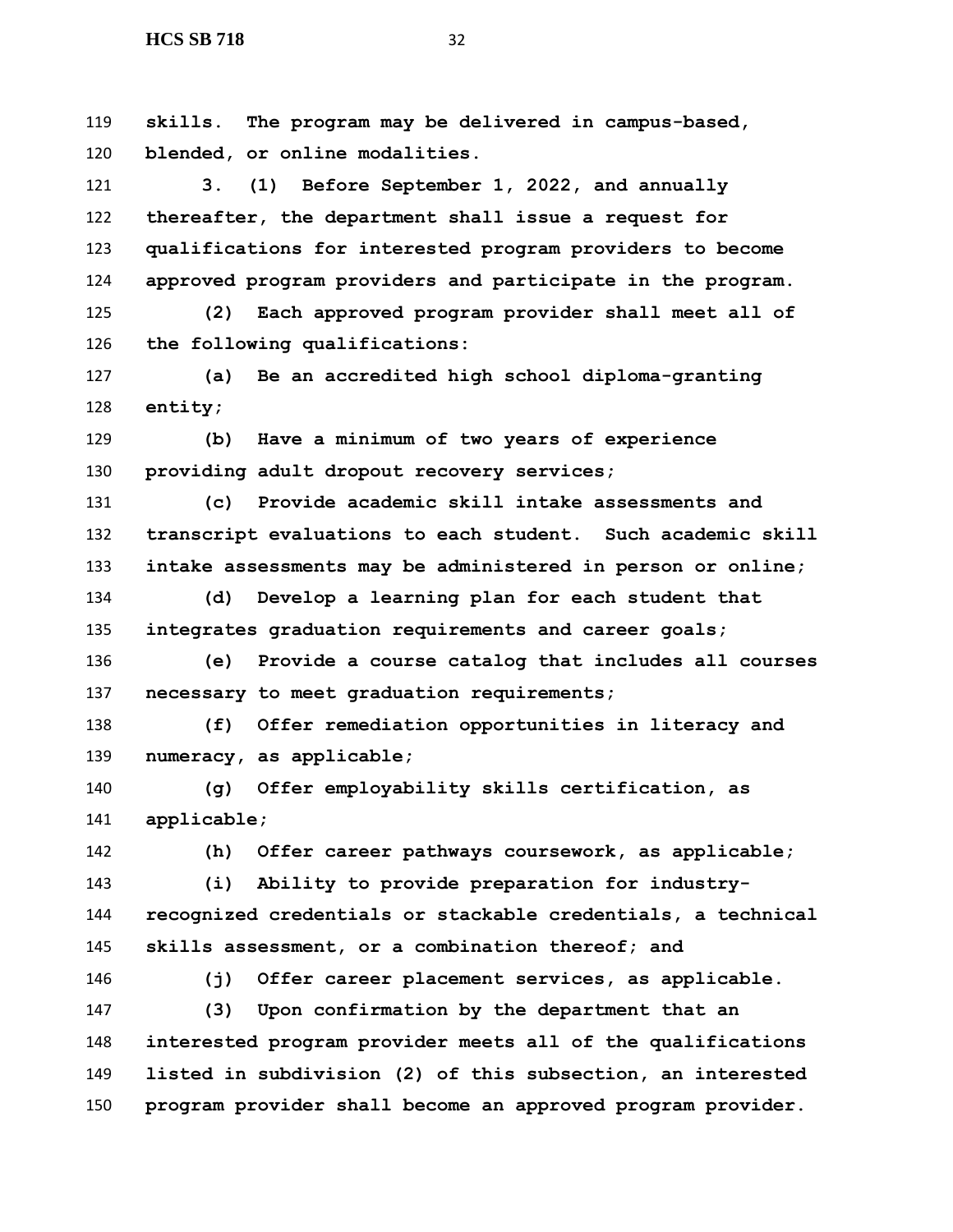**4. (1) The department shall announce the approved program providers before October sixteenth annually, with authorization for the approved program providers to begin enrolling students before November fifteenth annually.**

 **(2) Approved program providers shall maintain approval without reapplying annually if the approved program provider has not been removed from the approved program provider list under this section.**

 **5. All approved program providers shall comply with requirements as provided by the department to ensure:**

 **(1) An accurate accounting of a student's accumulated credits toward a high school diploma;**

 **(2) An accurate accounting of credits necessary to complete a high school diploma; and**

 **(3) The provision of coursework aligned to the academic performance standards of the state.**

 **6. (1) Except as provided in subdivision (2) of this subsection, the department shall pay an amount as set by the department to approved program providers for the following milestones provided by the approved program provider:**

 **(a) Completion of each half unit of high school credit; (b) Attainment of an employability skills** 

**certification;**

 **(c) Attainment of an industry-recognized credential, technical skills assessment, or stackable credential requiring no more than fifty hours of training;**

 **(d) Attainment of an industry-recognized credential or stackable credential requiring at least fifty-one but no more than one hundred hours of training;**

 **(e) Attainment of an industry-recognized credential or stackable credential requiring more than one hundred hours of training; and**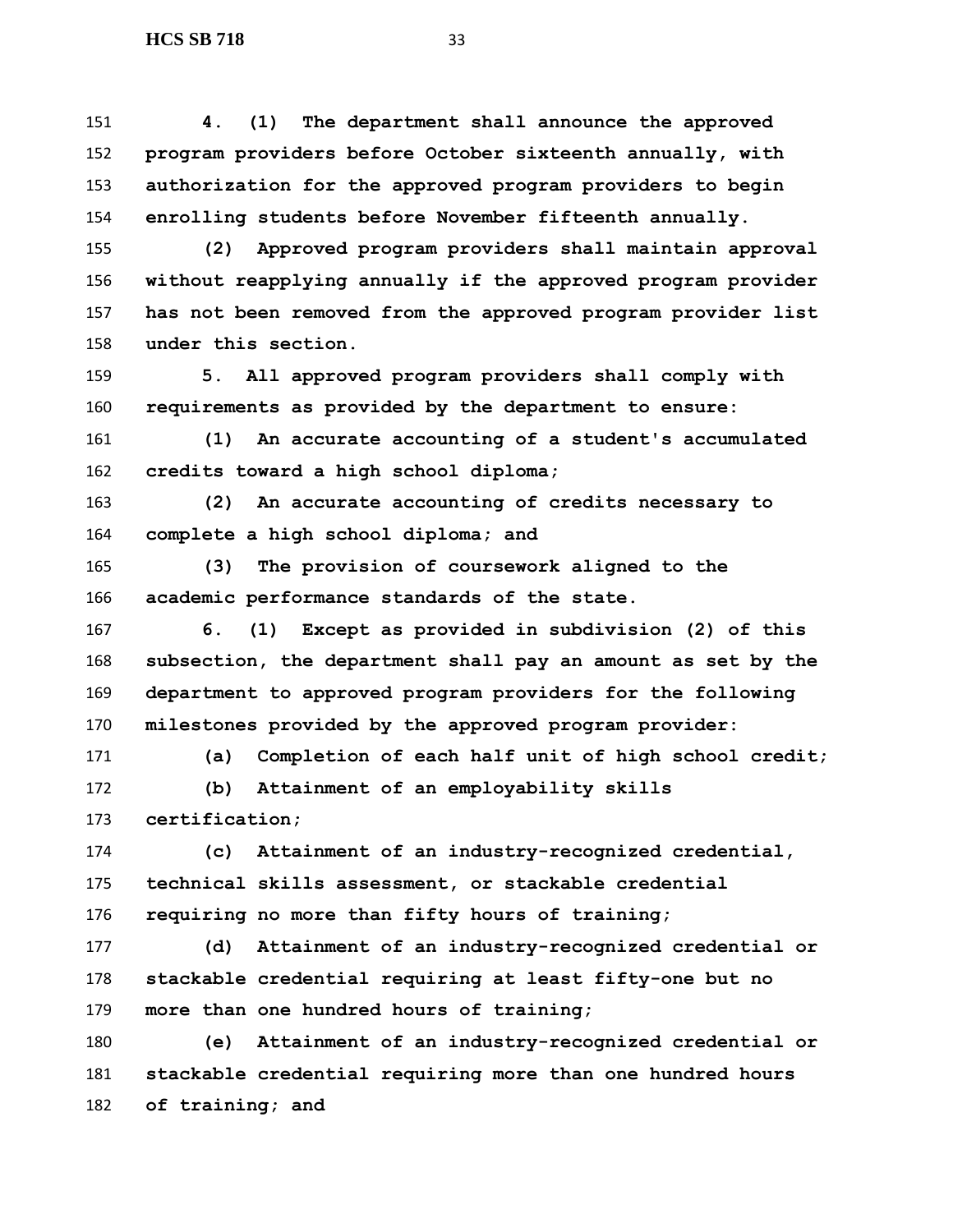**(f) Attainment of an accredited high school diploma.**

 **(2) No approved program provider shall receive funding for a student under this section if the approved program provider receives federal or state funding or private tuition for that student. No approved program provider shall charge student fees of any kind including, but not limited to, textbook fees, tuition fees, lab fees, or participation fees unless the student chooses to obtain additional education offered by the approved program provider that is not included in the state-funded program.**

 **(3) Payments made under this subsection shall be subject to an appropriation made to the department for such purposes.**

 **7. (1) Approved program providers shall submit monthly invoices to the department before the eleventh calendar day of each month for milestones met in the previous calendar month.**

 **(2) The department shall pay approved program providers in the order in which invoices are submitted until all available funds are exhausted.**

 **(3) The department shall provide a written update to approved program providers by the last calendar day of each month. The update shall include the aggregate total dollars that have been paid to approved program providers to date and the estimated number of enrollments still available for the program year.**

 **8. Before July sixteenth of each year, each provider shall report the following metrics to the department for each individual cohort, on a cohort-by-cohort basis:**

 **(1) The total number of students who have been funded through the program;**

**(2) The total number of credits earned;**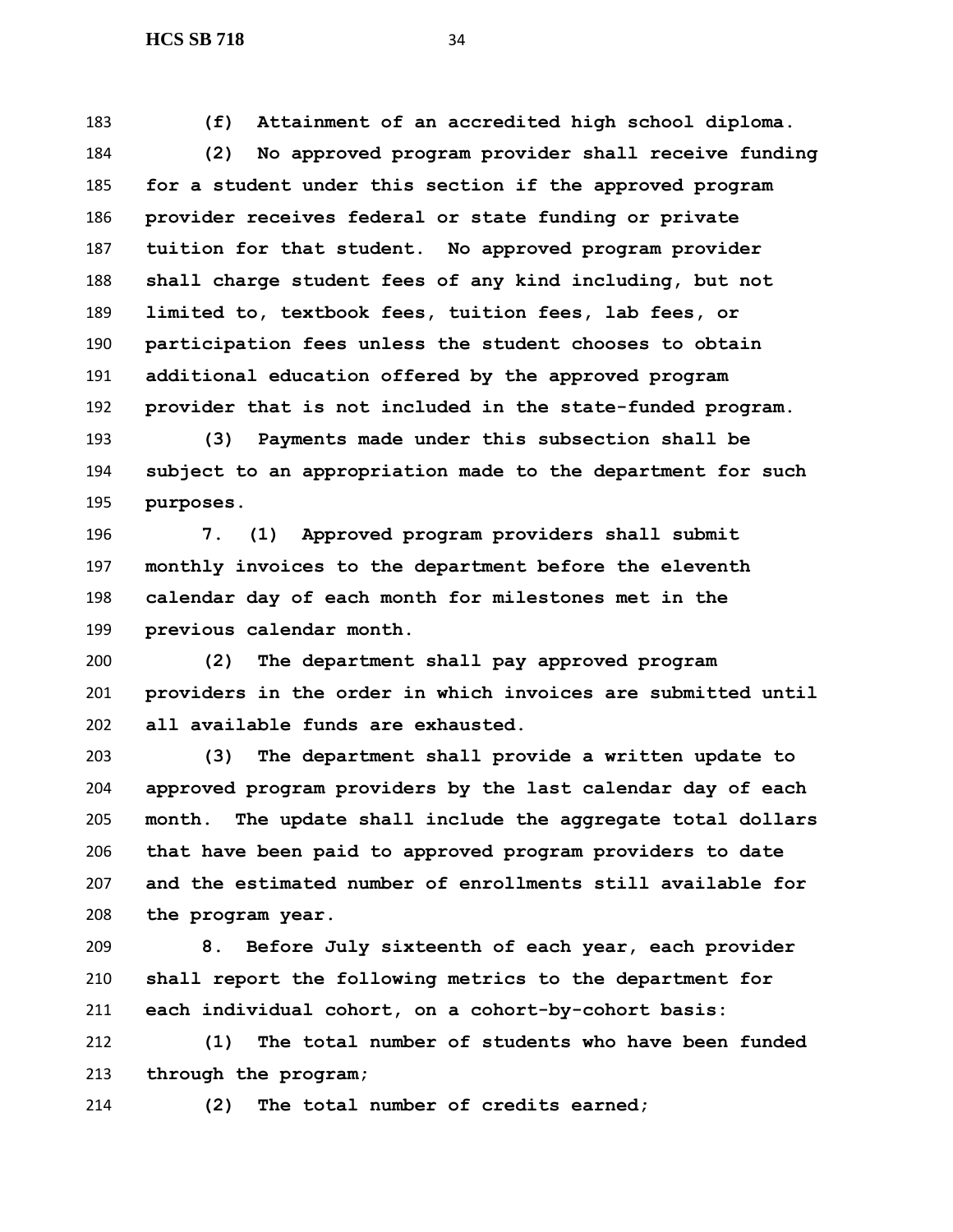**(3) The total number of employability skills certifications issued;**

 **(4) The total number of industry-recognized credentials, stackable credentials, and technical skills assessments earned for each tier of funding;**

**(5) The total number of graduates;**

 **(6) The average cost per graduate once the stipulated time to make such a calculation has passed; and**

 **(7) The graduation rate once the stipulated time to make such a calculation has passed.**

 **9. (1) Before September sixteenth of each year, each approved program provider shall conduct and submit to the department the aggregate results of a survey of each individual cohort, on a cohort-by-cohort basis, who graduated from the program of the approved program provider under this section. The survey shall be conducted in the year after the year in which the individuals graduate and the next four consecutive years.**

 **(2) The survey shall include at least the following data collection elements for each year the survey is conducted:**

 **(a) The individual's employment status, including whether the individual is employed full time or part time;**

**(b) The individual's hourly wages;**

 **(c) The individual's access to employer-sponsored health care; and**

 **(d) The individual's postsecondary enrollment status, including whether the individual has completed a postsecondary certificate or degree program.**

 **10. (1) Beginning at the end of the second fiscal year of the program, the department shall review data from each approved program provider to ensure that each is**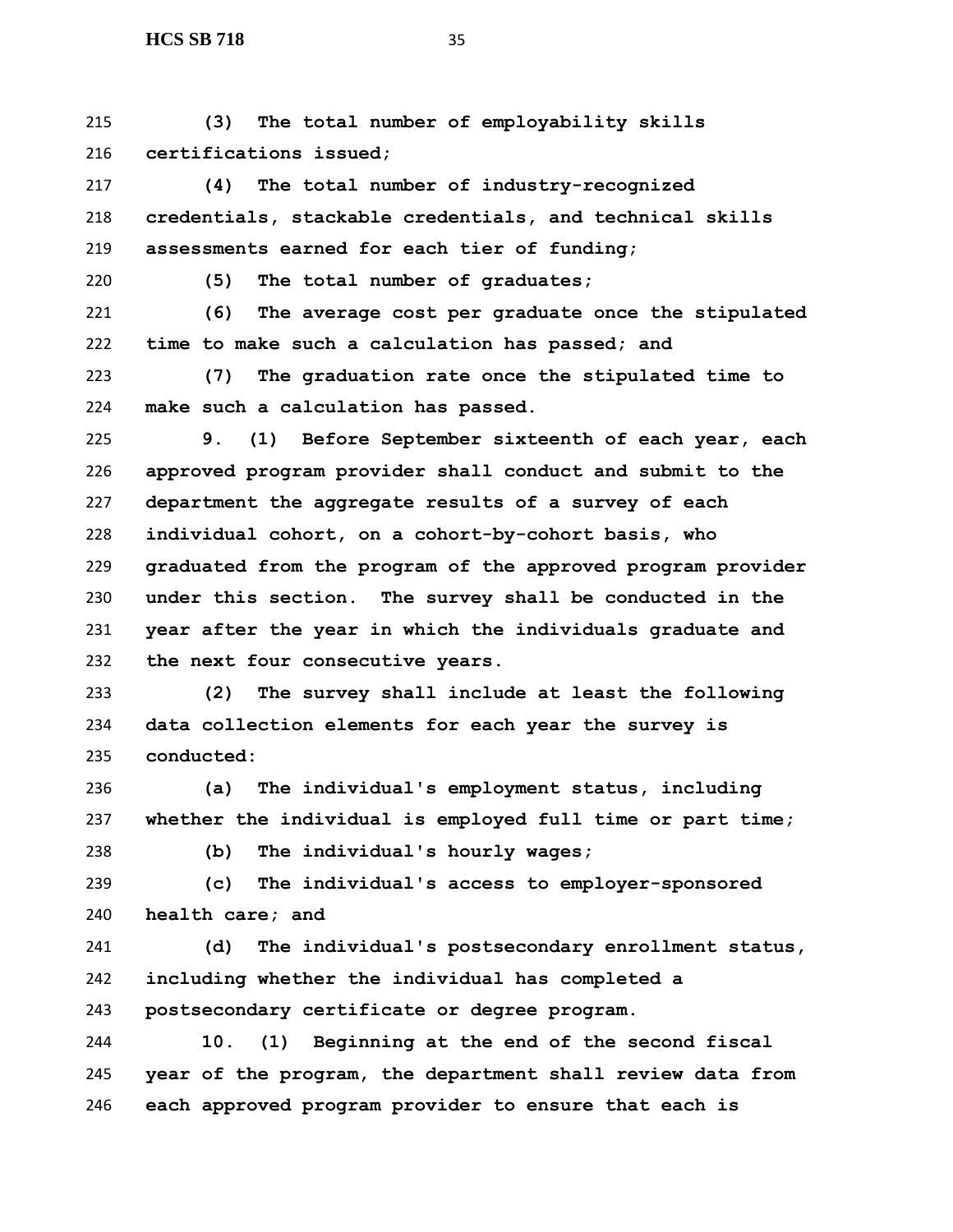**achieving minimum program performance standards including, but not limited to:**

 **(a) A minimum fifty percent average graduation rate per cohort; and**

 **(b) An average cost per graduate per cohort of seven thousand dollars or less.**

 **(2) Any approved program provider that fails to meet the minimum program performance standards described in subdivision (1) of this subsection shall be placed on probationary status for the remainder of the fiscal year by the department.**

 **(3) Any approved program provider that fails to meet the minimum program performance standards described in subdivision (1) of this subsection for two consecutive years shall be removed from the approved program provider list by the department.**

 **11. (1) No approved program provider shall discriminate against a student on the basis of race, color, religion, national origin, ancestry, sex, sexuality, gender, or age.**

 **(2) If an approved program provider determines that a student would be better served by participating in a different program, the approved program provider may refer the student to the state's adult basic education services.**

 **12. (1) There is hereby created in the state treasury the "Workforce Diploma Program Fund", which shall consist of any grants, gifts, donations, bequests, or moneys appropriated under this section. The state treasurer shall be custodian of the fund. In accordance with sections 30.170 and 30.180, the state treasurer may approve disbursements. The fund shall be a dedicated fund and, upon**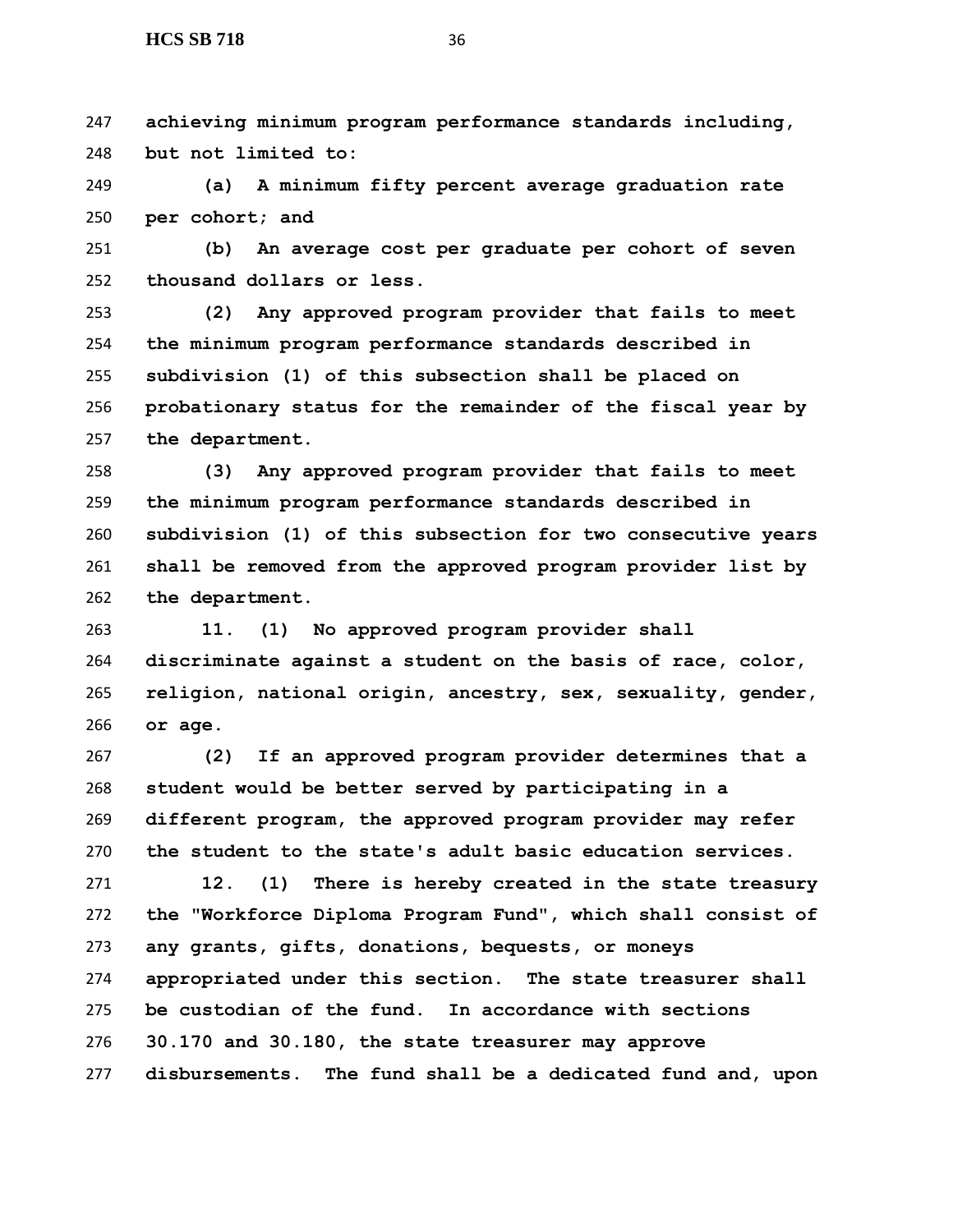**appropriation, moneys in the fund shall be used solely as provided in this section.**

 **(2) Notwithstanding the provisions of section 33.080 to the contrary, any moneys remaining in the fund at the end of the biennium shall not revert to the credit of the general revenue fund.**

 **(3) The state treasurer shall invest moneys in the fund in the same manner as other funds are invested. Any interest and moneys earned on such investments shall be credited to the fund.**

 **13. The director of the department may promulgate all necessary rules and regulations for the administration of this section. Any rule or portion of a rule, as that term is defined in section 536.010, that is created under the authority delegated in this section shall become effective only if it complies with and is subject to all of the provisions of chapter 536 and, if applicable, section 536.028. This section and chapter 536 are nonseverable, and if any of the powers vested with the general assembly pursuant to chapter 536 to review, to delay the effective date, or to disapprove and annul a rule are subsequently held unconstitutional, then the grant of rulemaking authority and any rule proposed or adopted after August 28, 2022, shall be invalid and void.**

**14. Under section 23.253 of the Missouri sunset act:**

 **(1) The provisions of the new program authorized under this section shall automatically sunset six years after the effective date of this section unless reauthorized by an act of the general assembly; and**

 **(2) If such program is reauthorized, the program authorized under this section shall automatically sunset**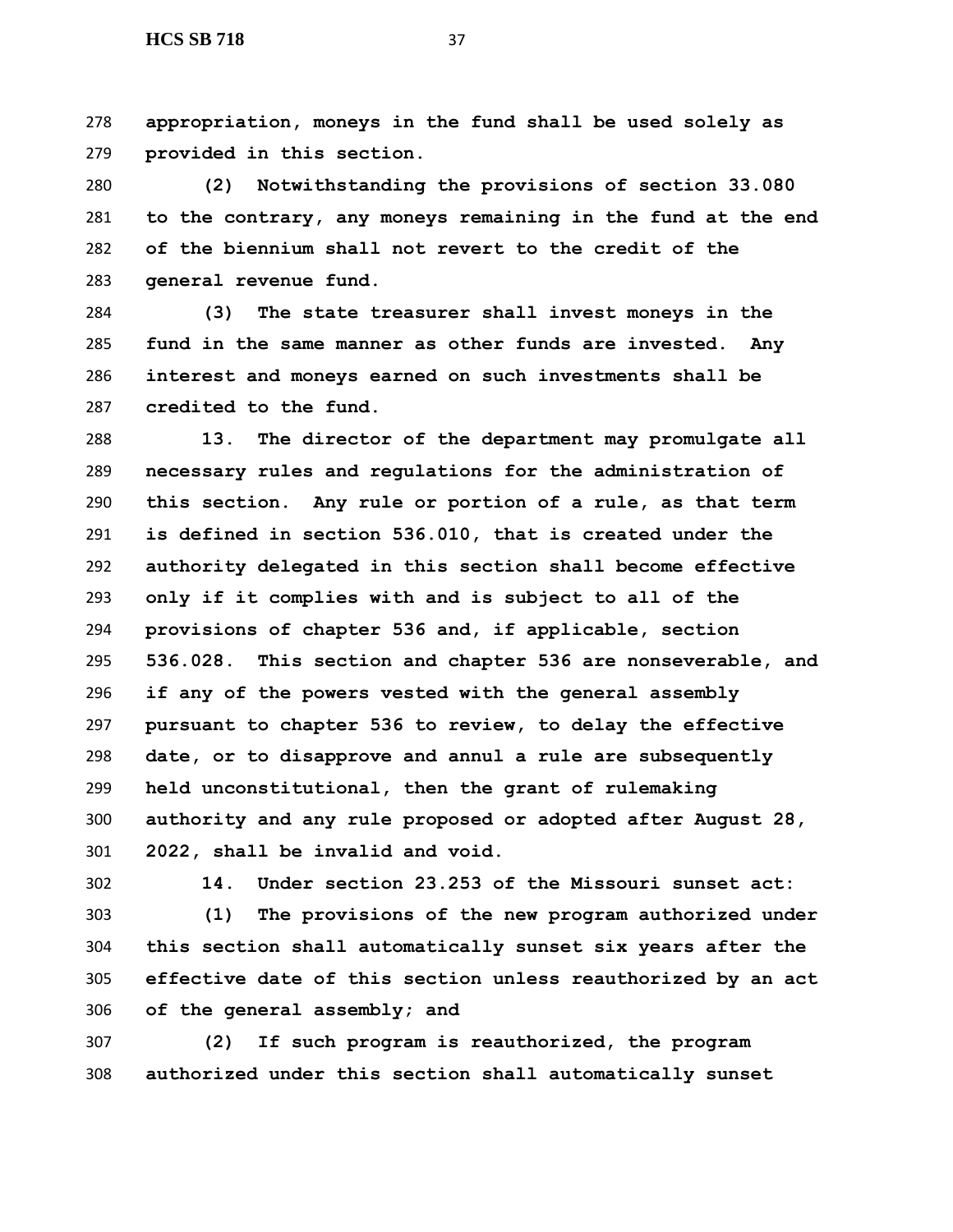**twelve years after the effective date of the reauthorization of this section; and**

 **(3) This section shall terminate on September first of the calendar year immediately following the calendar year in which the program authorized under this section is sunset.**

 **15. If any provision of this section or its application to any person or circumstance is held invalid, such determination shall not affect the provisions or applications of the remainder of this act which may be given effect without the invalid provision or application, and to that end the provisions of this section are severable.**

173.1200. 1. Each public institution of higher education shall develop and implement a policy to advise students and staff on suicide prevention programs available on and off campus that includes, but is not limited to:

 (1) Crisis intervention access, which includes information for national, state, and local suicide prevention hotlines;

 (2) Mental health program access, which provides information on the availability of local mental health clinics, student health services, and counseling services;

 (3) Multimedia application access, which includes crisis hotline contact information, suicide warning signs, resources offered, and free-of-cost applications;

 (4) Student communication plans, which consist of creating outreach plans regarding educational and outreach activities on suicide prevention; and

 (5) Post intervention plans, which include creating a strategic plan to communicate effectively with students, staff, and parents after the loss of a student to suicide.

 2. Such policy shall also advise students, faculty, and staff, including residence hall staff, of the proper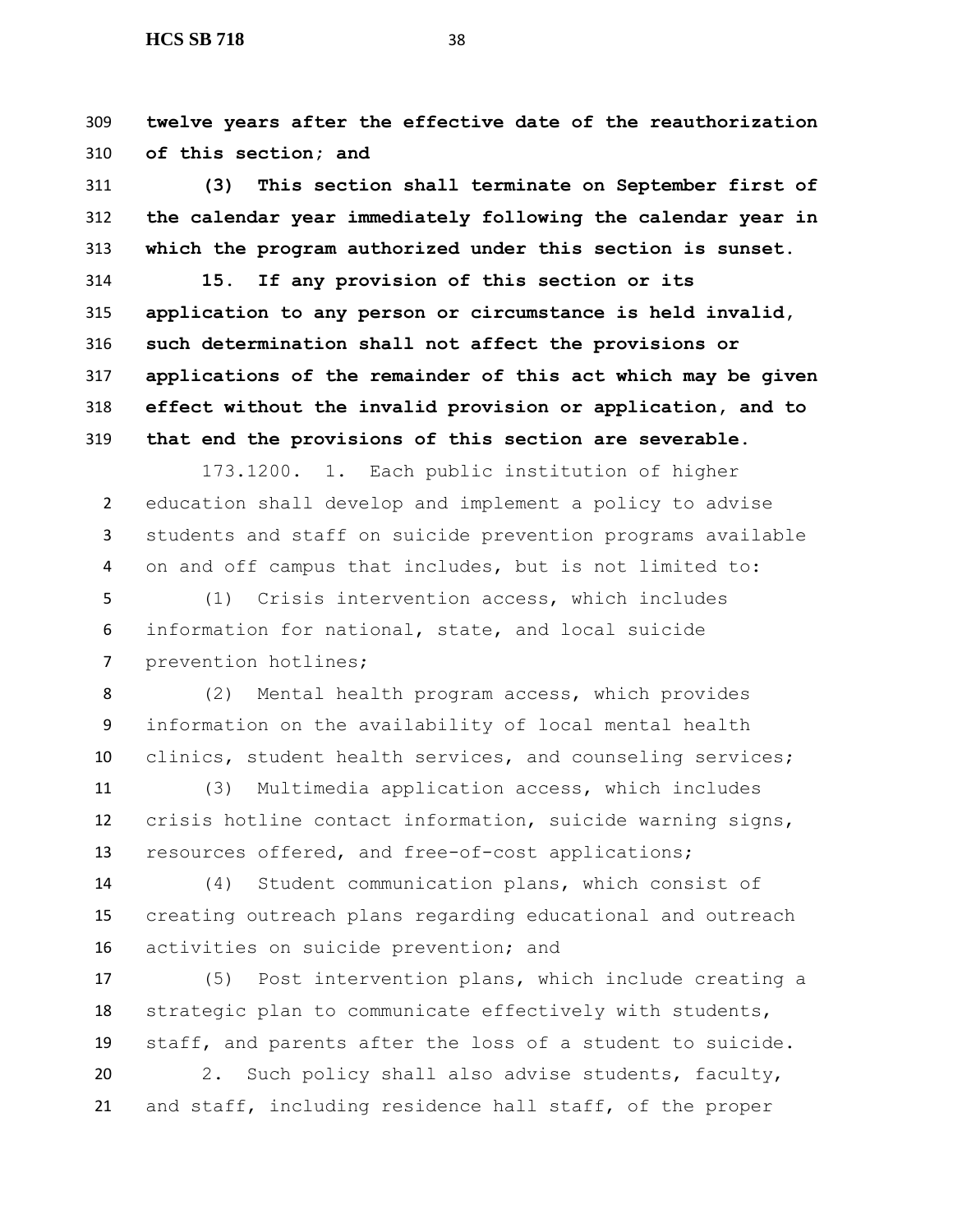#### **HCS SB 718** 39

 procedures for identifying and addressing the needs of students exhibiting suicidal tendencies or behavior, and shall provide for training, where appropriate.

 3. Each public institution of higher education shall provide all incoming students with information about depression and suicide prevention resources available to students. The information provided to students shall include available mental health services and other support services, including student-run organizations for individuals at risk of or affected by suicide.

 4. The information prescribed by subdivisions (1) through (4) of subsection 1 of this section shall be posted on the website of each institution of higher education in this state.

 5. Any applicable free-of-cost prevention materials or programs shall be posted on the websites of the public institutions of higher education and the department of higher education and workforce development.

 6. (1) Each public institution of higher education shall establish and maintain methods of anonymous reporting concerning unsafe, potentially harmful, dangerous, violent, or criminal activities, or the threat of such activities.

 (2) Such methods shall ensure that the identity of the reporting party remains unknown to all persons and entities, including law enforcement officers and employees or other persons, except when criminal, civil, or administrative action is initiated regarding unsafe, potentially harmful, dangerous, violent, or criminal activities, or the threat of such activities.

 **7. (1) Beginning July 1, 2023, a public institution of higher education that issues student identification cards shall have printed on either side of the cards the three-**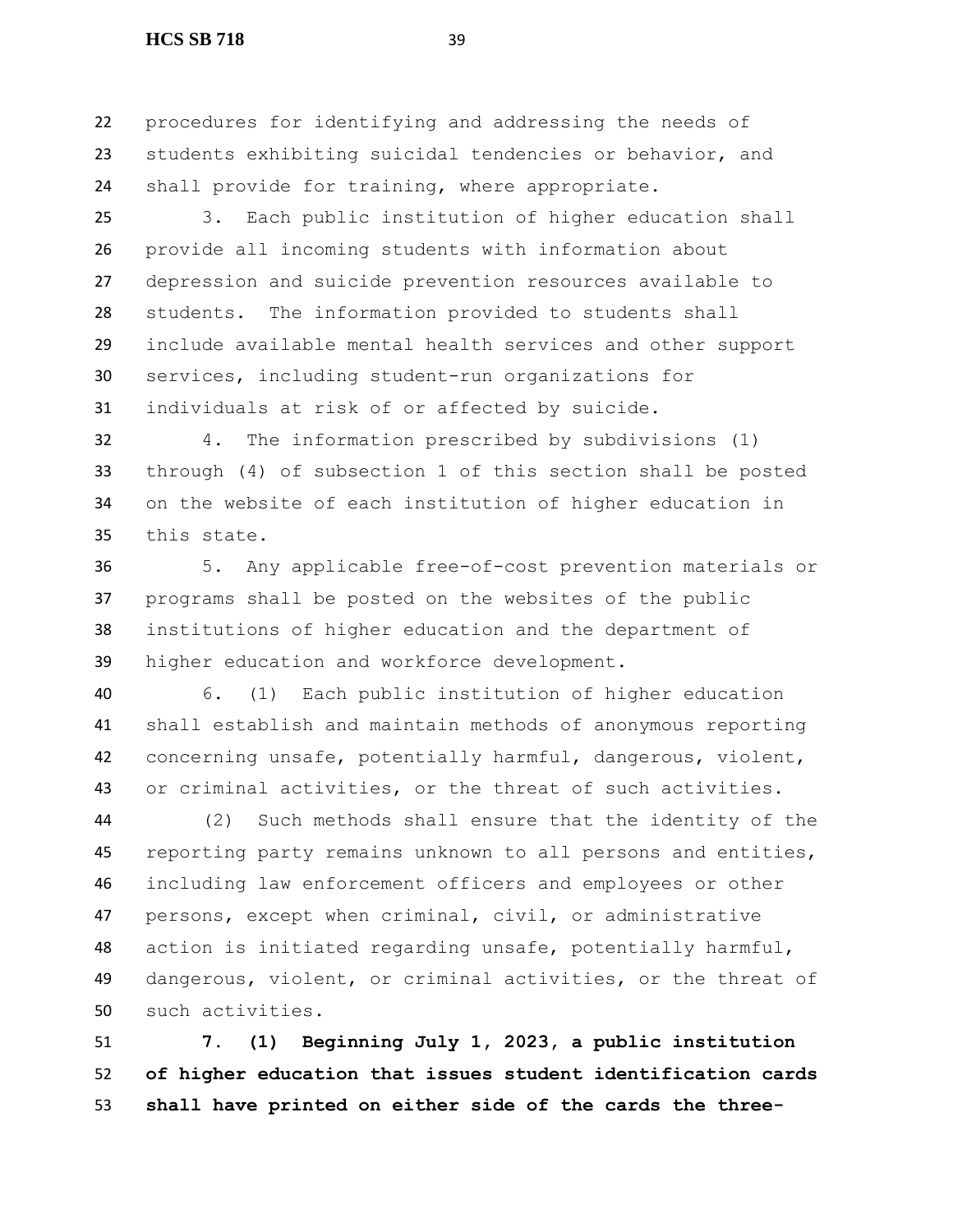**digit dialing code that directs calls and routes text messages to the Suicide and Crisis Lifeline, 988.**

 **(2) If, on July 1, 2023, a public institution of higher education subject to the requirements of this subsection has a supply of unissued student identification cards that do not comply with the requirements of subdivision (1) of this subsection, the institution shall issue those cards until that supply is depleted.**

 **(3) Subdivision (1) of this subsection shall apply to a student identification card issued for the first time to a student and to a card issued to replace a damaged or lost card.**

 **173.1352. 1. As used in this section, the following terms mean:**

 **(1) "Advanced placement examination", any examination administered through the College Board's Advanced Placement Program (AP);**

 **(2) "Institution", any in-state public community college, college, or university that offers postsecondary freshman-level courses.**

 **2. (1) Each institution shall adopt and implement a policy to grant undergraduate course credit to entering freshman students for each advanced placement examination upon which such student achieves a score of three or higher for any similarly correlated course offered by the institution at the time of such student's acceptance into the institution.**

**(2) In the policy, the institution shall:**

 **(a) Establish the institution's conditions for granting course credit; and**

 **(b) Identify the specific course credit or other academic requirements of the institution, including the**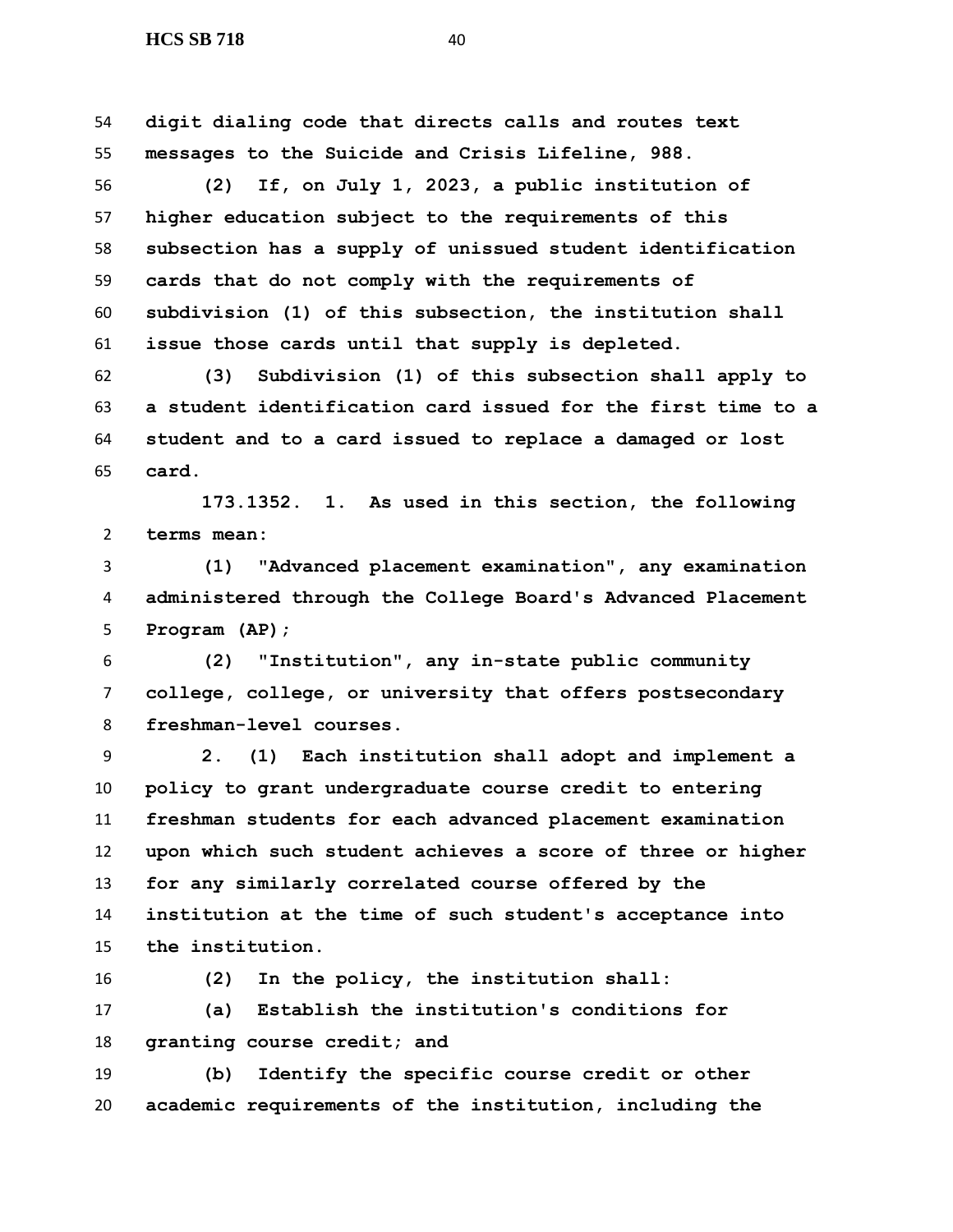**number of semester credit hours or other course credit, that the institution will grant to a student who achieves required scores on advanced placement examinations. 3. On request of an applicant for admission as an entering freshman, and based on information provided by the applicant, an institution shall determine and notify the applicant regarding: (1) The amount and type of any course credit that would be granted to the applicant under the policy; and (2) Any other academic requirement that the applicant would satisfy under the policy.** 173.2500. 1. As used in this section, the following terms shall mean: (1) "Approved dual credit provider", a board approved, accredited Missouri higher education institution that provides dual credit courses; (2) **"Approved dual enrollment provider", any institution as defined in section 173.1102; (3)** "Board", coordinating board for higher education; **[**(3)**] (4)** "Department", department of higher education 10 and workforce development; **[**(4)**] (5)** "Dual credit courses", college level coursework delivered by a postsecondary education institution and taught in the high school by instructors with appropriate academic credentials to high school students who are earning high school and college credit simultaneously**; (6) "Dual enrollment course", a postsecondary course of instruction delivered by an approved dual enrollment** 

 **provider in which a secondary school student is concurrently enrolled in a Missouri high school and the approved dual enrollment provider**.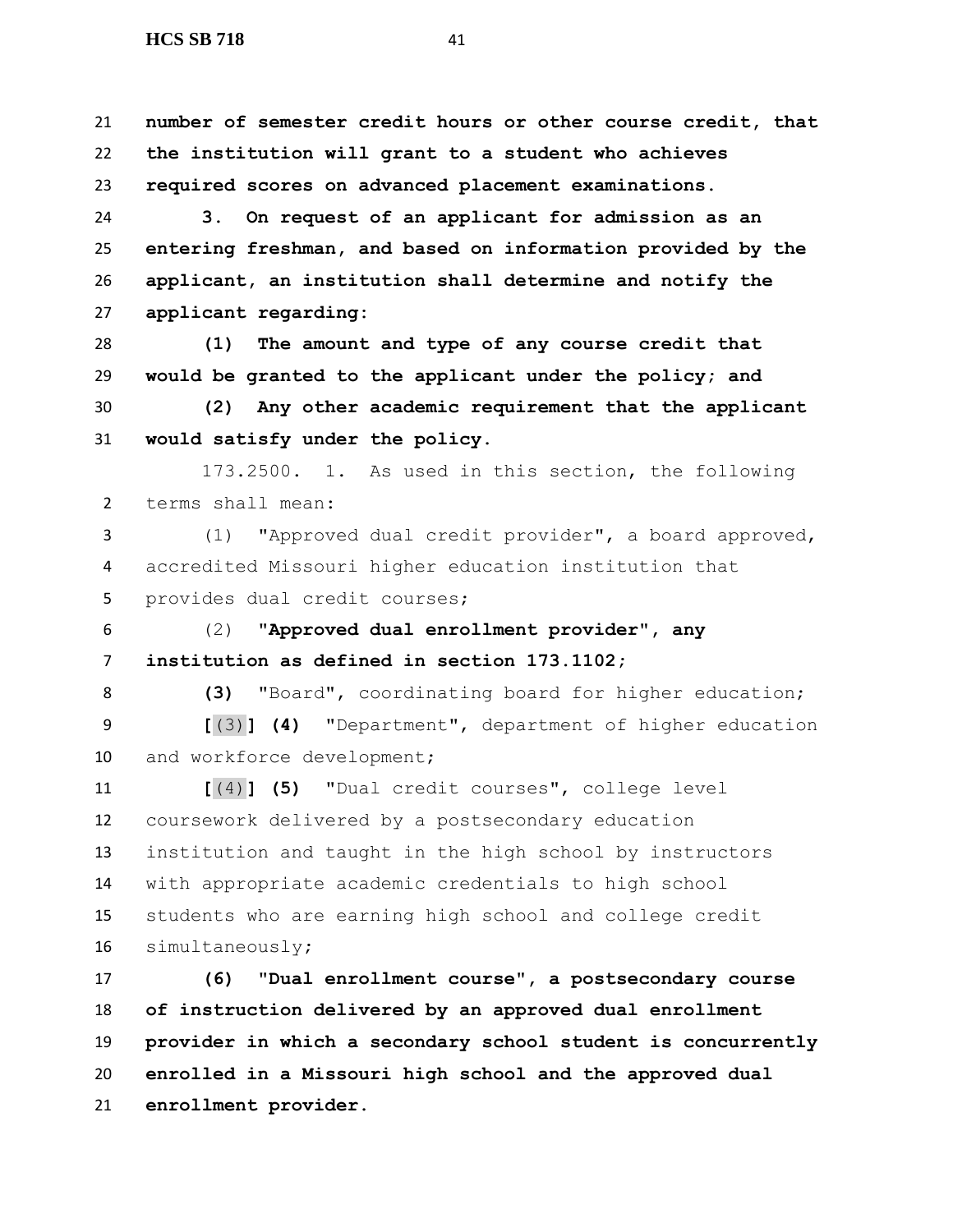2. Each institution of higher education desiring to become or remain an approved dual credit provider in this state shall annually make written application to the board on forms furnished by the board. Such application shall include at a minimum the identification of all locations where the institution will offer dual credit courses, the courses the institution plans to offer, and the fee the institution will charge students per credit hour.

 3. The department shall review the application and may conduct an investigation of the applicant to ensure compliance with the rules and regulations promulgated under this section. A dual credit course **[**may**] shall** not be advertised or represented as being delivered by an approved dual credit provider in the absence of approval of the application by the board.

 4. The department shall maintain a listing of all approved dual credit providers and shall make that listing publicly available, including through appropriate electronic media.

 5. The board may promulgate administrative rules to implement this section, including parameters for the approval of dual credit providers and establishing appropriate fees as needed to generate funding sufficient to cover the entirety of costs associated with operation of the dual credit provider certification process established in this section. Any rule or portion of a rule, as that term is defined in section 536.010, that is created under the authority delegated in this section shall become effective only if it complies with and is subject to all of the provisions of chapter 536 and, if applicable, section 536.028. This section and chapter 536 are nonseverable and if any of the powers vested with the general assembly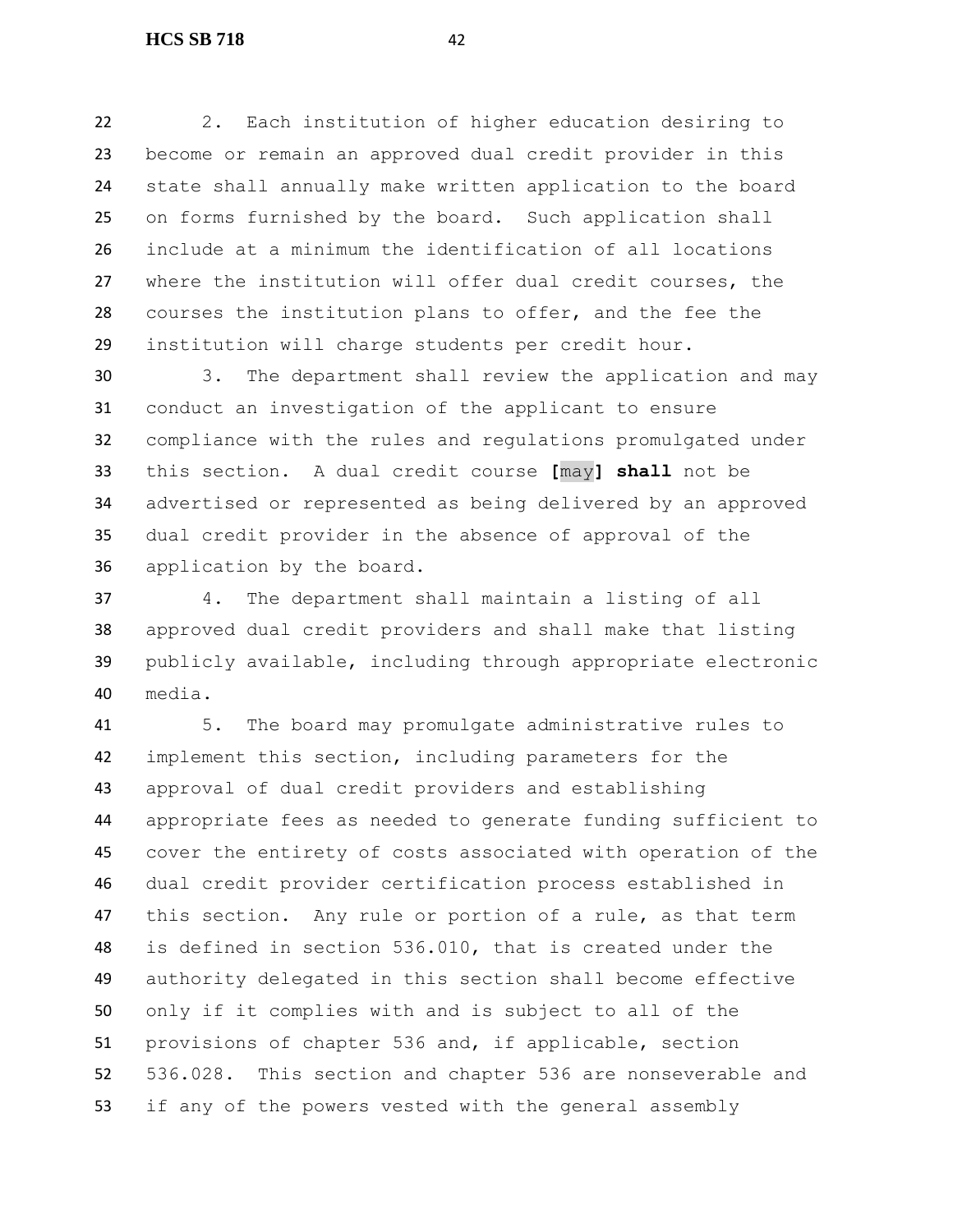pursuant to chapter 536 to review, to delay the effective date, or to disapprove and annul a rule are subsequently held unconstitutional, then the grant of rulemaking authority and any rule proposed or adopted after August 28, 2016, shall be invalid and void.

 6. (1) There is hereby created in the state treasury the "Dual Credit Certification Fund", which shall consist of **[**money**] moneys** collected under this section. The state treasurer shall be custodian of the fund. In accordance with sections 30.170 and 30.180, the state treasurer may approve disbursements. The fund shall be a dedicated fund and **[**money**] moneys** in the fund shall be used solely by the department for the purpose of funding the costs associated with the operation of the dual credit certification process authorized by this section.

 (2) Notwithstanding the provisions of section 33.080 to the contrary, any moneys remaining in the fund at the end of the biennium shall not revert to the credit of the general revenue fund.

 (3) The state treasurer shall invest moneys in the fund in the same manner as other funds are invested. Any interest and moneys earned on such investments shall be credited to the fund.

173.2505. 1. This section shall be known and may be cited as the "Dual Credit **and Dual Enrollment** Scholarship Act".

 2. To be eligible to receive the dual credit **or dual enrollment** scholarship, **or both,** a student shall:

 (1) Be a United States citizen or permanent resident; (2) Be a Missouri resident as defined by the coordinating board for higher education pursuant to section 173.005;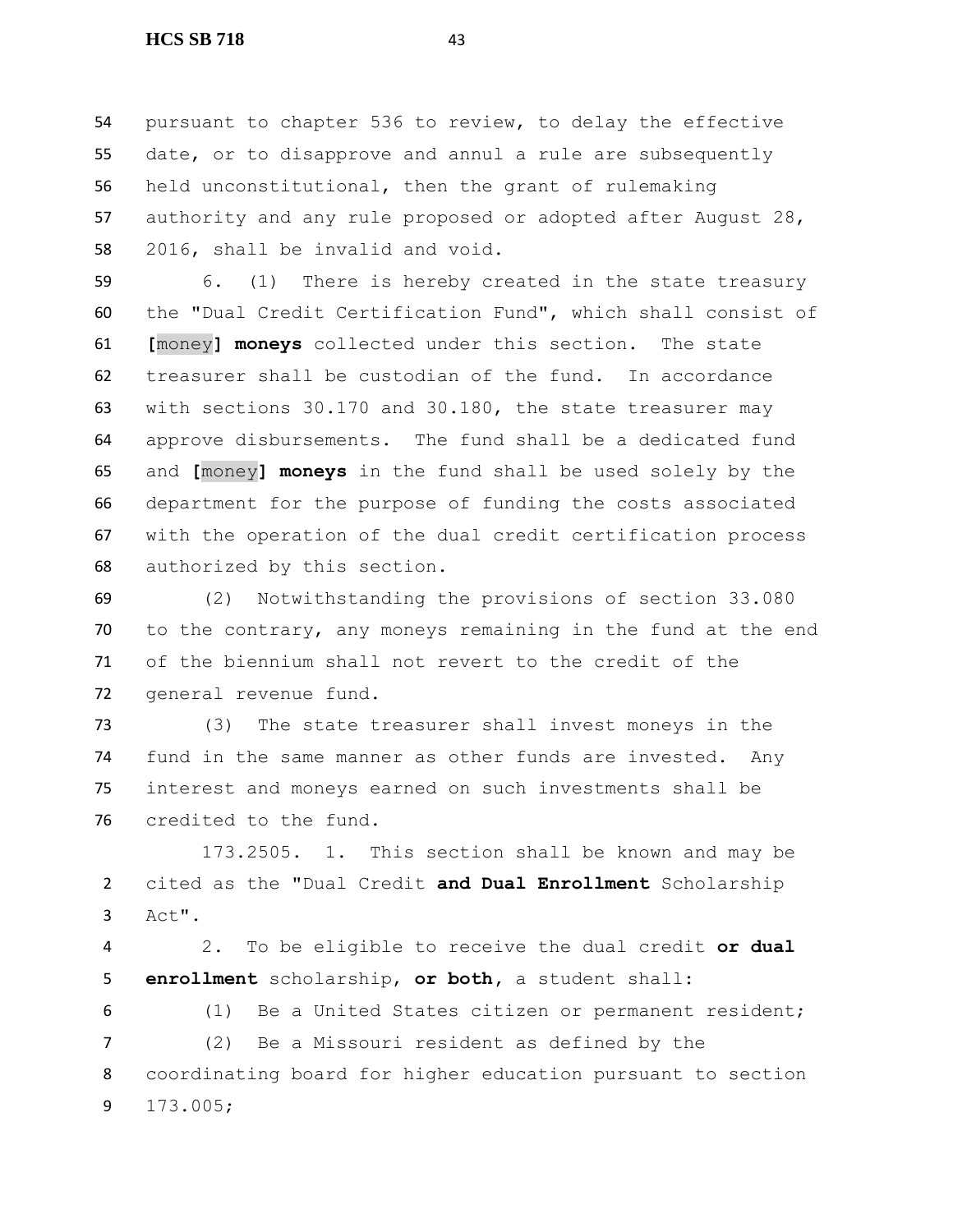(3) Be enrolled in a dual credit **[**program**] or dual enrollment course** offered by an approved dual credit provider **or an approved dual enrollment provider**, as defined in section 173.2500;

 (4) Have a cumulative high school grade point average of at least two and a half on a four point scale or equivalent; and

 (5) Meet one or more of the following indicators of economic need:

 (a) Be individually eligible to be enrolled in a federal free or reduced-price lunch program, based on income levels established by the United States Department of Agriculture;

 (b) Reside in a foster home, be a ward of the state, or be homeless **as defined by Subtitle VII-B of the federal McKinney-Vento Homeless Assistance Act**; or

 (c) Receive **as part of such student's immediate family** low-income public assistance, such as the Supplemental Nutrition Assistance Program (SNAP) or the Special Supplemental Nutrition Program for Women, Infants, and Children (WIC), or live in federally subsidized public housing.

 3. The dual credit **and dual enrollment** scholarship is hereby created to provide financial assistance to high school students enrolling in dual credit **or dual enrollment** courses offered by an approved dual credit **or dual enrollment** provider **[**as defined in section 173.2500**]**. The coordinating board may promulgate rules for the administration of the program including establishing the application, eligibility, and payment procedures. Any rule or portion of a rule, as that term is defined in section 536.010, that is created under the authority delegated in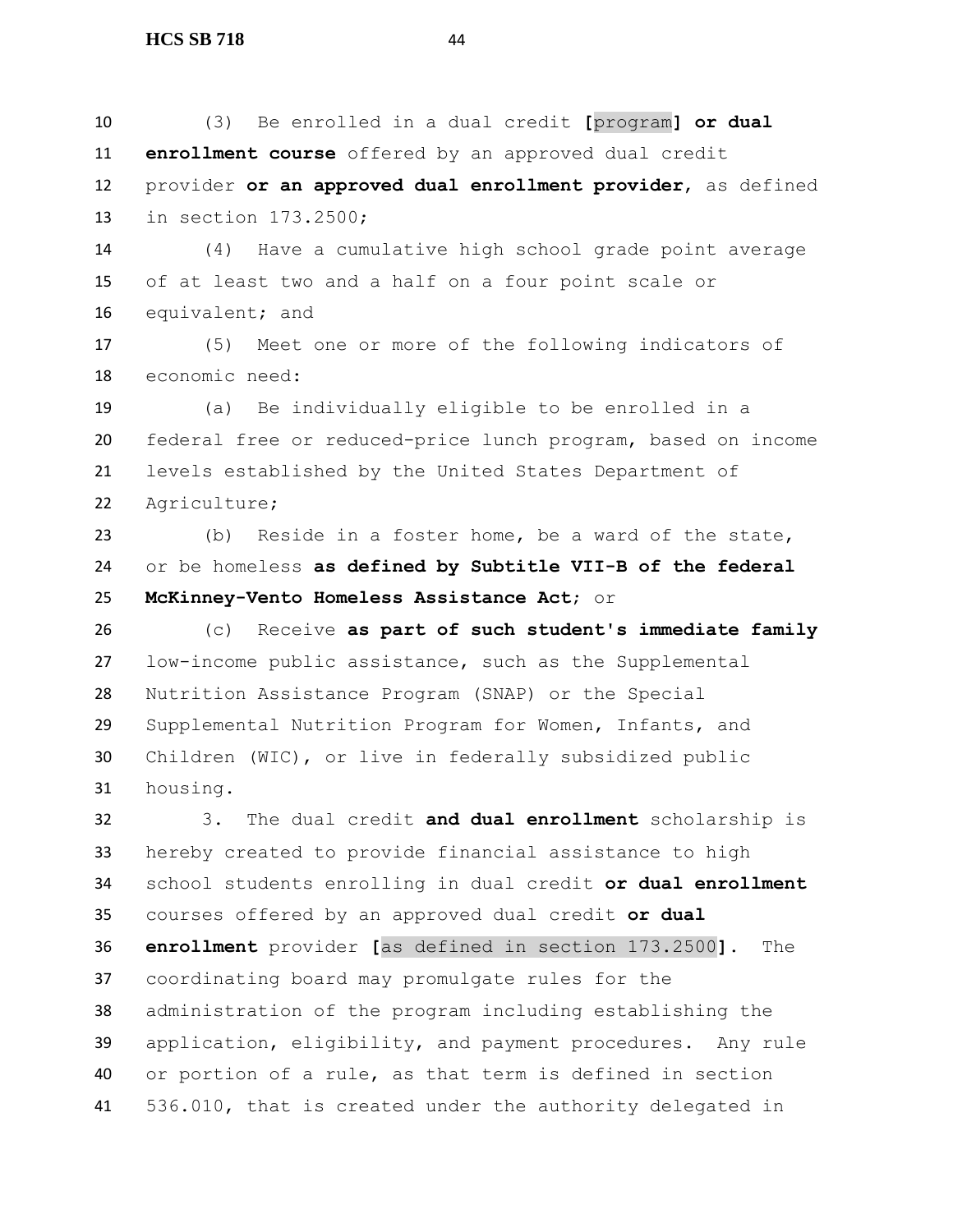this section shall become effective only if it complies with 43 and is subject to all of the provisions of chapter 536 and, if applicable, section 536.028. This section and chapter 536 are nonseverable and if any of the powers vested with the general assembly pursuant to chapter 536 to review, to delay the effective date, or to disapprove and annul a rule are subsequently held unconstitutional, then the grant of rulemaking authority and any rule proposed or adopted after August 28, 2016, shall be invalid and void.

 4. Subject to appropriation, **[**the dual credit scholarship shall reimburse**] each** eligible **[**students for up to fifty percent of**] student shall be offered a dual credit or dual enrollment scholarship equal to** the tuition **[**cost**] and fees** paid by the student to enroll in a dual credit **or dual enrollment** course offered by an approved dual credit **or dual enrollment** provider.

 5. **[**No student shall receive in excess of five hundred dollars annually for all dual credit courses taken by such student.

 6.**]** There is hereby created in the state treasury the "Dual Credit **and Dual Enrollment** Scholarship Fund", which shall consist of moneys appropriated to the fund by the general assembly and private donations made to the fund. The state treasurer shall be the custodian of the fund and shall invest moneys in the fund in the same manner as other funds are invested. Any interest and moneys earned on such investments shall be credited to the fund. Notwithstanding the provisions of section 33.080 to the contrary, any moneys remaining in the fund at the end of the biennium shall not revert to the credit of the general revenue fund.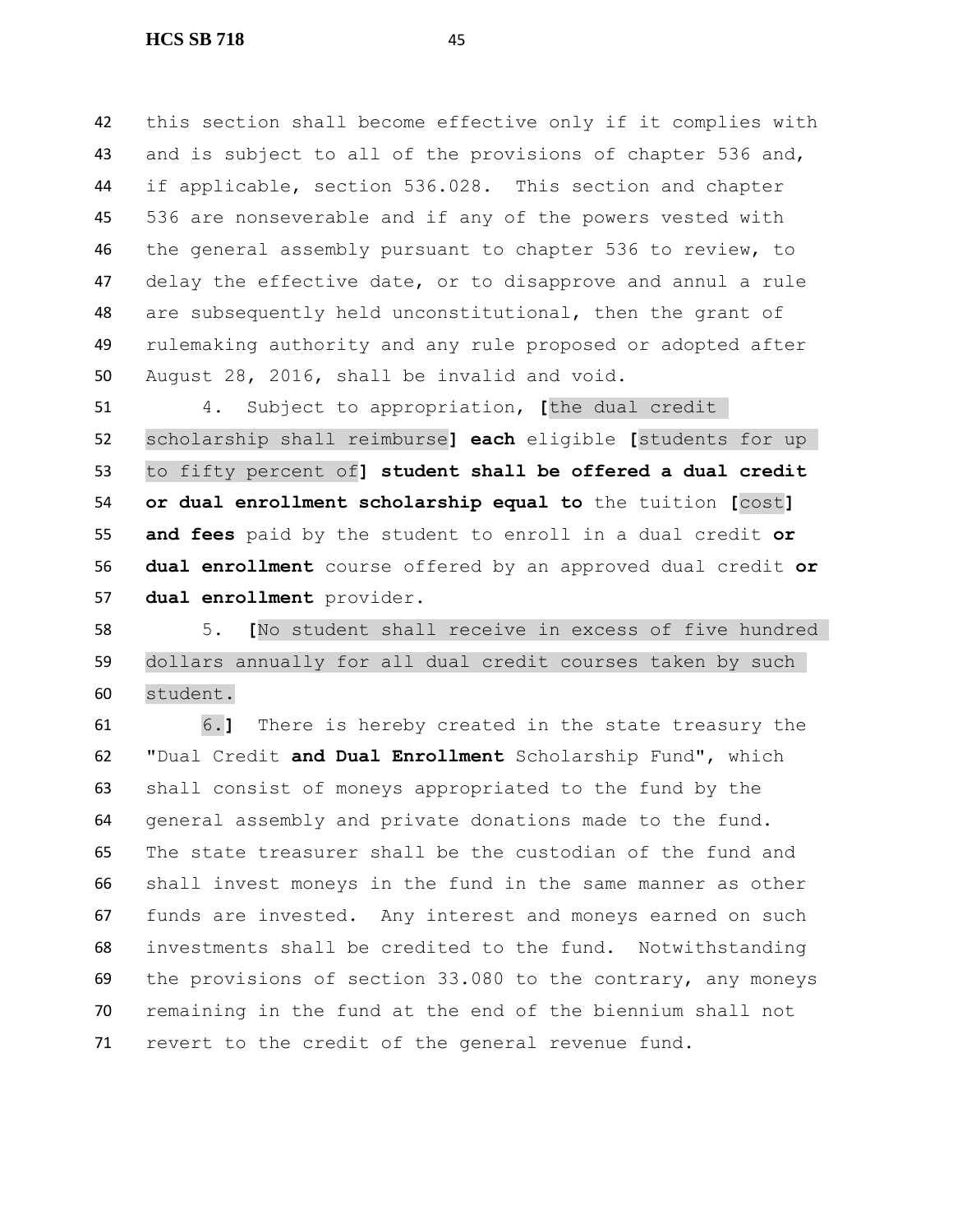513.430. 1. The following property shall be exempt from attachment and execution to the extent of any person's interest therein:

 (1) Household furnishings, household goods, wearing apparel, appliances, books, animals, crops or musical instruments that are held primarily for personal, family or household use of such person or a dependent of such person, not to exceed three thousand dollars in value in the aggregate;

 (2) A wedding ring not to exceed one thousand five hundred dollars in value and other jewelry held primarily for the personal, family or household use of such person or a dependent of such person, not to exceed five hundred 14 dollars in value in the aggregate;

 (3) Any other property of any kind, not to exceed in value six hundred dollars in the aggregate;

 (4) Any implements or professional books or tools of the trade of such person or the trade of a dependent of such person not to exceed three thousand dollars in value in the aggregate;

 (5) Any motor vehicles, not to exceed three thousand dollars in value in the aggregate;

 (6) Any mobile home used as the principal residence but not attached to real property in which the debtor has a fee interest, not to exceed five thousand dollars in value;

 (7) Any one or more unmatured life insurance contracts owned by such person, other than a credit life insurance contract, and up to fifteen thousand dollars of any matured life insurance proceeds for actual funeral, cremation, or burial expenses where the deceased is the spouse, child, or parent of the beneficiary;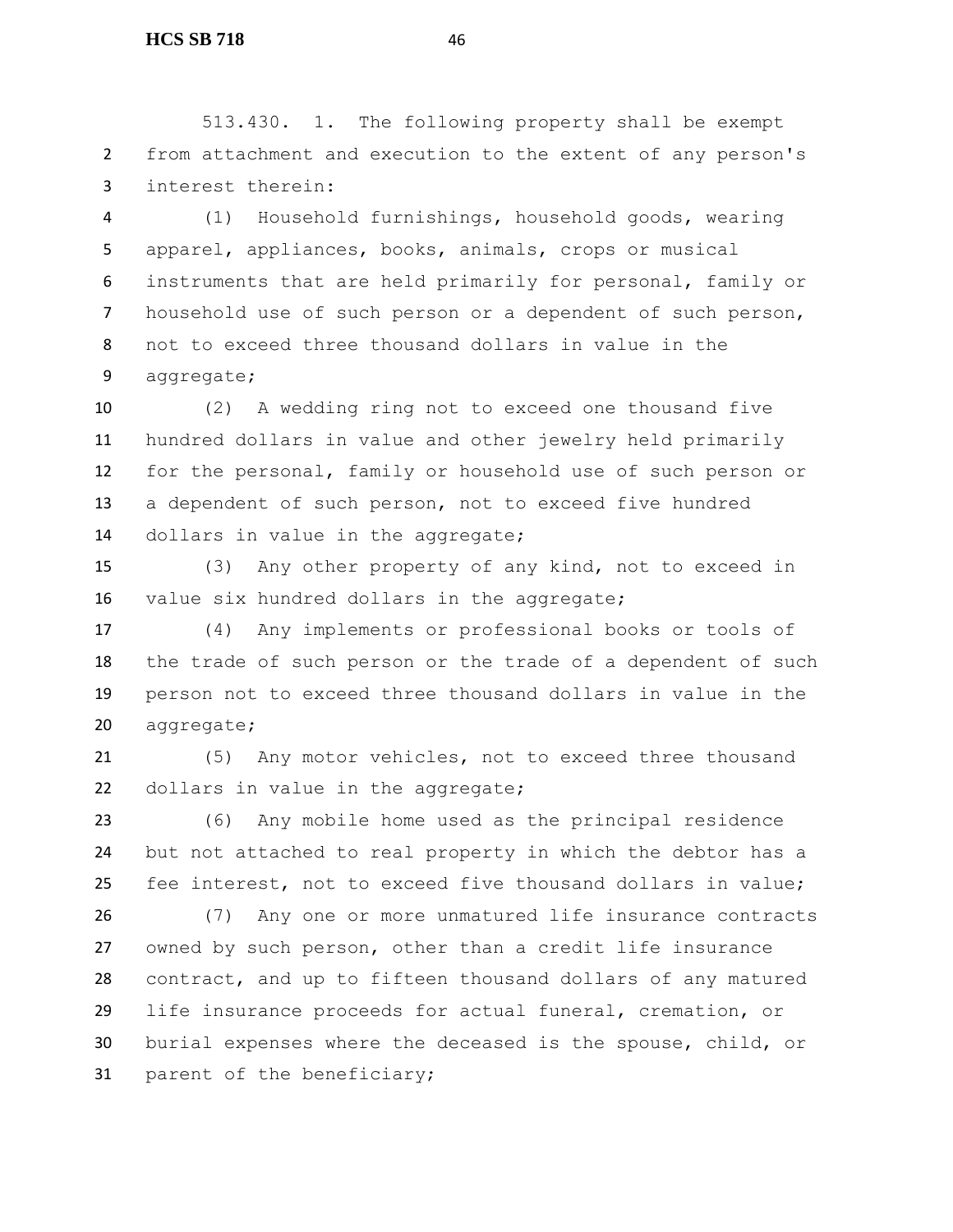**HCS SB 718** 47

 (8) The amount of any accrued dividend or interest under, or loan value of, any one or more unmatured life insurance contracts owned by such person under which the insured is such person or an individual of whom such person is a dependent; provided, however, that if proceedings under Title 11 of the United States Code are commenced by or against such person, the amount exempt in such proceedings shall not exceed in value one hundred fifty thousand dollars in the aggregate less any amount of property of such person transferred by the life insurance company or fraternal benefit society to itself in good faith if such transfer is to pay a premium or to carry out a nonforfeiture insurance option and is required to be so transferred automatically under a life insurance contract with such company or society that was entered into before commencement of such proceedings. No amount of any accrued dividend or interest under, or loan value of, any such life insurance contracts shall be exempt from any claim for child support. Notwithstanding anything to the contrary, no such amount shall be exempt in such proceedings under any such insurance contract which was purchased by such person within one year prior to the commencement of such proceedings; (9) Professionally prescribed health aids for such person or a dependent of such person; (10) Such person's right to receive: (a) A Social Security benefit, unemployment compensation or a public assistance benefit; (b) A veteran's benefit; (c) A disability, illness or unemployment benefit; (d) Alimony, support or separate maintenance, not to exceed seven hundred fifty dollars a month;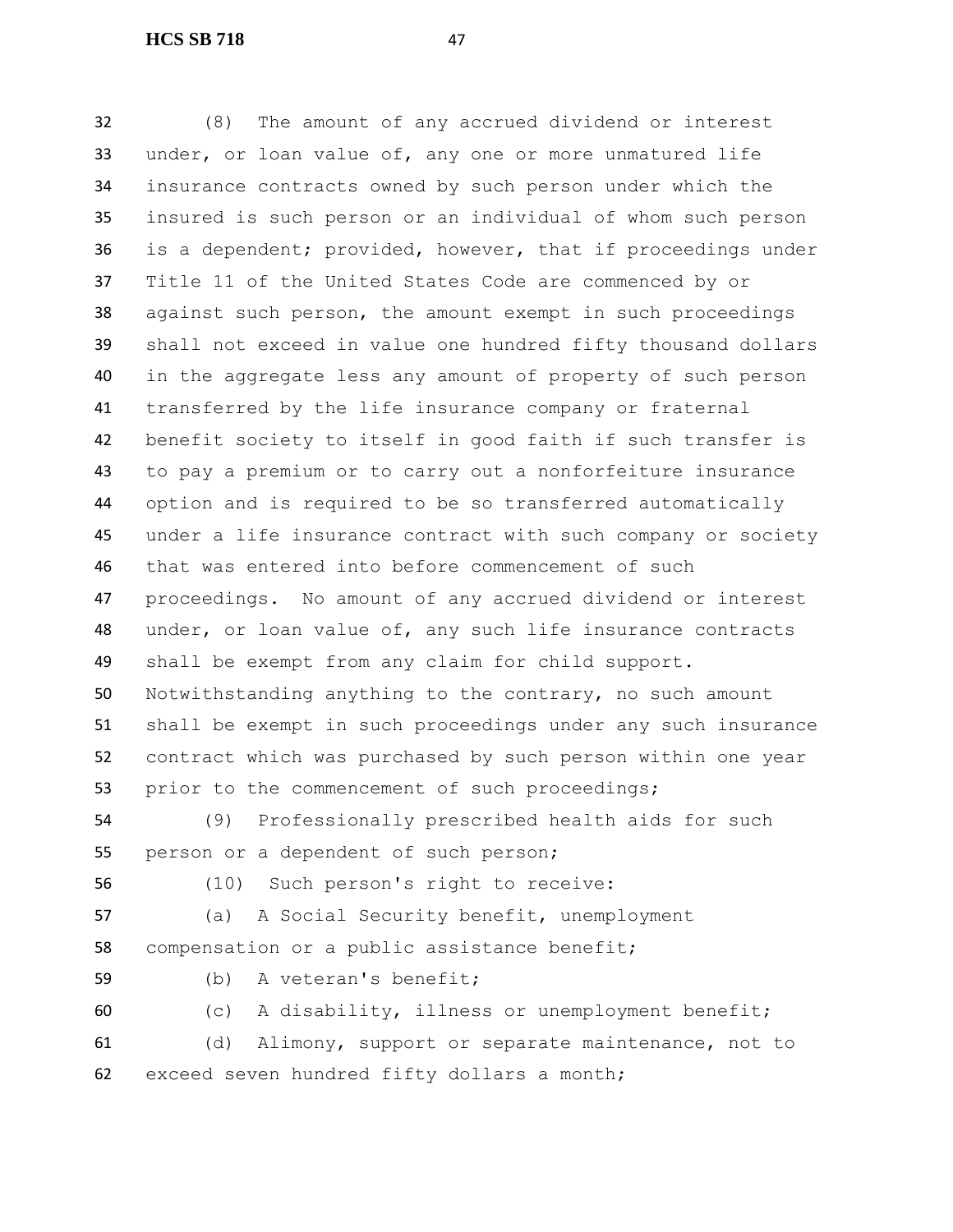(e) **a.** Any payment under a stock bonus plan, pension plan, disability or death benefit plan, profit-sharing plan, nonpublic retirement plan or any plan described, defined, or established pursuant to section 456.014, the person's right to a participant account in any deferred compensation program offered by the state of Missouri or any of its political subdivisions, or annuity or similar plan or contract on account of illness, disability, death, age or length of service, to the extent reasonably necessary for the support of such person and any dependent of such person unless:

 **[**a.**] (i)** Such plan or contract was established by or under the auspices of an insider that employed such person at the time such person's rights under such plan or contract arose;

 **[**b.**] (ii)** Such payment is on account of age or length of service; and

 **[**c.**] (iii)** Such plan or contract does not qualify under Section 401(a), 403(a), 403(b), 408, 408A or 409 of the Internal Revenue Code of 1986, as amended, (26 U.S.C. Section 401(a), 403(a), 403(b), 408, 408A or 409)**[**;**].**

 **[**except that**] b. Notwithstanding the exemption provided in subparagraph a. of this paragraph,** any such payment to any person shall be subject to attachment or 87 execution pursuant to a qualified domestic relations order, as defined by Section 414(p) of the Internal Revenue Code of 1986 **(26 U.S.C. Section 414(p))**, as amended, issued by a court in any proceeding for dissolution of marriage or legal separation or a proceeding for disposition of property following dissolution of marriage by a court which lacked personal jurisdiction over the absent spouse or lacked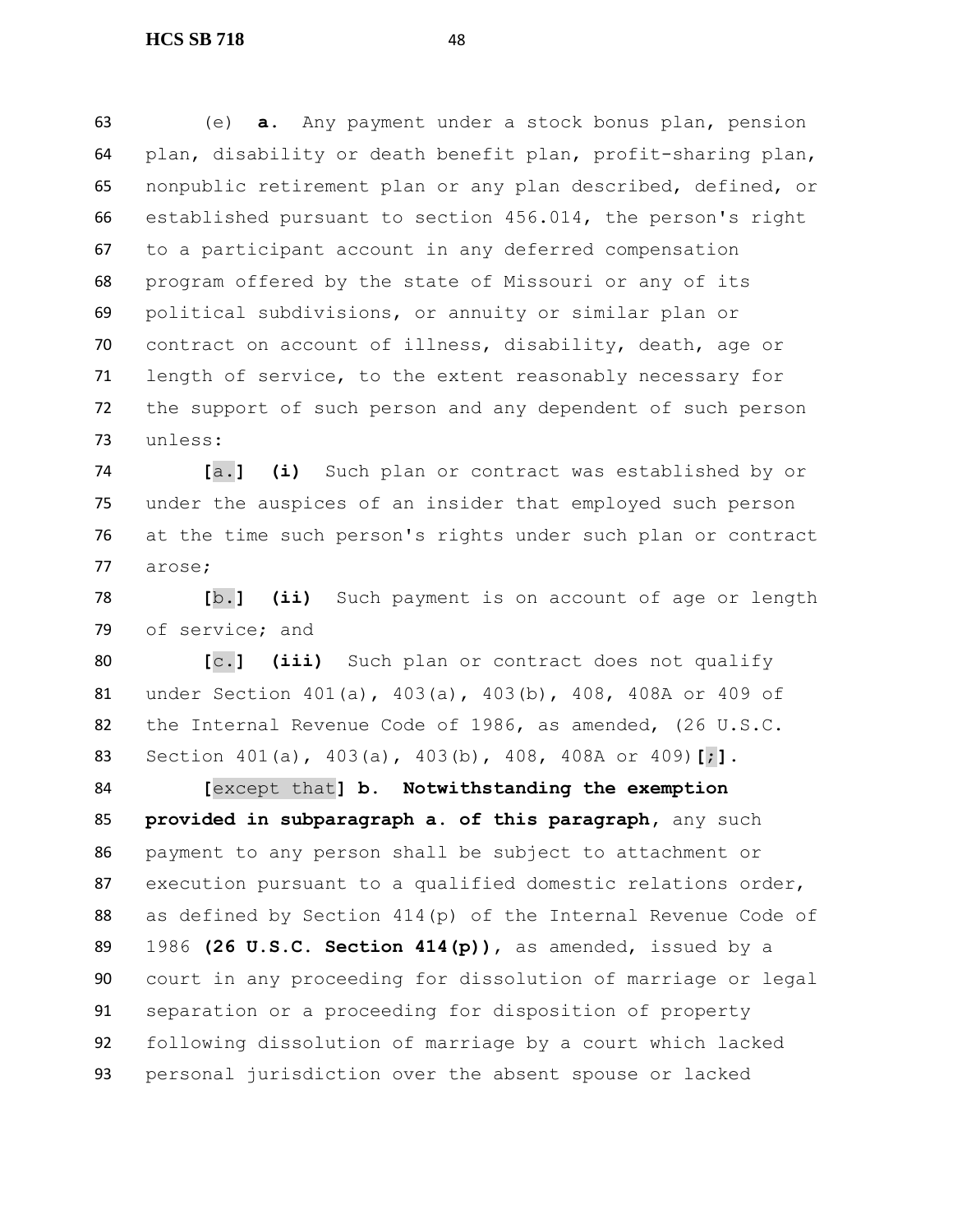#### **HCS SB 718** 49

 jurisdiction to dispose of marital property at the time of the original judgment of dissolution;

 (f) Any money or assets, payable to a participant or beneficiary from, or any interest of any participant or beneficiary in, a retirement plan, profit-sharing plan, health savings plan, or similar plan, including an inherited account or plan, that is qualified under Section 401(a), 403(a), 403(b), 408, 408A or 409 of the Internal Revenue Code of 1986 **(26 U.S.C. 401(a), 403(a), 403(b), 408, 408A, or 409)**, as amended, whether such participant's or beneficiary's interest arises by inheritance, designation, appointment, or otherwise, except as provided in this paragraph. Any plan or arrangement described in this paragraph shall not be exempt from the claim of an alternate payee under a qualified domestic relations order; however, the interest of any and all alternate payees under a qualified domestic relations order shall be exempt from any and all claims of any creditor, other than the state of Missouri through its department of social services. As used in this paragraph, the terms "alternate payee" and "qualified domestic relations order" have the meaning given to them in Section 414(p) of the Internal Revenue Code of 1986 **(26 U.S.C. Section 414(p))**, as amended. If proceedings under Title 11 of the United States Code are commenced by or against such person, no amount of funds shall be exempt in such proceedings under any such plan, contract, or trust which is fraudulent as defined in subsection 2 of section 428.024 and for the period such person participated within three years prior to the commencement of such proceedings. For the purposes of this section, when the fraudulently conveyed funds are recovered and after, such funds shall be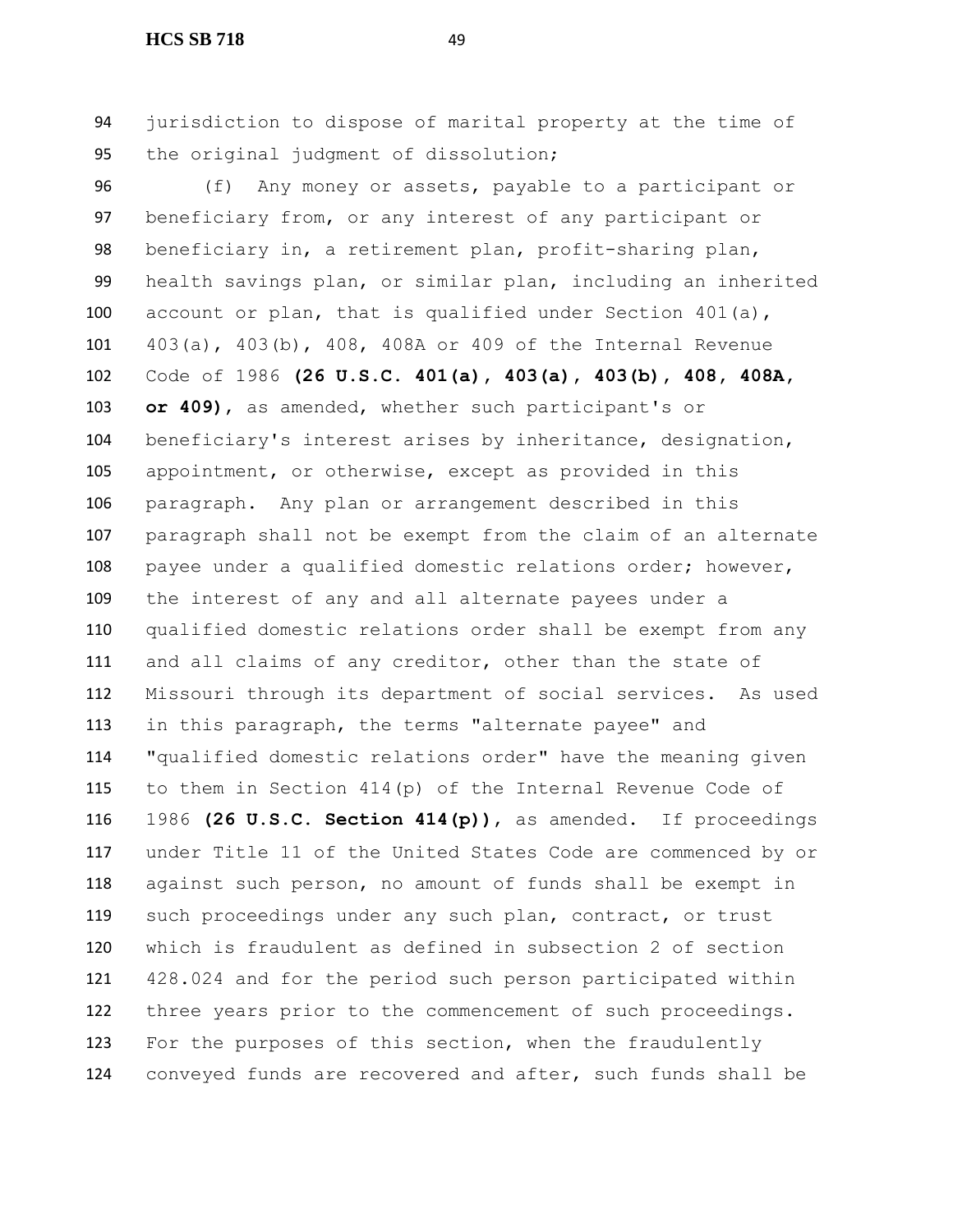deducted and then treated as though the funds had never been 126 contributed to the plan, contract, or trust;

 (11) The debtor's right to receive, or property that is traceable to, a payment on account of the wrongful death of an individual of whom the debtor was a dependent, to the extent reasonably necessary for the support of the debtor 131 and any dependent of the debtor;

 (12) Firearms, firearm accessories, and ammunition, not to exceed one thousand five hundred dollars in value in the aggregate**;**

 **(13) Any moneys accruing to and deposited in individual savings accounts or individual deposit accounts under sections 166.400 to 166.456 or sections 166.500 to 166.529, subject to the following provisions:**

 **(a) This subdivision shall apply to any proceeding that:**

**a. Is filed on or after January 1, 2022; or**

 **b. Was filed before January 1, 2022, and is pending or on appeal after January 1, 2022;**

 **(b) Except as provided by paragraph (c) of this subdivision, if the designated beneficiary of an individual savings account or individual deposit account established under sections 166.400 to 166.456 or sections 166.500 to 166.529 is a lineal descendant of the account owner, all moneys in the account shall be exempt from any claims of creditors of the account owner or designated beneficiary;**

 **(c) The provisions of paragraph (b) of this subdivision shall not apply to:**

 **a. Claims of any creditor of an account owner as to amounts contributed within a two-year period preceding the date of the filing of a bankruptcy petition under 11 U.S.C. Section 101 et seq., as amended; or**